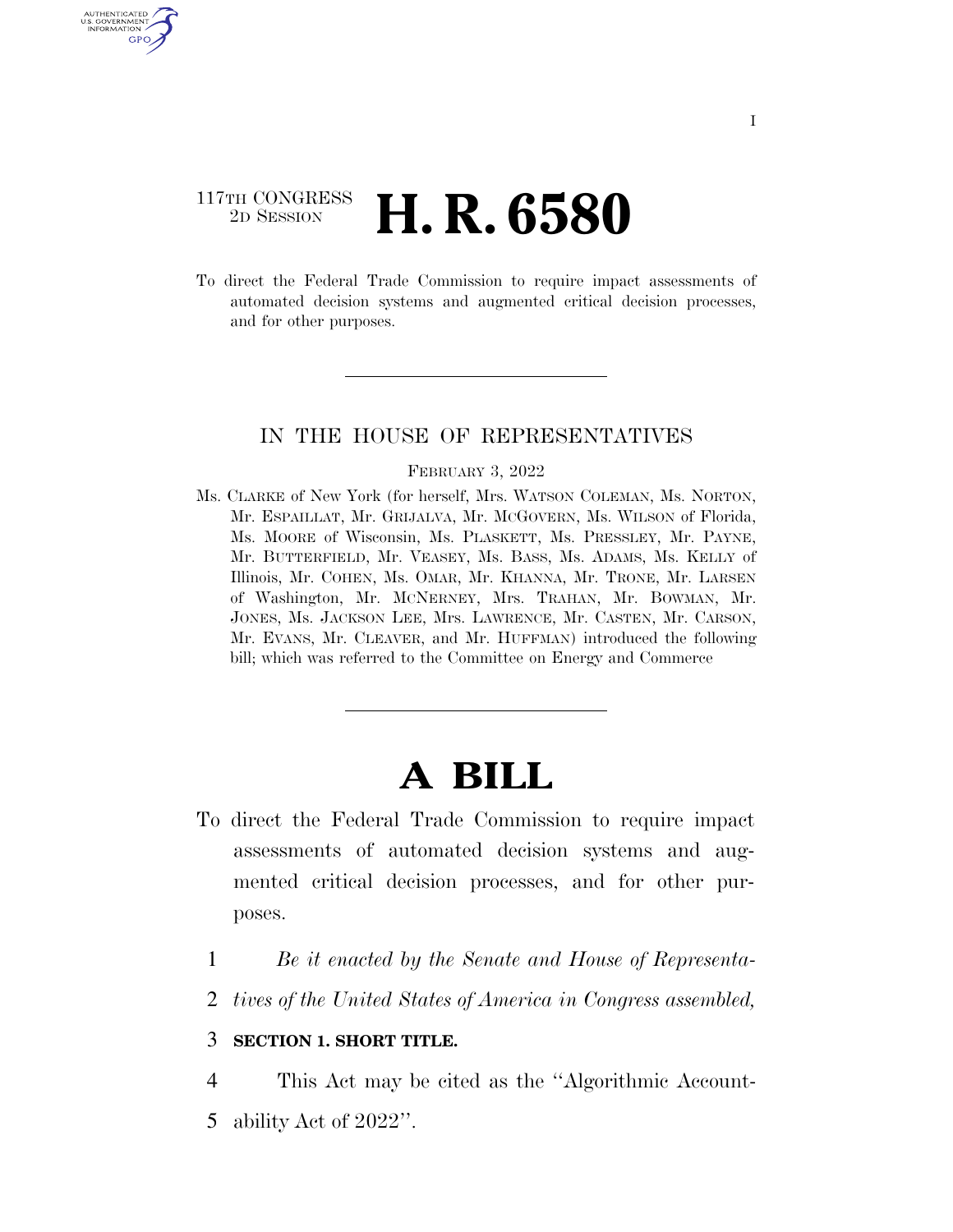#### **SEC. 2. DEFINITIONS.**

In this Act:

 (1) AUGMENTED CRITICAL DECISION PROC- ESS.—The term ''augmented critical decision proc- ess'' means a process, procedure, or other activity that employs an automated decision system to make a critical decision.

 (2) AUTOMATED DECISION SYSTEM.—The term ''automated decision system'' means any system, software, or process (including one derived from ma- chine learning, statistics, or other data processing or artificial intelligence techniques and excluding pas- sive computing infrastructure) that uses computa- tion, the result of which serves as a basis for a deci-sion or judgment.

 (3) BIOMETRICS.—The term ''biometrics'' means any information that represents a biological, physiological, or behavioral attribute or feature of a consumer.

 (4) CHAIR.—The term ''Chair'' means the Chair of the Commission.

 (5) COMMISSION.—The term ''Commission'' means the Federal Trade Commission.

 (6) CONSUMER.—The term ''consumer'' means an individual.

(7) COVERED ENTITY.—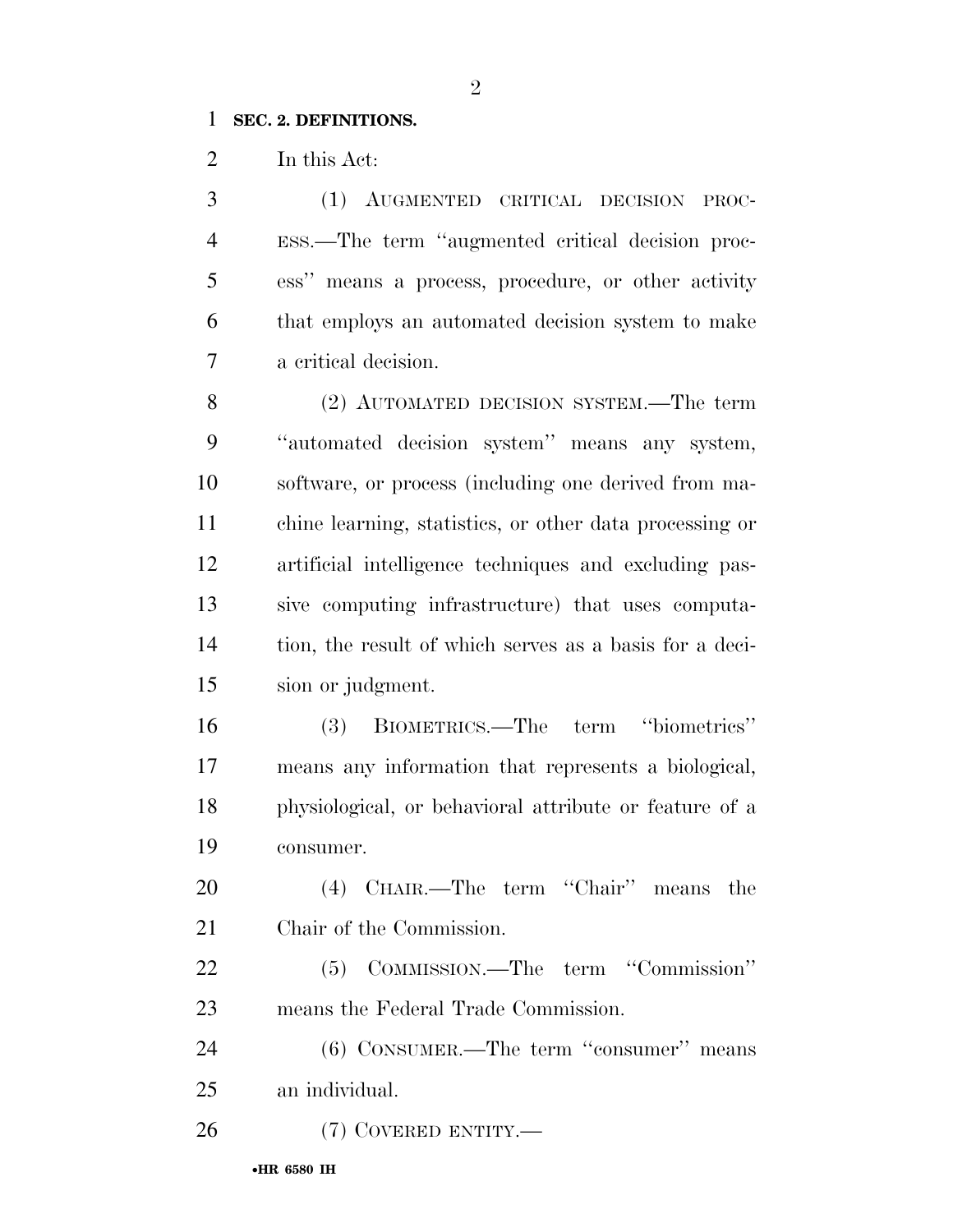| $\mathbf{1}$   | (A) IN GENERAL.—The term "covered en-                  |
|----------------|--------------------------------------------------------|
| $\overline{2}$ | tity" means any person, partnership, or cor-           |
| 3              | poration over which the Commission has juris-          |
| $\overline{4}$ | diction under section $5(a)(2)$ of the Federal         |
| 5              | Trade Commission Act $(15 \text{ U.S.C. } 45(a)(2))$ — |
| 6              | (i) that deploys any augmented crit-                   |
| 7              | ical decision process; and                             |
| 8              | (I) had greater than $$50,000,000$                     |
| 9              | in average annual gross receipts or is                 |
| 10             | to have greater than<br>deemed                         |
| 11             | $$250,000,000$ in equity value for the                 |
| 12             | 3-taxable-year period (or for the pe-                  |
| 13             | riod during which the person, partner-                 |
| 14             | ship, or corporation has been in exist-                |
| 15             | ence, if such period is less than 3                    |
| 16             | years) preceding the most recent fiscal                |
| 17             | year, as determined in accordance                      |
| 18             | with paragraphs $(2)$ and $(3)$ of section             |
| 19             | $448(e)$ of the Internal Revenue Code                  |
| 20             | of $1986;$                                             |
| 21             | (II) possesses, manages, modi-                         |
| 22             | fies, handles, analyzes, controls, or                  |
| 23             | otherwise uses identifying information                 |
| 24             | than $1,000,000$<br>about<br>more<br>con-              |
| 25             | sumers, households, or consumer de-                    |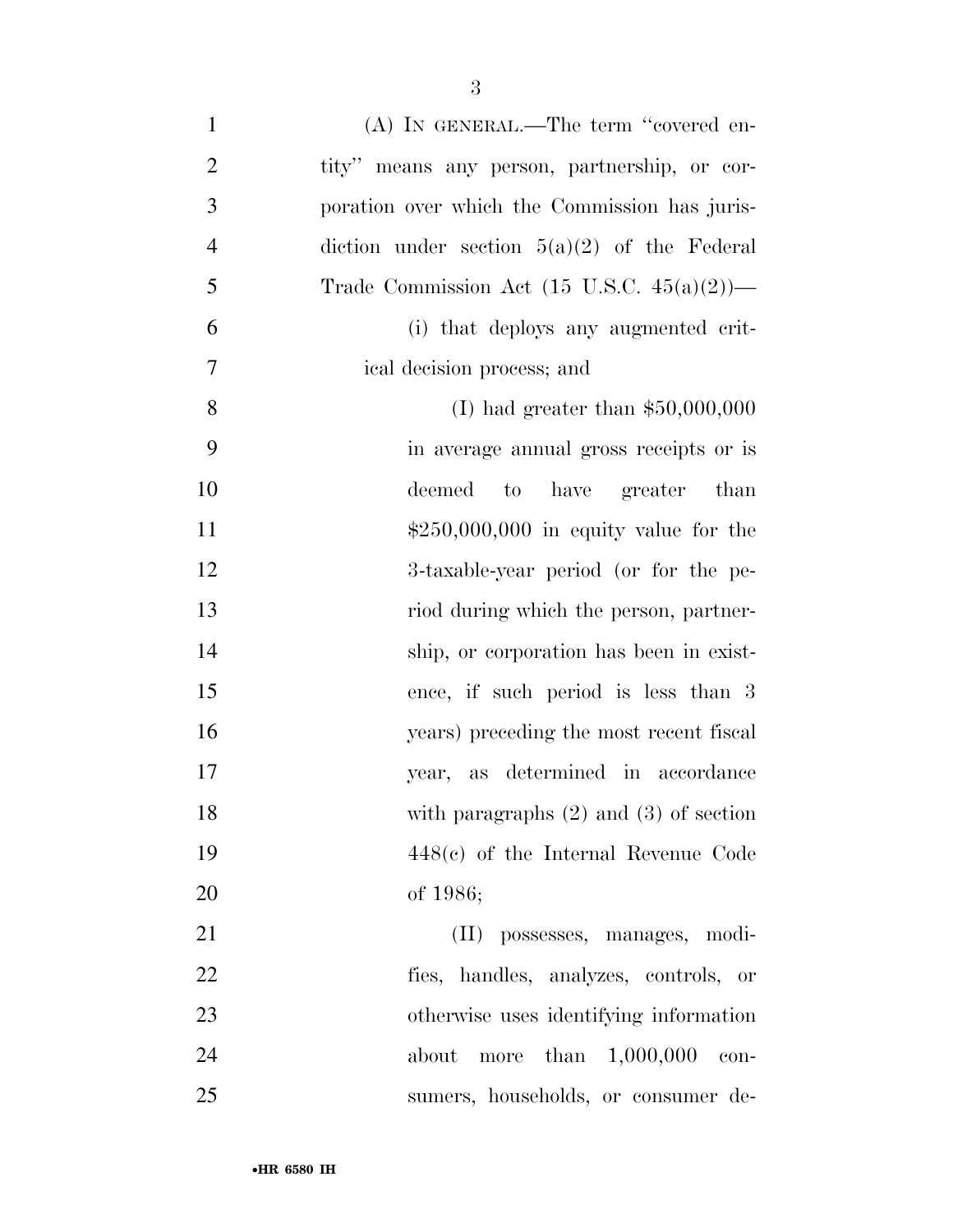| $\mathbf{1}$   | vices for the purpose of developing or          |
|----------------|-------------------------------------------------|
| $\overline{2}$ | deploying any automated decision sys-           |
| $\mathfrak{Z}$ | tem or augmented critical decision              |
| $\overline{4}$ | process; or                                     |
| 5              | (III) is substantially owned, oper-             |
| 6              | ated, or controlled by a person, part-          |
| 7              | nership, or corporation that meets the          |
| 8              | requirements under subclause (I) or             |
| 9              | (II);                                           |
| 10             | $(ii)$ that—                                    |
| 11             | (I) had greater than $$5,000,000$               |
| 12             | in average annual gross receipts or is          |
| 13             | deemed<br>have<br>greater than<br>$\mathrm{to}$ |
| 14             | $$25,000,000$ in equity value for the 3-        |
| 15             | taxable-year period (or for the period          |
| 16             | during which the person, partnership,           |
| 17             | or corporation has been in existence,           |
| 18             | if such period is less than 3 years)            |
| 19             | preceding the most recent fiscal year,          |
| 20             | determined in accordance<br>with<br><b>as</b>   |
| 21             | paragraphs $(2)$ and $(3)$ of section           |
| 22             | $448(e)$ of the Internal Revenue Code           |
| 23             | of $1986$ ; and                                 |
| 24             | (II) deploys any automated deci-                |
| 25             | sion system that is developed for im-           |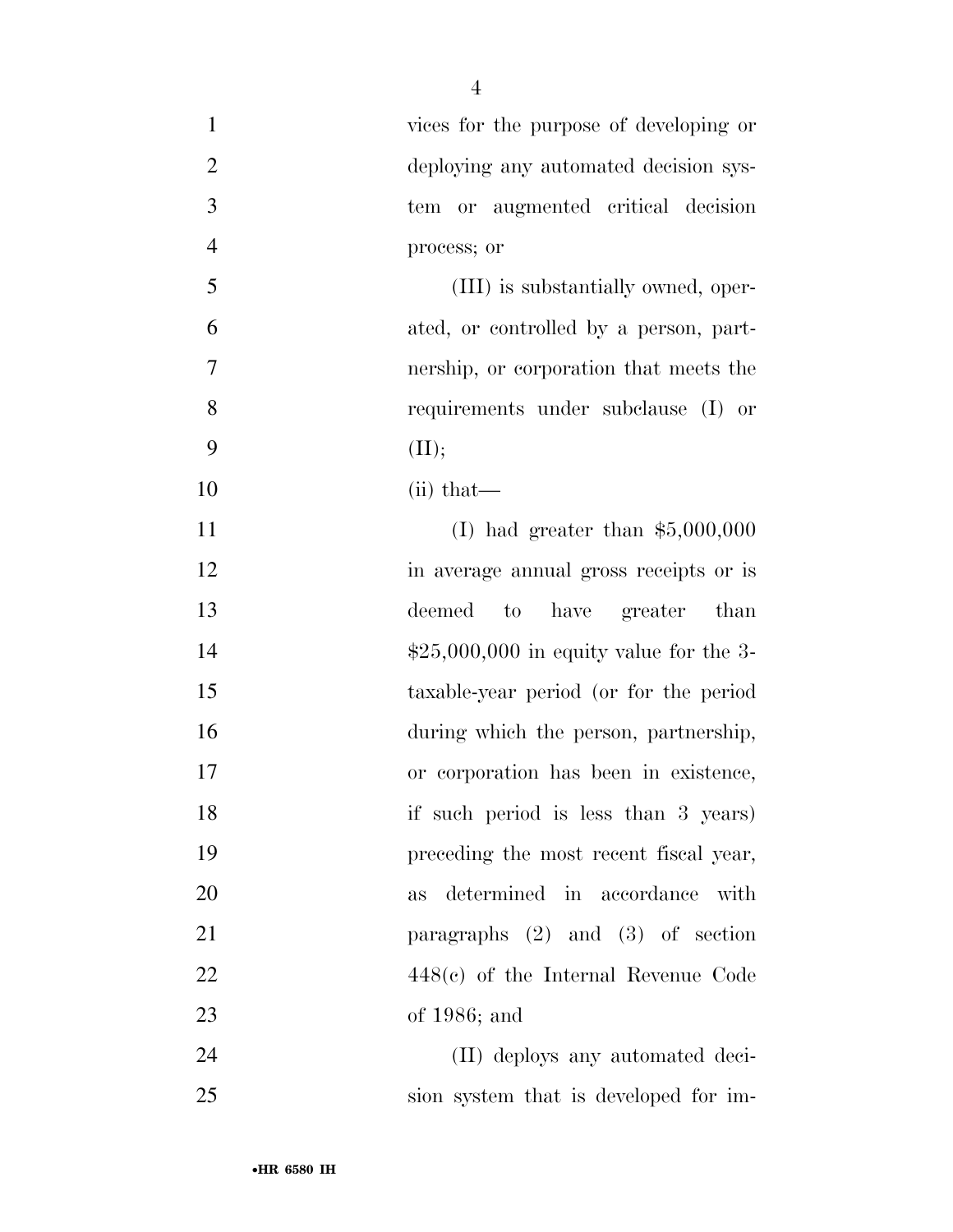| $\mathbf{1}$   | plementation or use, or that the per-                 |
|----------------|-------------------------------------------------------|
| $\overline{2}$ | son, partnership, or corporation rea-                 |
| 3              | sonably expects to be implemented or                  |
| $\overline{4}$ | used, in an augmented critical deci-                  |
| 5              | sion process by any person, partner-                  |
| 6              | ship, or corporation if such person,                  |
| 7              | partnership, or corporation meets the                 |
| 8              | requirements described in clause (i);                 |
| 9              | <b>or</b>                                             |
| 10             | (iii) that met the criteria described in              |
| 11             | clause (i) or (ii) within the previous 3              |
| 12             | years.                                                |
| 13             | (B) INFLATION ADJUSTMENT.-For pur-                    |
| 14             | poses of applying this paragraph in any fiscal        |
| 15             | year after the first fiscal year that begins on or    |
| 16             | after the date of enactment of this Act, each of      |
| 17             | the dollar amounts specified in subparagraph          |
| 18             | (A) shall be increased by the percentage in-          |
| 19             | crease (if any) in the consumer price index for       |
| 20             | all urban consumers (U.S. city average) from          |
| 21             | such first fiscal year that begins after such date    |
| 22             | of enactment to the fiscal year involved.             |
| 23             | (8) CRITICAL DECISION.—The term "critical             |
| 24             | decision" means a decision or judgment that has any   |
| 25             | legal, material, or similarly significant effect on a |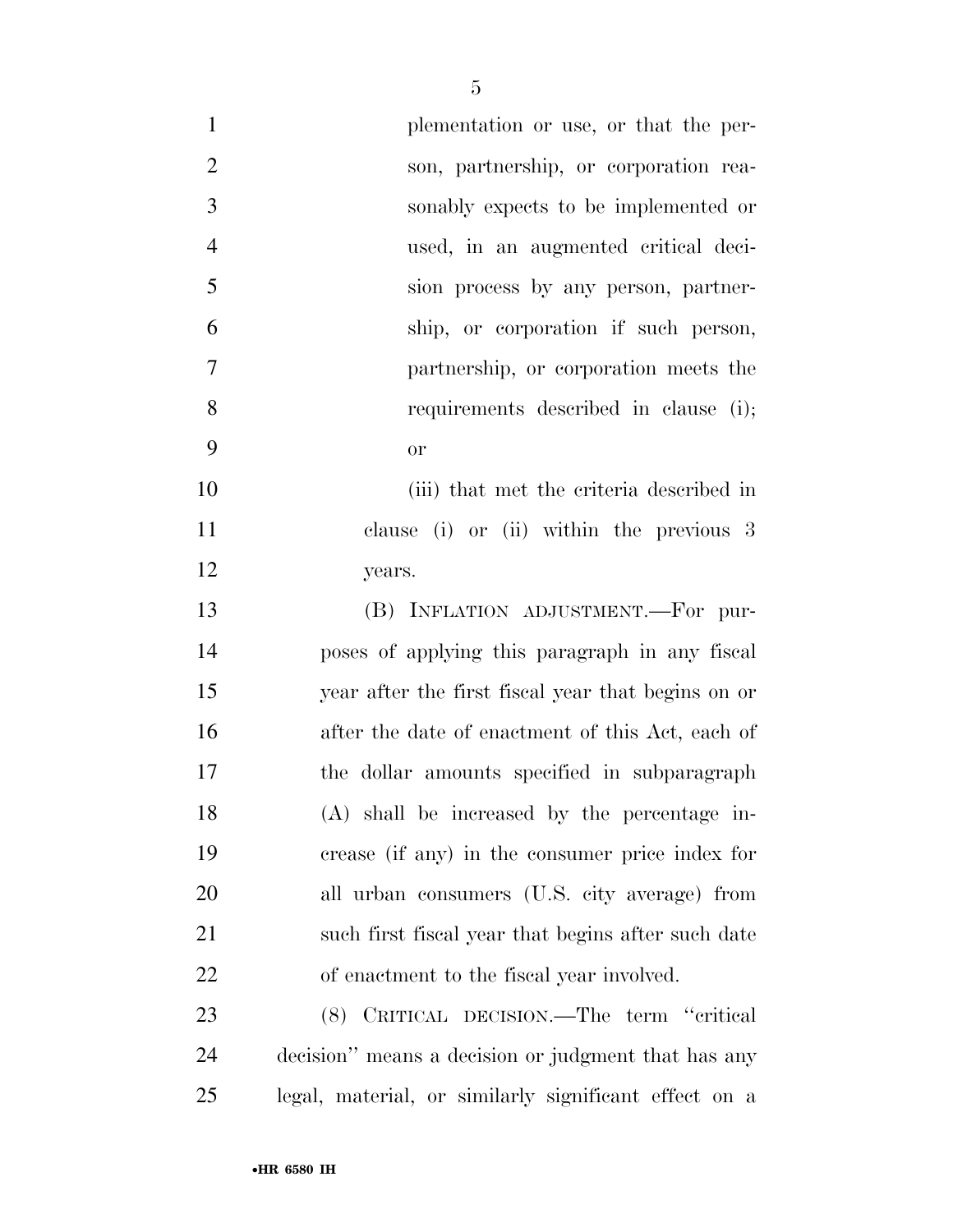| $\mathbf{1}$   | consumer's life relating to access to or the cost,  |
|----------------|-----------------------------------------------------|
| $\overline{2}$ | terms, or availability of—                          |
| 3              | (A) education and vocational training, in-          |
| $\overline{4}$ | cluding assessment, accreditation, or certifi-      |
| 5              | cation;                                             |
| 6              | (B) employment, workers management, or              |
| 7              | self-employment;                                    |
| 8              | (C) essential utilities, such as electricity,       |
| 9              | heat, water, internet or telecommunications ac-     |
| 10             | cess, or transportation;                            |
| 11             | (D) family planning, including adoption             |
| 12             | services or reproductive services;                  |
| 13             | (E) financial services, including any finan-        |
| 14             | cial service provided by a mortgage company,        |
| 15             | mortgage broker, or creditor;                       |
| 16             | $(F)$ healthcare, including<br>mental               |
| 17             | healthcare, dental, or vision;                      |
| 18             | (G) housing or lodging, including any rent-         |
| 19             | al or short-term housing or lodging;                |
| 20             | (H) legal services, including private arbi-         |
| 21             | tration or mediation; or                            |
| 22             | (I) any other service, program, or oppor-           |
| 23             | tunity decisions about which have a comparably      |
| 24             | legal, material, or similarly significant effect on |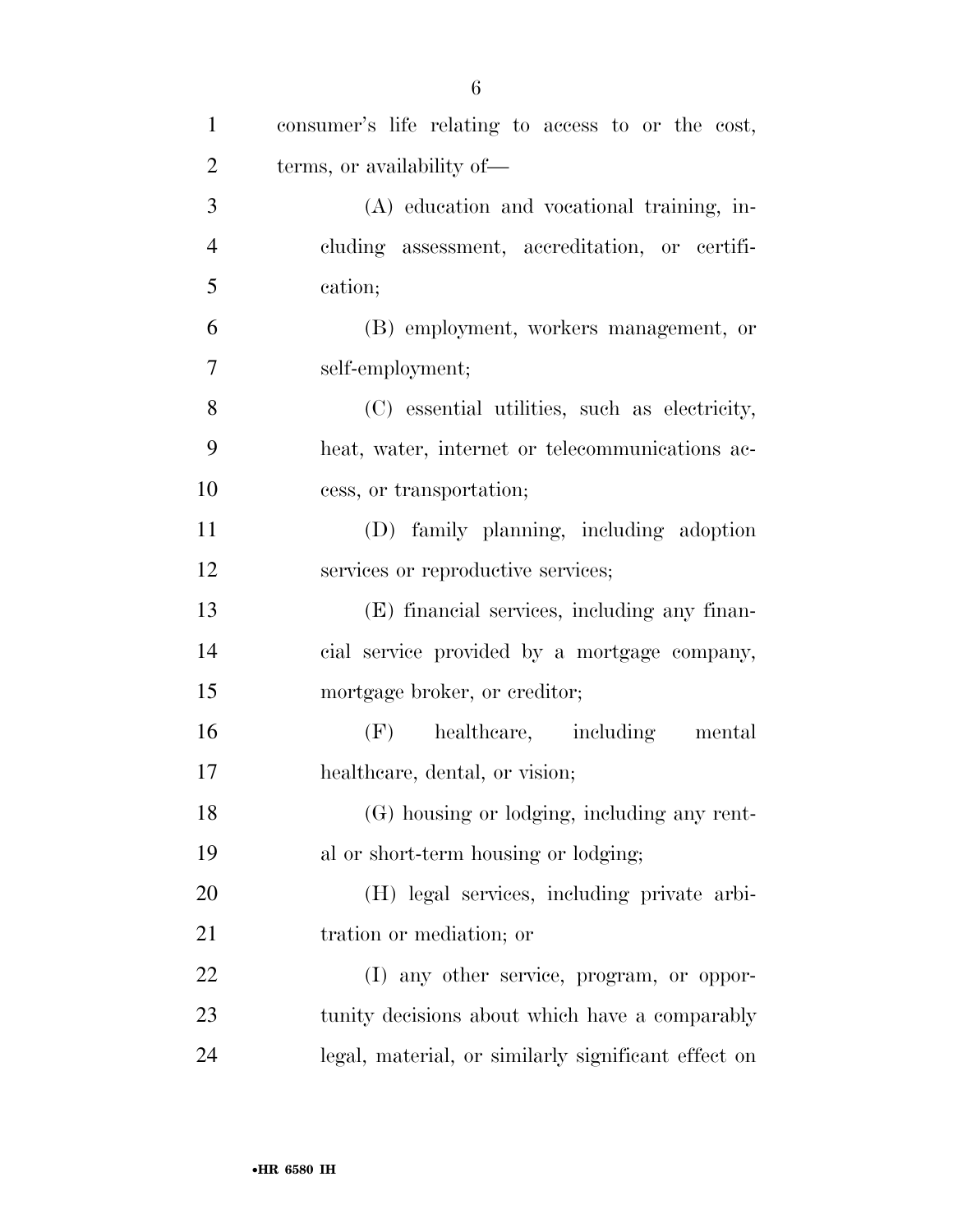| $\mathbf{1}$   | a consumer's life as determined by the Commis-         |
|----------------|--------------------------------------------------------|
| $\overline{2}$ | sion through rulemaking.                               |
| 3              | $(9)$ DEPLOY.—The term "deploy" means to im-           |
| $\overline{4}$ | plement, use, or make available for sale, license, or  |
| 5              | other commercial relationship.                         |
| 6              | (10) DEVELOP.—The term "develop" means to              |
| 7              | design, code, produce, customize, or otherwise create  |
| 8              | or modify.                                             |
| 9              | (11) IDENTIFYING INFORMATION.—The term                 |
| 10             | "identifying information" means any information,       |
| 11             | regardless of how the information is collected, in-    |
| 12             | ferred, predicted, or obtained that identifies or rep- |
| 13             | resents a consumer, household, or consumer device      |
| 14             | through data elements or attributes, such as name,     |
| 15             | postal address, telephone number, biometrics, email    |
| 16             | address, internet protocol address, social security    |
| 17             | number, or any other identifying number, identifier,   |
| 18             | or code.                                               |
| 19             | (12) IMPACT ASSESSMENT.—The term "impact               |
| 20             | assessment" means the ongoing study and evalua-        |
| 21             | tion of an automated decision system or augmented      |
| 22             | critical decision process and its impact on con-       |
| 23             | sumers.                                                |
| 24             | (13) PASSIVE COMPITTING INFRASTRUCTURE                 |

24 (13) PASSIVE COMPUTING INFRASTRUCTURE. The term ''passive computing infrastructure'' means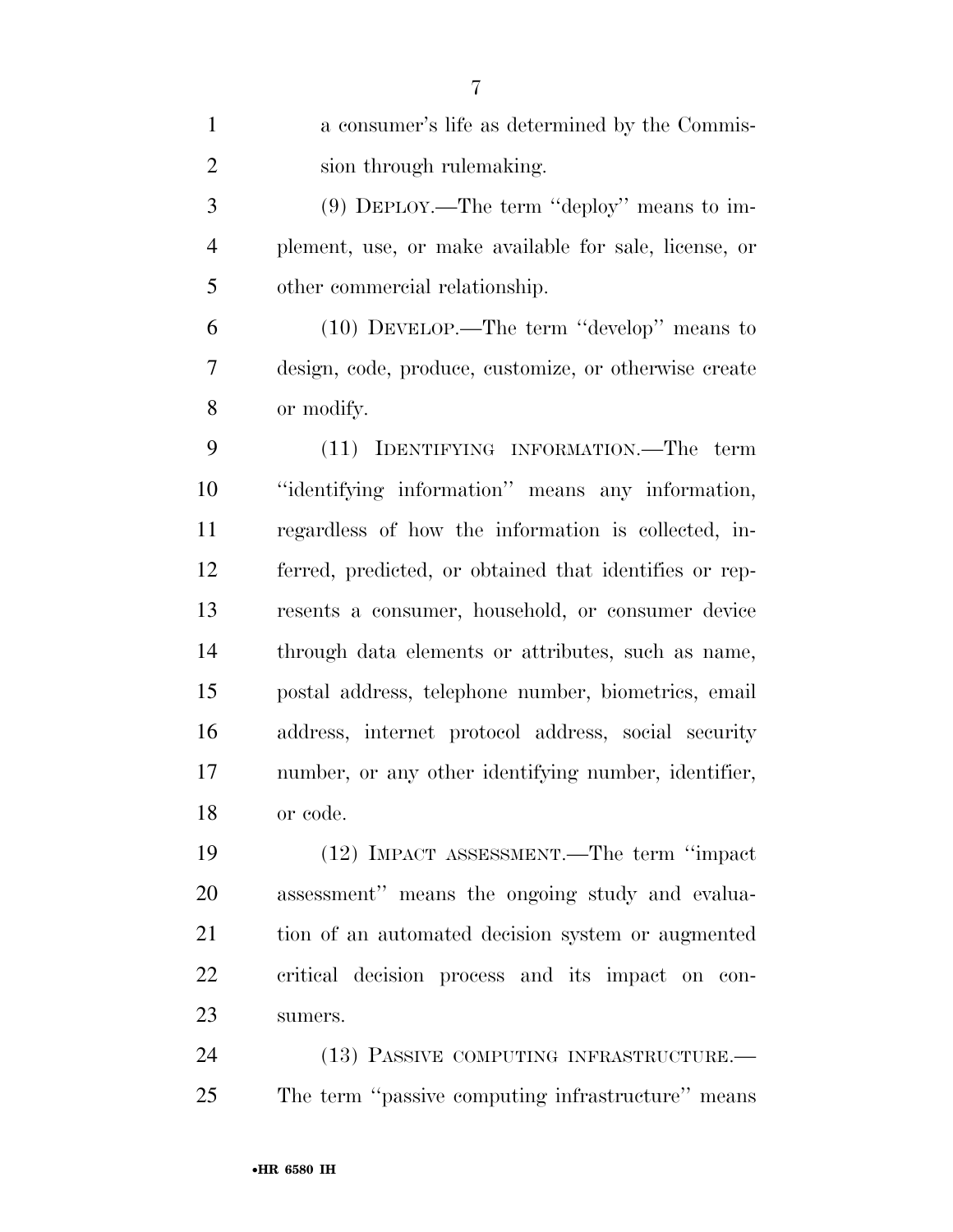| $\mathbf{1}$   | any intermediary technology that does not influence   |
|----------------|-------------------------------------------------------|
| $\overline{2}$ | or determine the outcome of a decision, including—    |
| 3              | $(A)$ web hosting;                                    |
| $\overline{4}$ | (B) domain registration;                              |
| 5              | (C) networking;                                       |
| 6              | (D) eaching;                                          |
| 7              | (E) data storage; or                                  |
| 8              | $(F)$ cybersecurity.                                  |
| 9              | (14) STATE.—The term "State" means each of            |
| 10             | the 50 States, the District of Columbia, and any ter- |
| 11             | ritory or possession of the United States.            |
| 12             | (15) SUMMARY REPORT.—The term "summary                |
| 13             | report" means documentation of a subset of infor-     |
| 14             | mation required to be addressed by the impact as-     |
| 15             | sessment as described in this Act or determined ap-   |
| 16             | propriate by the Commission.                          |
| 17             | (16) THIRD-PARTY DECISION RECIPIENT.—The              |
| 18             | term "third-party decision recipient" means any per-  |
| 19             | son, partnership, or corporation (beyond the con-     |
| 20             | sumer and the covered entity) that receives a copy    |
| 21             | of or has access to the results of any decision or    |
| 22             | judgment that results from a covered entity's deploy- |
| 23             | ment of an automated decision system or augmented     |
| 24             | critical decision process.                            |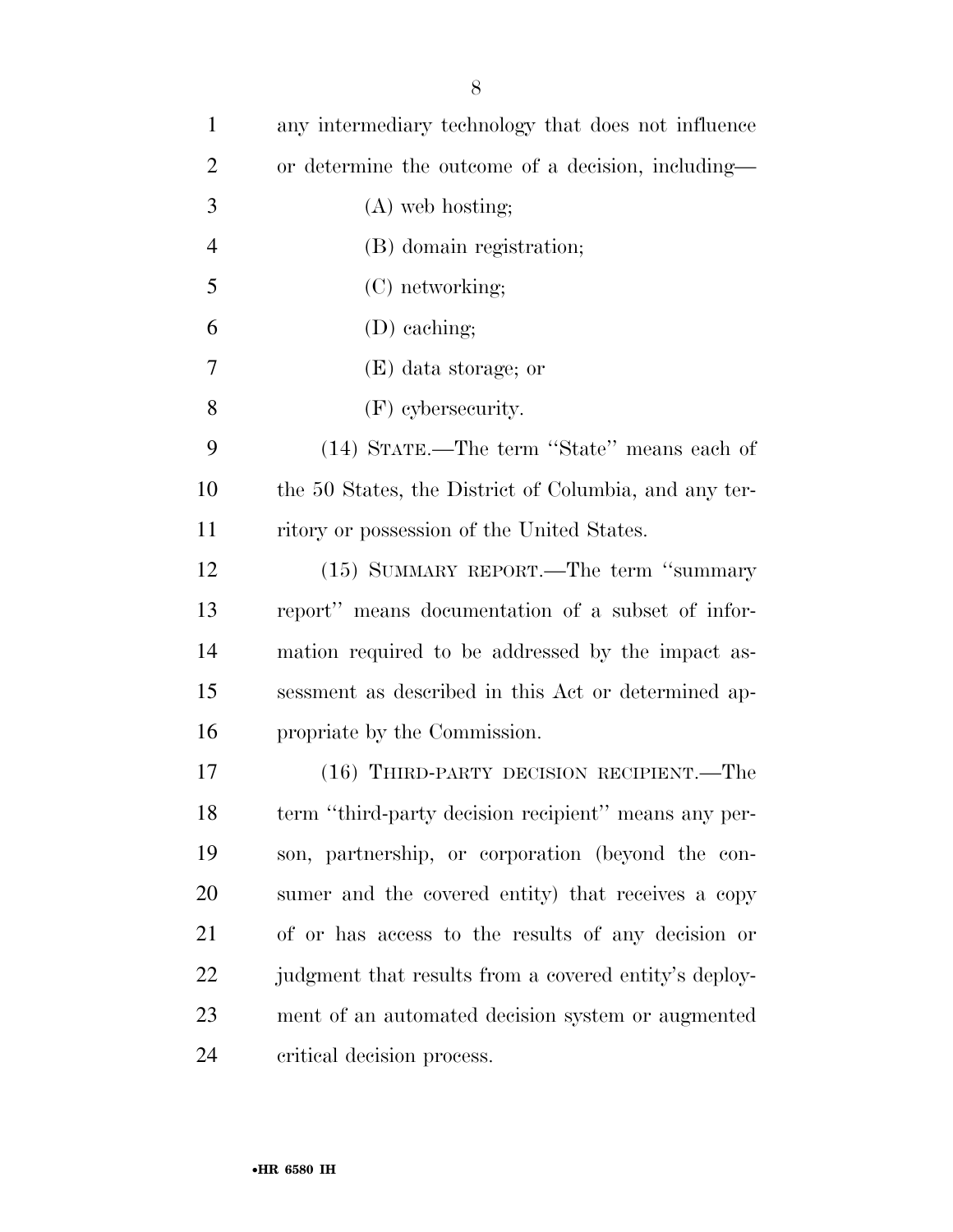| 1              | SEC. 3. ASSESSING THE IMPACT OF AUTOMATED DECISION      |
|----------------|---------------------------------------------------------|
| $\overline{2}$ | SYSTEMS AND AUGMENTED CRITICAL DECI-                    |
| 3              | SION PROCESSES.                                         |
| $\overline{4}$ | (a) ACTS PROHIBITED.                                    |
| 5              | $(1)$ IN GENERAL.—It is unlawful for—                   |
| 6              | (A) any covered entity to violate a regula-             |
| 7              | tion promulgated under subsection (b); or               |
| 8              | (B) any person to knowingly provide sub-                |
| 9              | stantial assistance to any covered entity in vio-       |
| 10             | lating subsection (b).                                  |
| 11             | (2) PREEMPTION OF PRIVATE CONTRACTS.—It                 |
| 12             | shall be unlawful for any covered entity to commit      |
| 13             | the acts prohibited in paragraph (1), regardless of     |
| 14             | specific agreements between entities or consumers.      |
| 15             | (b) REGULATIONS.—                                       |
| 16             | (1) IN GENERAL.—Subject to paragraph $(2)$ ,            |
| 17             | not later than 2 years after the date of enactment      |
| 18             | of this Act, the Commission shall, in consultation      |
| 19             | with the Director of the National Institute of Stand-   |
| 20             | ards and Technology, the Director of the National       |
| 21             | Artificial Intelligence Initiative, the Director of the |
| 22             | Office of Science and Technology Policy, and other      |
| 23             | relevant stakeholders, including standards bodies,      |
| 24             | private industry, academia, technology experts, and     |
| 25             | advocates for civil rights, consumers, and impacted     |
| 26             | communities, promulgate regulations, in accordance      |
|                | •HR 6580 IH                                             |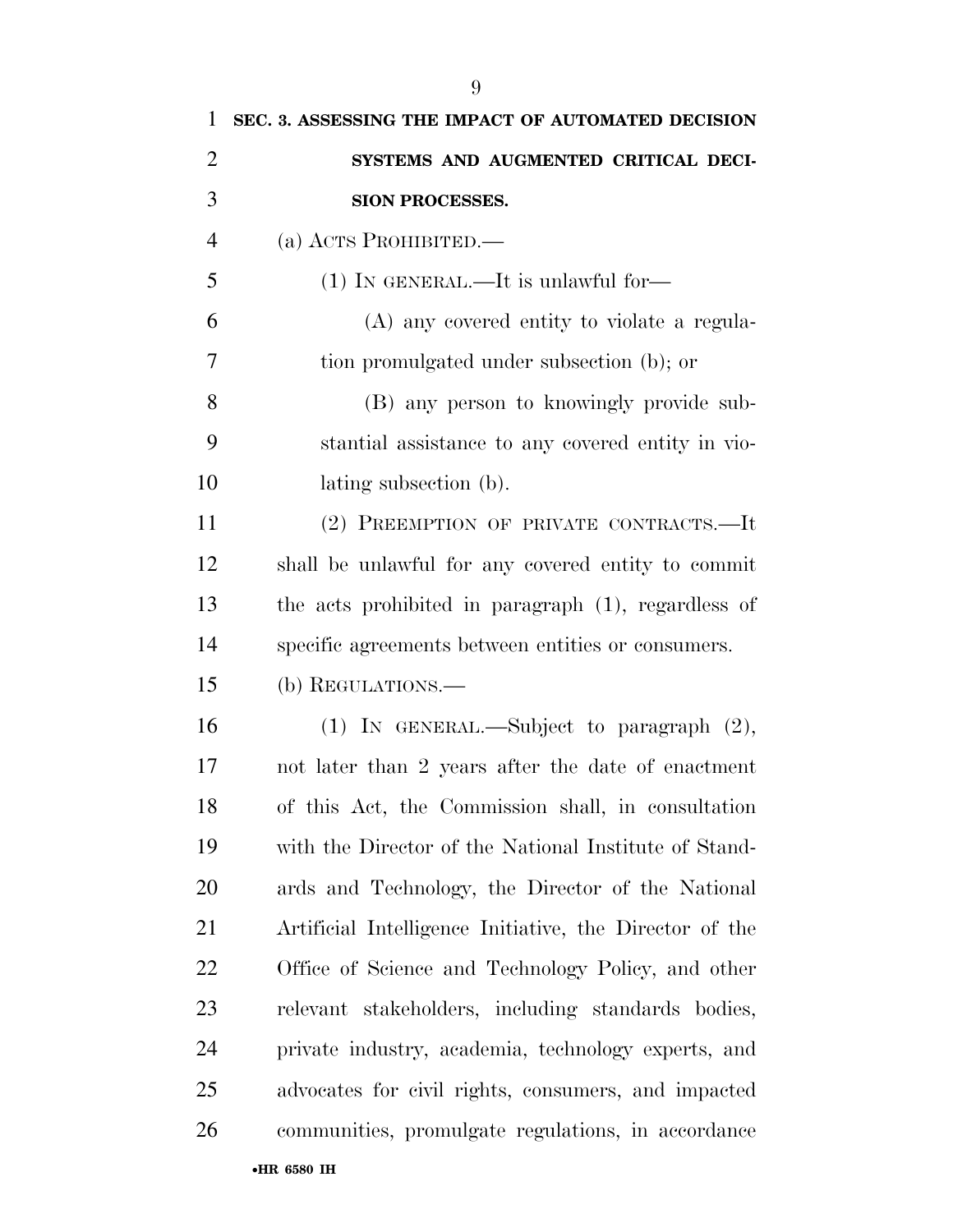| $\mathbf{1}$   | with section 553 of title 5, United States Code,   |
|----------------|----------------------------------------------------|
| $\overline{2}$ | $that-$                                            |
| 3              | (A) require each covered entity to perform         |
| $\overline{4}$ | impact assessment of any-                          |
| 5              | (i) deployed automated decision sys-               |
| 6              | tem that was developed for implementation          |
| 7              | or use, or that the covered entity reason-         |
| 8              | ably expects to be implemented or used, in         |
| 9              | an augmented critical decision process by          |
| 10             | any person, partnership, or corporation            |
| 11             | that meets the requirements described in           |
| 12             | section $2(7)(A)(i)$ ; and                         |
| 13             | (ii) augmented critical decision proc-             |
| 14             | ess, both prior to and after deployment by         |
| 15             | the covered entity;                                |
| 16             | (B) require each covered entity to maintain        |
| 17             | documentation of any impact assessment per-        |
| 18             | formed under subparagraph (A), including the       |
| 19             | applicable information described in section $4(a)$ |
| 20             | for 3 years longer than the duration of time for   |
| 21             | which the automated decision system or aug-        |
| 22             | mented critical decision process is deployed;      |
| 23             | (C) require each person, partnership, or           |
| 24             | corporation that meets the requirements de-        |

25 scribed in section  $2(7)(A)(i)$  to disclose their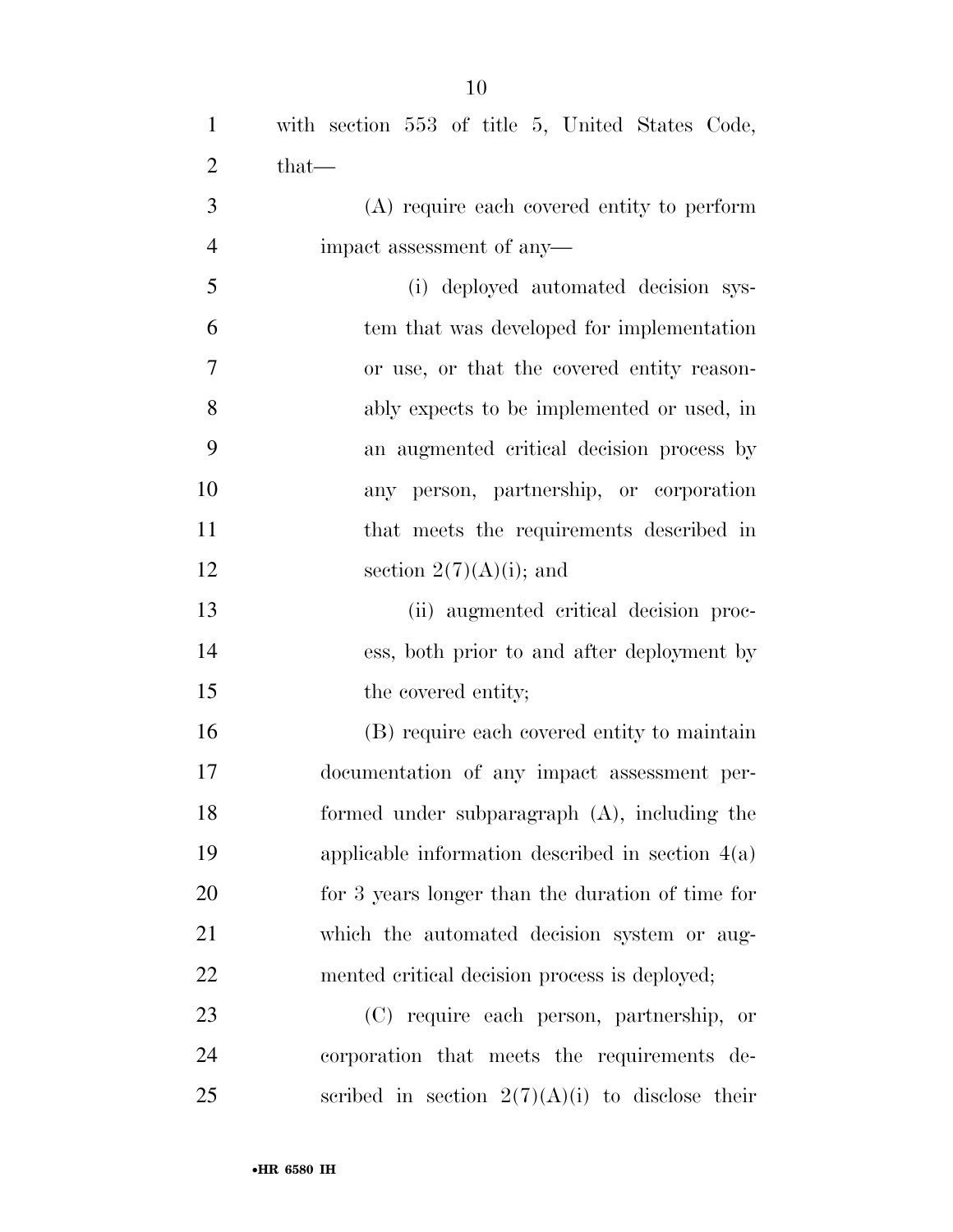| $\mathbf{1}$   | status as a covered entity to any person, part-      |
|----------------|------------------------------------------------------|
| $\mathfrak{2}$ | nership, or corporation that sells, licenses, or     |
| 3              | otherwise provides through a commercial rela-        |
| $\overline{4}$ | tionship any automated decision system de-           |
| 5              | ployed by the covered entity in an automated         |
| 6              | decision system or augmented critical decision       |
| $\overline{7}$ | process;                                             |
| 8              | (D) require each covered entity to submit            |
| 9              | to the Commission, on an annual basis, a sum-        |
| 10             | mary report for ongoing impact assessment of         |
| 11             | any deployed automated decision system or aug-       |
| 12             | mented critical decision process;                    |
| 13             | (E) require each covered entity to submit            |
| 14             | an initial summary report to the Commission          |
| 15             | for any new automated decision system or aug-        |
| 16             | mented critical decision process prior to its de-    |
| 17             | ployment by the covered entity;                      |
| 18             | (F) allow any person, partnership, or cor-           |
| 19             | poration over which the Commission has juris-        |
| 20             | diction under section $5(a)(2)$ of the Federal       |
| 21             | Trade Commission Act $(15 \text{ U.S.C. } 45(a)(2))$ |
| 22             | that deploys any automated decision system or        |
| 23             | augmented critical decision process, but is not      |
| 24             | a covered entity, to submit to the Commission        |
| 25             | a summary report for any impact assessment           |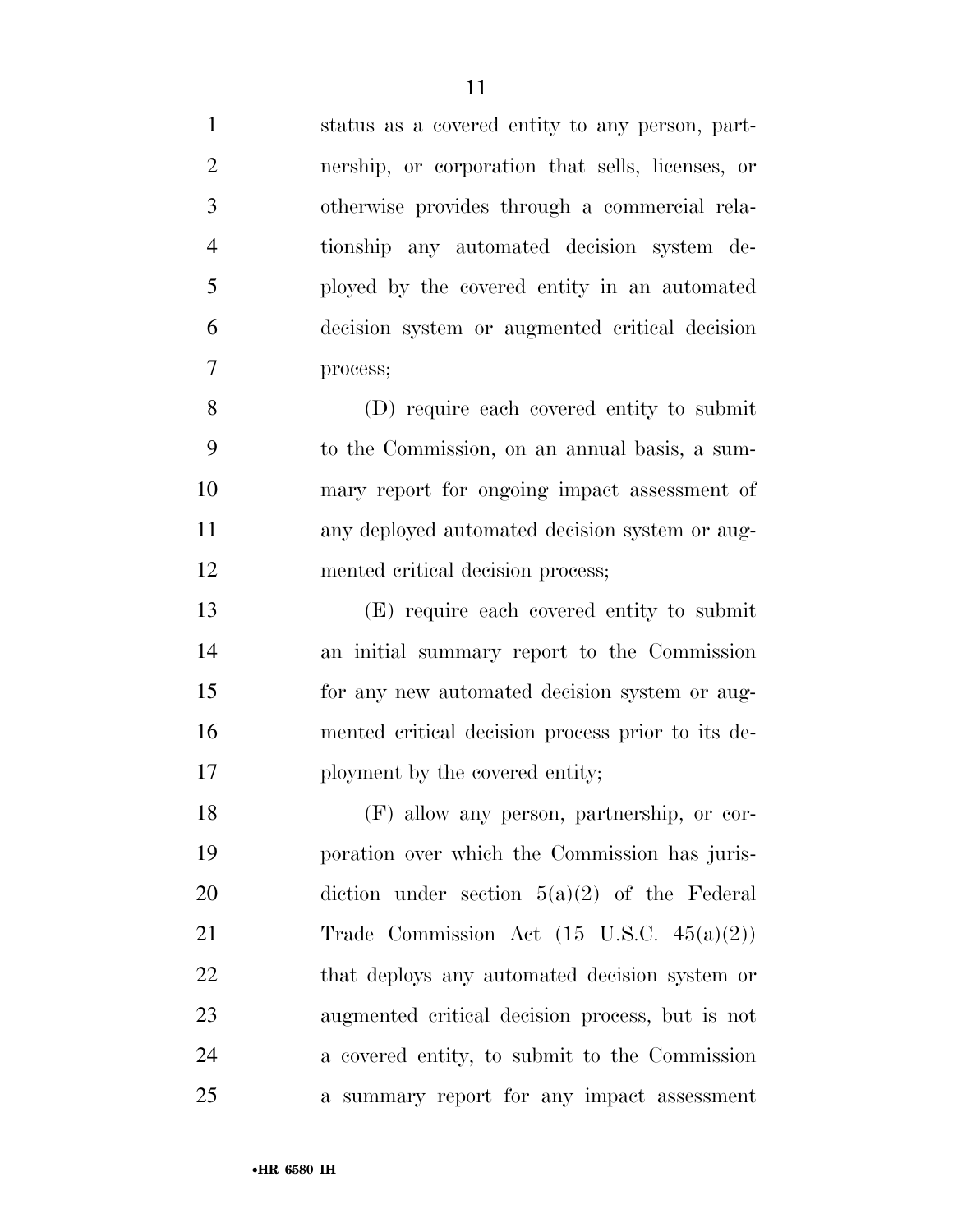performed with respect to such system or proc-ess;

 (G) require each covered entity, in per- forming the impact assessment described in subparagraph (A), to the extent possible, to meaningfully consult (including through participatory design, independent auditing, or soliciting or incorporating feedback) with rel- evant internal stakeholders (such as employees, ethics teams, and responsible technology teams) and independent external stakeholders (such as representatives of and advocates for impacted groups, civil society and advocates, and tech-nology experts) as frequently as necessary;

 (H) require each covered entity to attempt to eliminate or mitigate, in a timely manner, any impact made by an augmented critical deci- sion process that demonstrates a likely material negative impact that has legal or similarly sig-20 nificant effects on a consumer's life;

 (i) what constitutes ''access to or the cost, terms, or availability of'' with respect 24 to a critical decision;

21 (I) establish definitions for—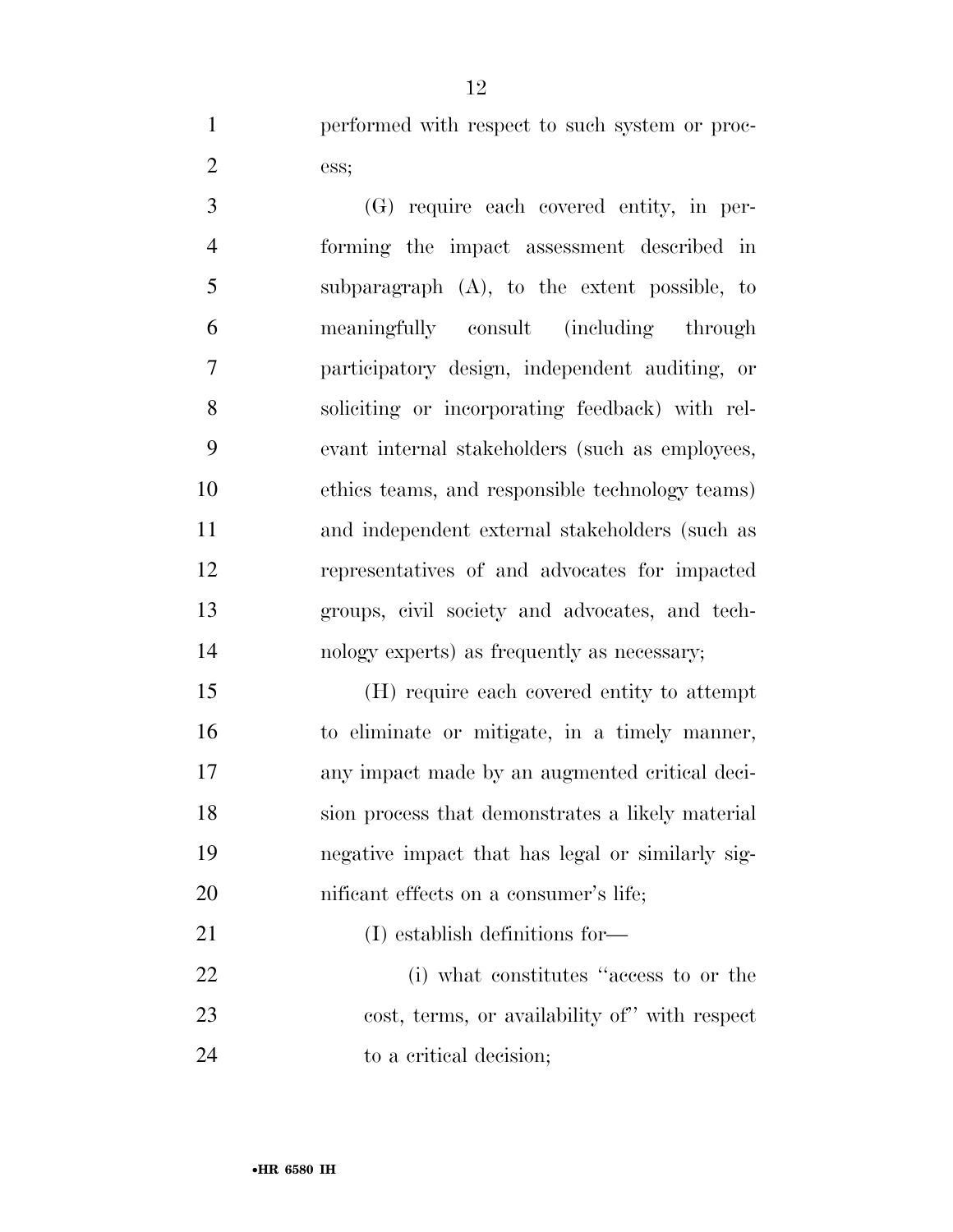| $\mathbf{1}$   | (ii) what constitutes "possession",                    |
|----------------|--------------------------------------------------------|
| $\overline{2}$ | "management", "modification", and "con-                |
| 3              | trol" with respect to identifying informa-             |
| $\overline{4}$ | tion;                                                  |
| 5              | (iii) the different categories of third-               |
| 6              | party decision recipients that a covered en-           |
| $\overline{7}$ | tity must document under section $5(1)(H)$ ;           |
| 8              | and                                                    |
| 9              | (iv) any of the services, programs, or                 |
| 10             | opportunities described in subparagraphs               |
| 11             | (A) through $(I)$ of section $2(8)$ for the pur-       |
| 12             | pose of informing consumers, covered enti-             |
| 13             | ties, and regulators, as the Commission                |
| 14             | deems necessary;                                       |
| 15             | (J) establish guidelines for any person,               |
| 16             | partnership, or corporation to calculate the           |
| 17             | number of consumers, households, or consumer           |
| 18             | devices for which the person, partnership, or          |
| 19             | corporation possesses, manages, modifies,<br><b>or</b> |
| 20             | controls identifying information for the purpose       |
| 21             | of determining covered entity status;                  |
| 22             | (K) establish guidelines for a covered enti-           |
| 23             | ty to prioritize different automated decision sys-     |
| 24             | tems and augmented critical decision processes         |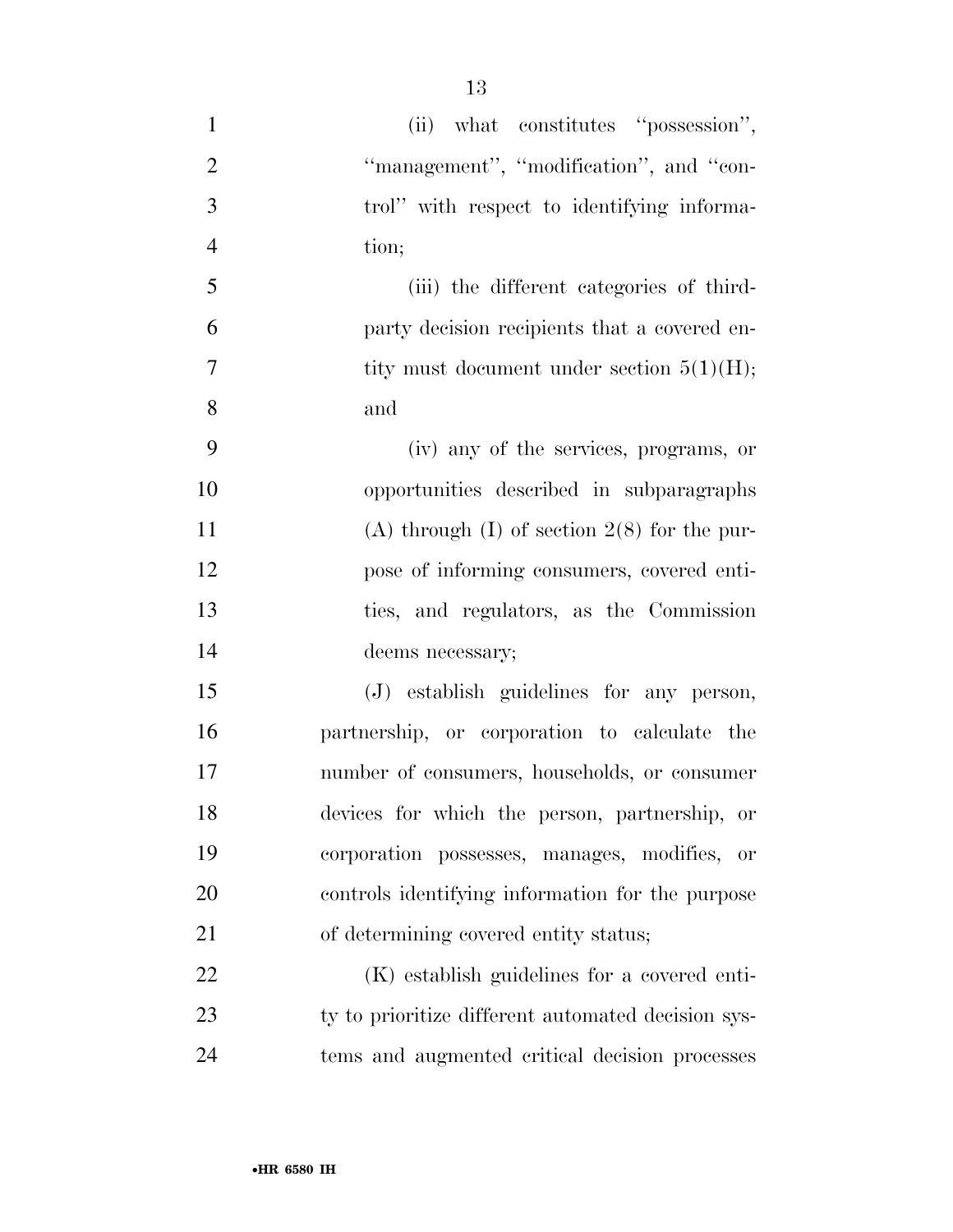| $\mathbf{1}$   | deployed by the covered entity for performing           |
|----------------|---------------------------------------------------------|
| $\overline{2}$ | impact assessment; and                                  |
| 3              | (L) establish a required format for any                 |
| $\overline{4}$ | summary report, as described in subparagraphs           |
| 5              | $(D)$ , $(E)$ , and $(F)$ , to ensure that such reports |
| 6              | are submitted in an accessible and machine-             |
| 7              | readable format.                                        |
| 8              | (2) CONSIDERATIONS.—In promulgating the                 |
| 9              | regulations under paragraph (1), the Commission—        |
| 10             | (A) shall take into consideration—                      |
| 11             | (i) that certain assessment or docu-                    |
| 12             | mentation of an automated decision system               |
| 13             | or augmented critical decision process may              |
| 14             | only be possible at particular stages of the            |
| 15             | development and deployment of such sys-                 |
| 16             | tem or process or may be limited or not                 |
| 17             | possible based on the availability of certain           |
| 18             | types of information or data or the nature              |
| 19             | of the relationship between the covered en-             |
| 20             | tity and consumers;                                     |
| 21             | (ii) the duration of time between sum-                  |
| 22             | mary report submissions and the timeliness              |
| 23             | of the reported information;                            |
| 24             | (iii) the administrative burden placed                  |
| 25             | on the Commission and the covered entity;               |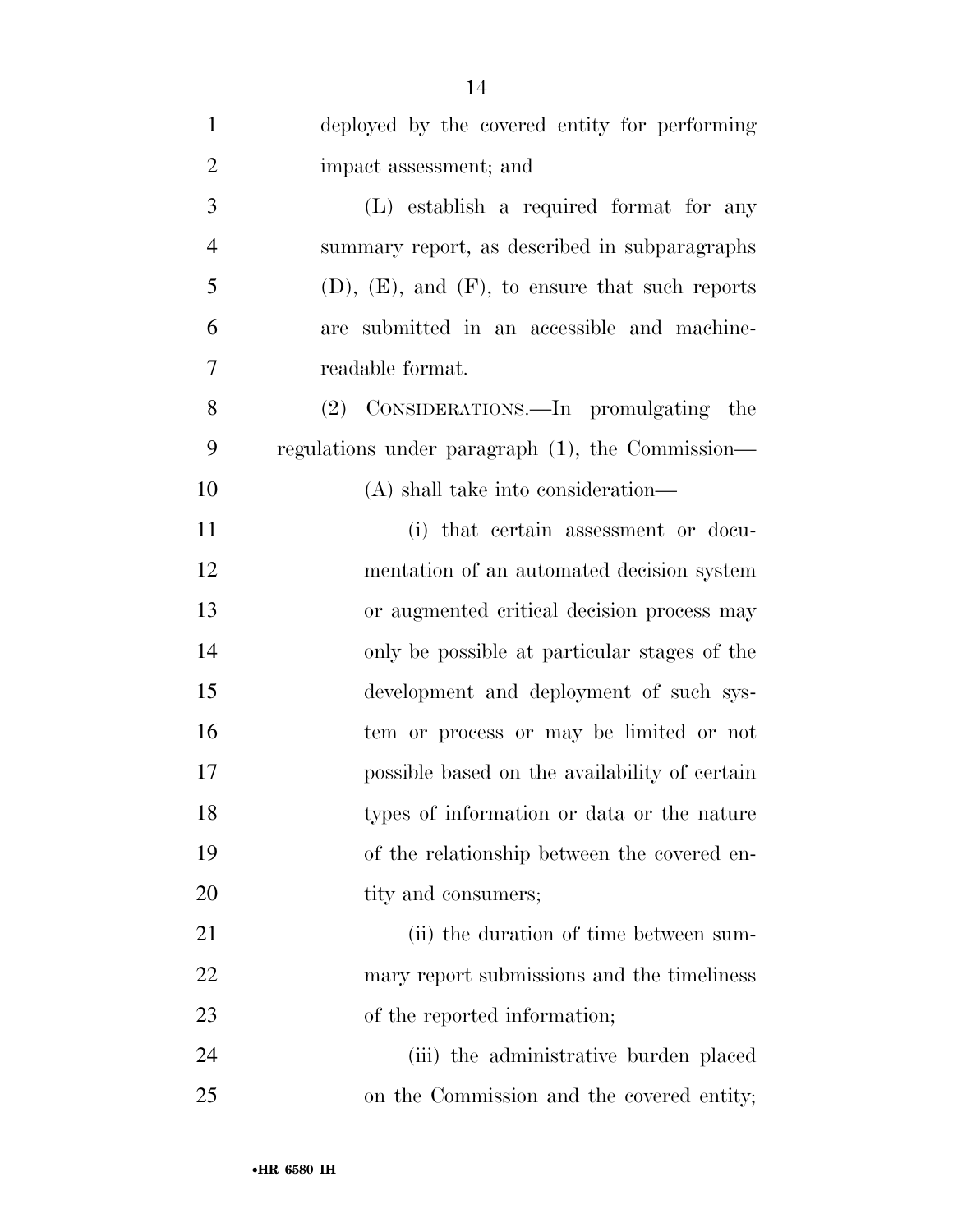(iv) the benefits of standardizing and structuring summary reports for compara- tive analysis compared with the benefits of less-structured narrative reports to provide detail and flexibility in reporting; (v) that summary reports submitted by different covered entities may contain different fields according to the require- ments established by the Commission, and the Commission may allow or require sub-11 mission of incomplete reports; (vi) that existing data privacy and other regulations may inhibit a covered en-14 tity from storing or sharing certain infor- mation; and 16 (vii) that a covered entity may require information from other persons, partner- ships, or corporations that develop any automated decision system deployed in an automated decision system or augmented 21 critical decision process by the covered en-

22 tity for the purpose of performing impact

assessment; and

•**HR 6580 IH**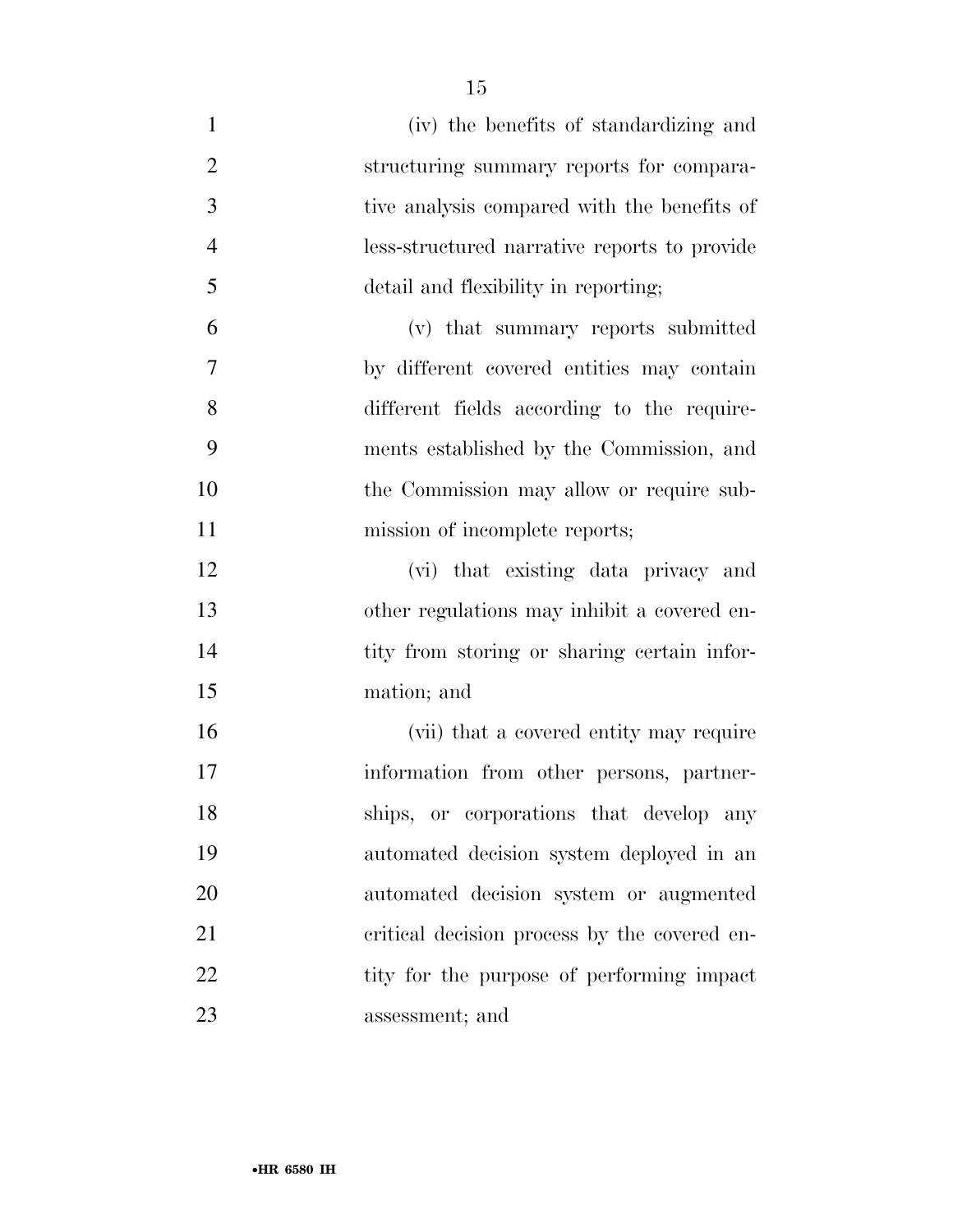| $\mathbf{1}$   | (B) may develop specific requirements for                      |
|----------------|----------------------------------------------------------------|
| $\overline{2}$ | impact assessments and summary reports for                     |
| 3              | particular—                                                    |
| $\overline{4}$ | (i) categories of critical decisions, as                       |
| 5              | described in subparagraphs $(A)$ through $(I)$                 |
| 6              | of section $2(8)$ or any subcategory devel-                    |
| $\overline{7}$ | oped by the Commission; and                                    |
| 8              | (ii) stages of development and deploy-                         |
| 9              | ment of an automated decision system or                        |
| 10             | augmented critical decision process.                           |
| 11             | (3)<br>EFFECTIVE DATE.—The regulations de-                     |
| 12             | scribed in paragraph (1) shall take effect on the              |
| 13             | date that is 2 years after such regulations are pro-           |
| 14             | mulgated.                                                      |
|                |                                                                |
| 15             | SEC. 4. REQUIREMENTS FOR COVERED ENTITY IMPACT AS-             |
| 16             | <b>SESSMENT.</b>                                               |
| 17             | (a) REQUIREMENTS FOR IMPACT ASSESSMENT.-In                     |
|                | 18 performing any impact assessment required under section     |
|                | $19\quad3(b)(1)$ for an automated decision system or augmented |
| 20             | critical decision process, a covered entity shall do the fol-  |
| 21             | lowing, to the extent possible, as applicable to such cov-     |
| 22             | ered entity as determined by the Commission:                   |
| 23             | $(1)$ In the case of a new augmented critical de-              |
| 24             | cision process, evaluate any previously existing crit-         |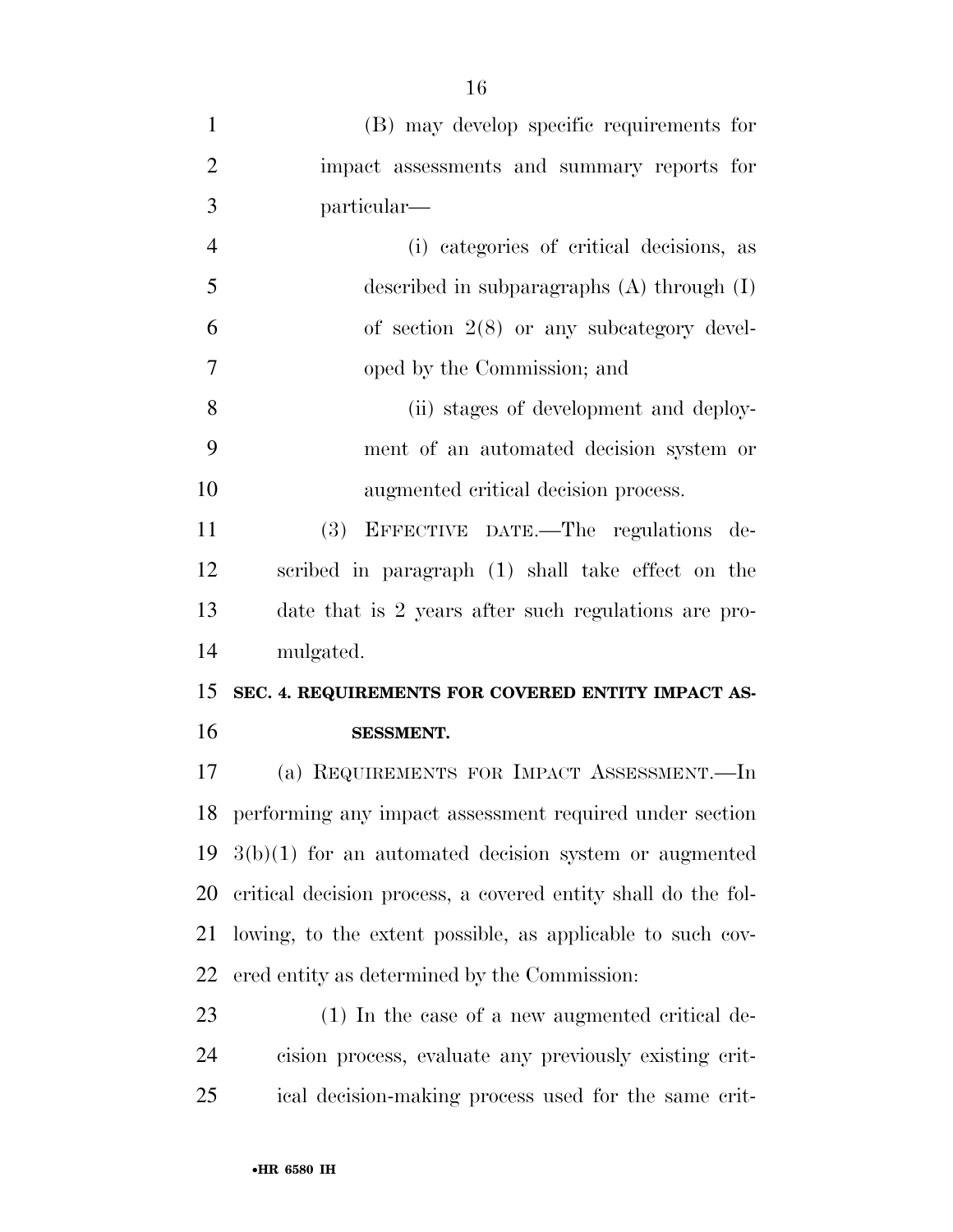| $\mathbf{1}$   | ical decision prior to the deployment of the new aug-       |
|----------------|-------------------------------------------------------------|
| $\overline{2}$ | mented critical decision process, along with any re-        |
| 3              | lated documentation or information, such as—                |
| $\overline{4}$ | $(A)$ a description of the baseline process                 |
| 5              | being enhanced or replaced by the augmented                 |
| 6              | critical decision process;                                  |
| 7              | (B) any known harm, shortcoming, failure                    |
| 8              | case, or material negative impact on consumers              |
| 9              | of the previously existing process used to make             |
| 10             | the critical decision;                                      |
| 11             | (C) the intended benefits of and need for                   |
| 12             | the augmented critical decision process; and                |
| 13             | (D) the intended purpose of the automated                   |
| 14             | decision system or augmented critical decision              |
| 15             | process.                                                    |
| 16             | (2) Identify and describe any consultation with             |
| 17             | stakeholders<br>required<br>section<br>relevant<br>as<br>by |
| 18             | $3(b)(1)(G)$ , including by documenting-                    |
| 19             | (A) the points of contact for the stake-                    |
| 20             | holders who were consulted;                                 |
| 21             | (B) the date of any such consultation; and                  |
| 22             | (C) information about the terms and proc-                   |
| 23             | ess of the consultation, such as —                          |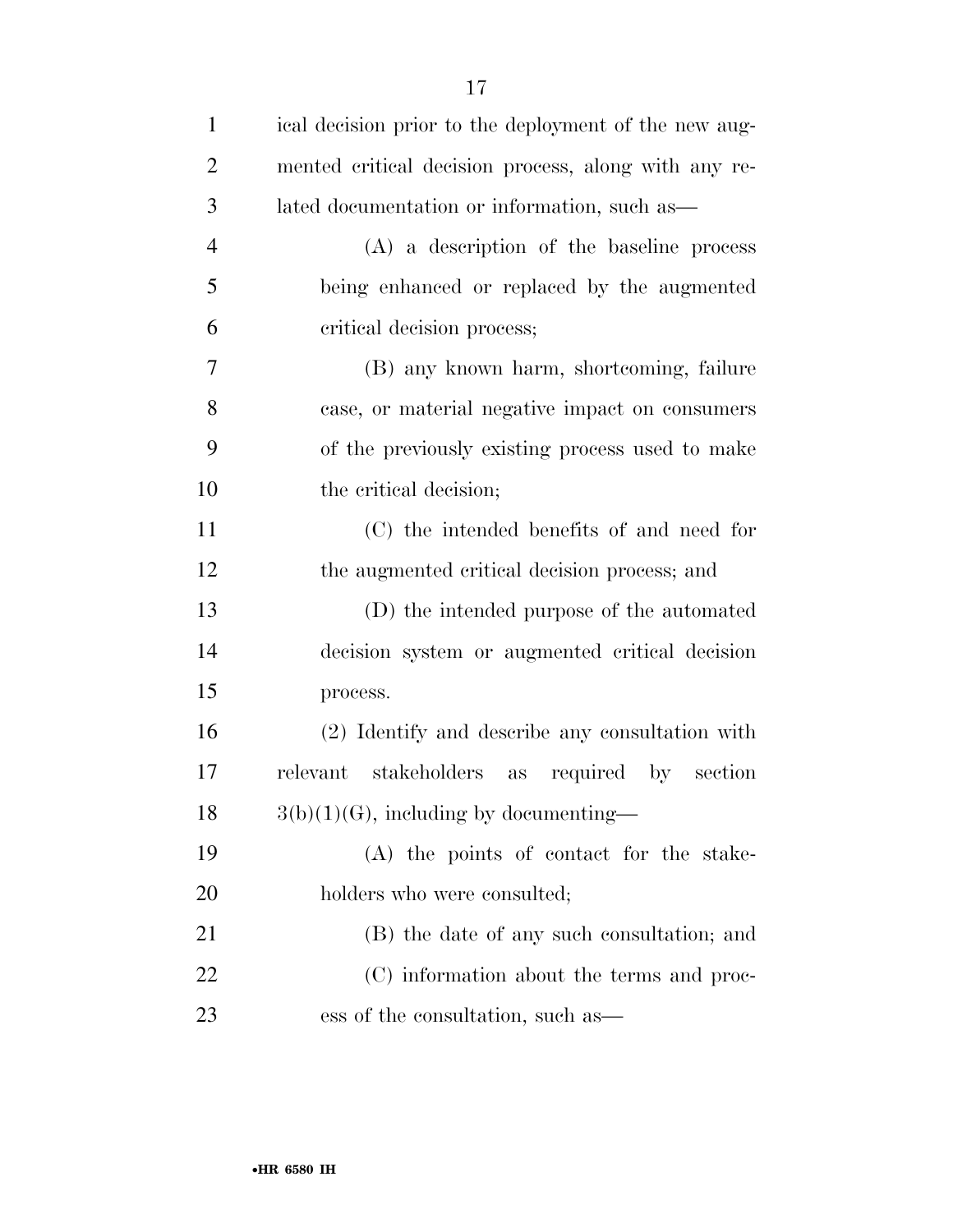(i) the existence and nature of any legal or financial agreement between the stakeholders and the covered entity; (ii) any data, system, design, scenario, or other document or material the stake- holder interacted with; and (iii) any recommendations made by 8 the stakeholders that were used to modify the development or deployment of the auto- mated decision system or augmented crit- ical decision process, as well as any rec- ommendations not used and the rationale for such nonuse. (3) In accordance with any relevant National Institute of Standards and Technology or other Fed-

 mated decision system or augmented critical decision process, such as— (A) assessing and documenting the data minimization practices of such system or proc- ess and the duration for which the relevant identifying information and any resulting crit-

eral Government best practices and standards, per-

form ongoing testing and evaluation of the privacy

risks and privacy-enhancing measures of the auto-

ical decision is stored;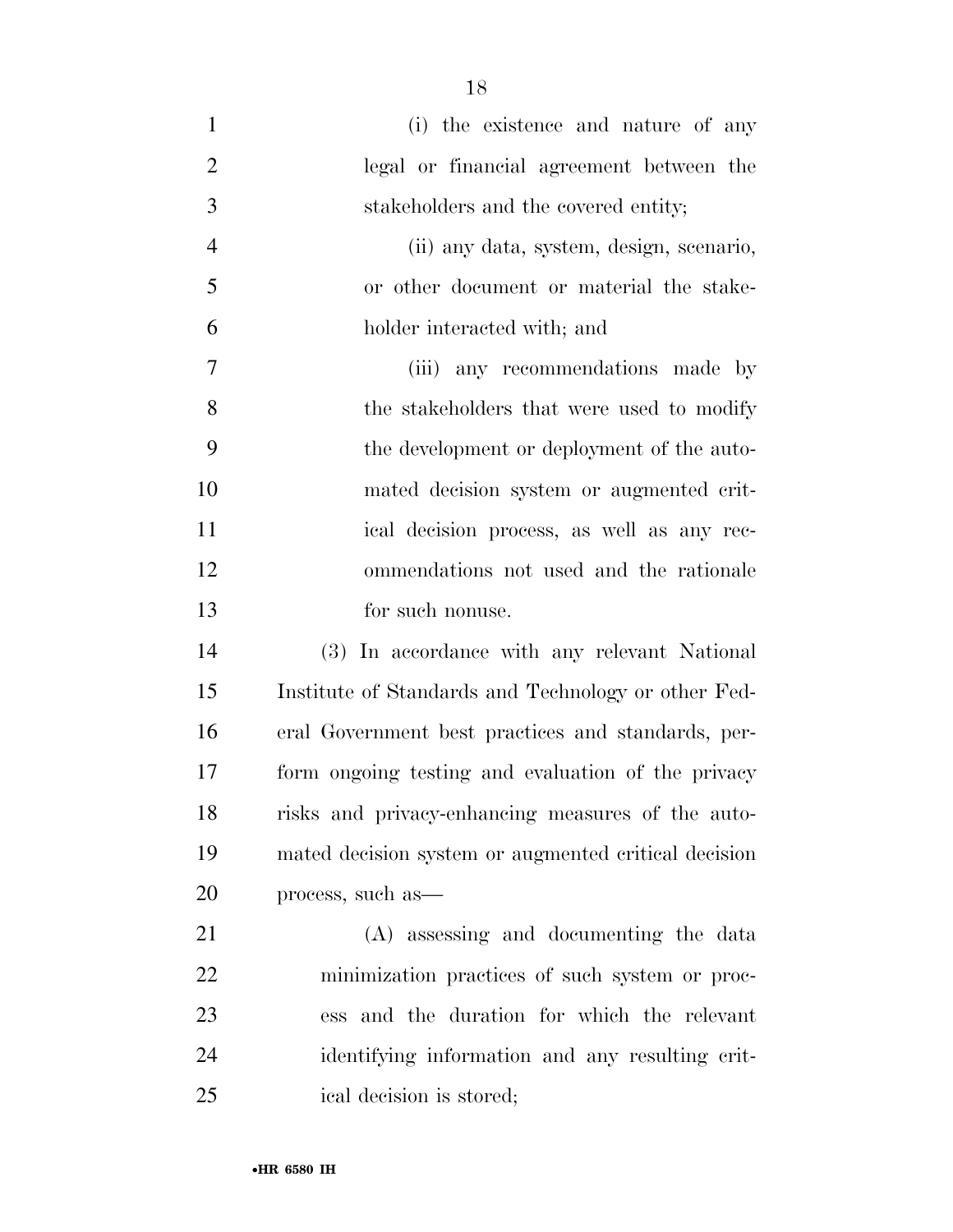(B) assessing the information security measures in place with respect to such system or process, including any use of privacy-enhanc- ing technology such as federated learning, dif- ferential privacy, secure multi-party computa- tion, de-identification, or secure data enclaves based on the level of risk; and (C) assessing and documenting the current and potential future or downstream positive and negative impacts of such system or process on the privacy, safety, or security of consumers and their identifying information. (4) Perform ongoing testing and evaluation of the current and historical performance of the auto- mated decision system or augmented critical decision process using measures such as benchmarking datasets, representative examples from the covered entity's historical data, and other standards, includ-ing by documenting—

20 (A) a description of what is deemed suc- cessful performance and the methods and tech- nical and business metrics used by the covered entity to assess performance;

 (B) a review of the performance of such system or process under test conditions or an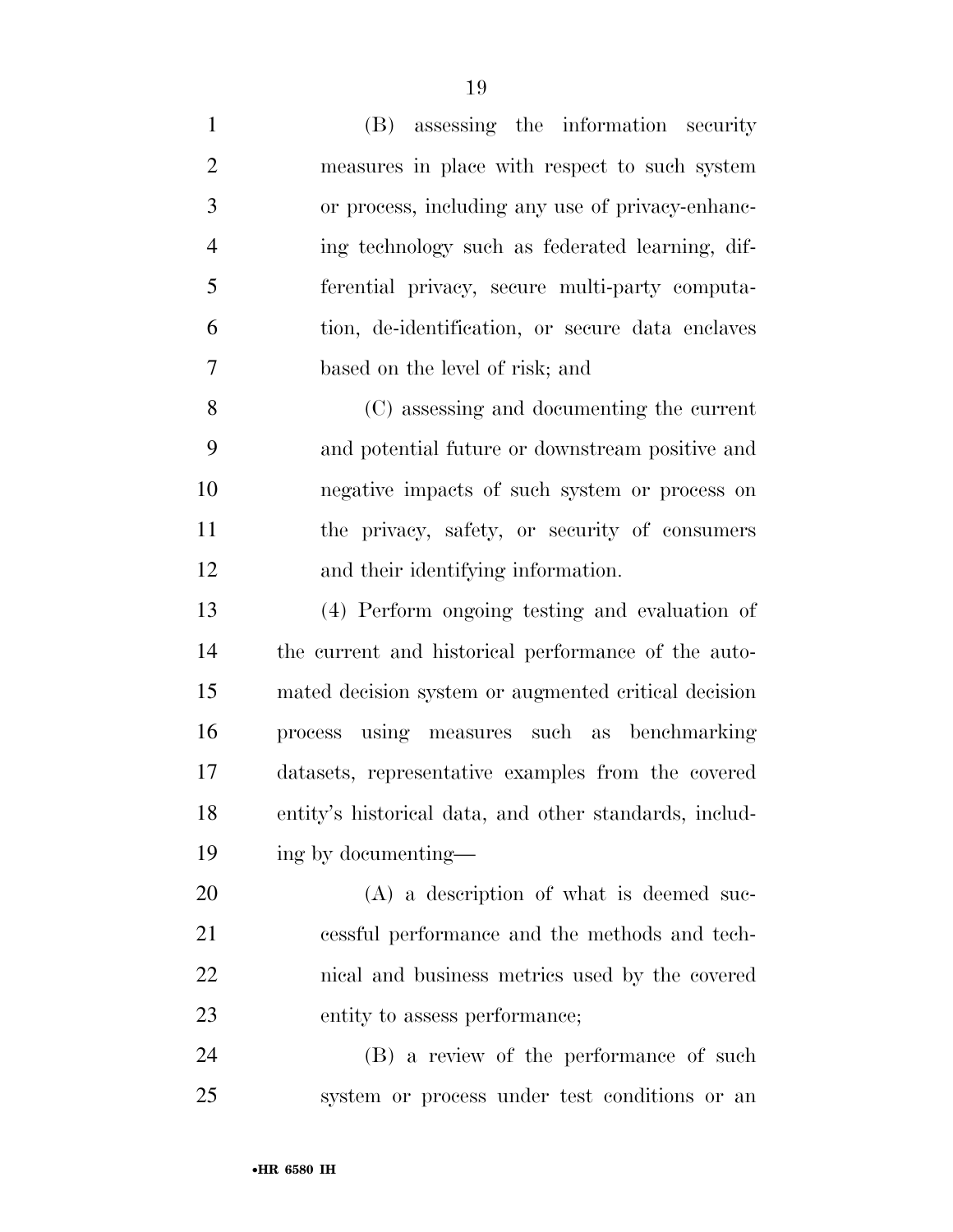| $\mathbf{1}$   | explanation of why such performance testing         |
|----------------|-----------------------------------------------------|
| $\overline{2}$ | was not conducted;                                  |
| 3              | (C) a review of the performance of such             |
| $\overline{4}$ | system or process under deployed conditions or      |
| 5              | an explanation of why performance was not re-       |
| 6              | viewed under deployed conditions;                   |
| $\overline{7}$ | (D) a comparison of the performance of              |
| 8              | such system or process under deployed condi-        |
| 9              | tions to test conditions or an explanation of       |
| 10             | why such a comparison was not possible;             |
| 11             | (E) an evaluation of any differential per-          |
| 12             | associated with consumers' race,<br>formance        |
| 13             | color, sex, gender, age, disability, religion, fam- |
| 14             | ily status, socioeconomic status, or veteran sta-   |
| 15             | tus, and any other characteristics the Commis-      |
| 16             | sion deems appropriate (including any combina-      |
| 17             | tion of such characteristics) for which the cov-    |
| 18             | ered entity has information, including a descrip-   |
| 19             | tion of the methodology for such evaluation and     |
| 20             | information about and documentation of the          |
| 21             | methods used to identify such characteristics in    |
| 22             | the data (such as through the use of proxy          |
| 23             | data, including zip codes); and                     |
| 24             | (F) if any subpopulations were used for             |

testing and evaluation, a description of which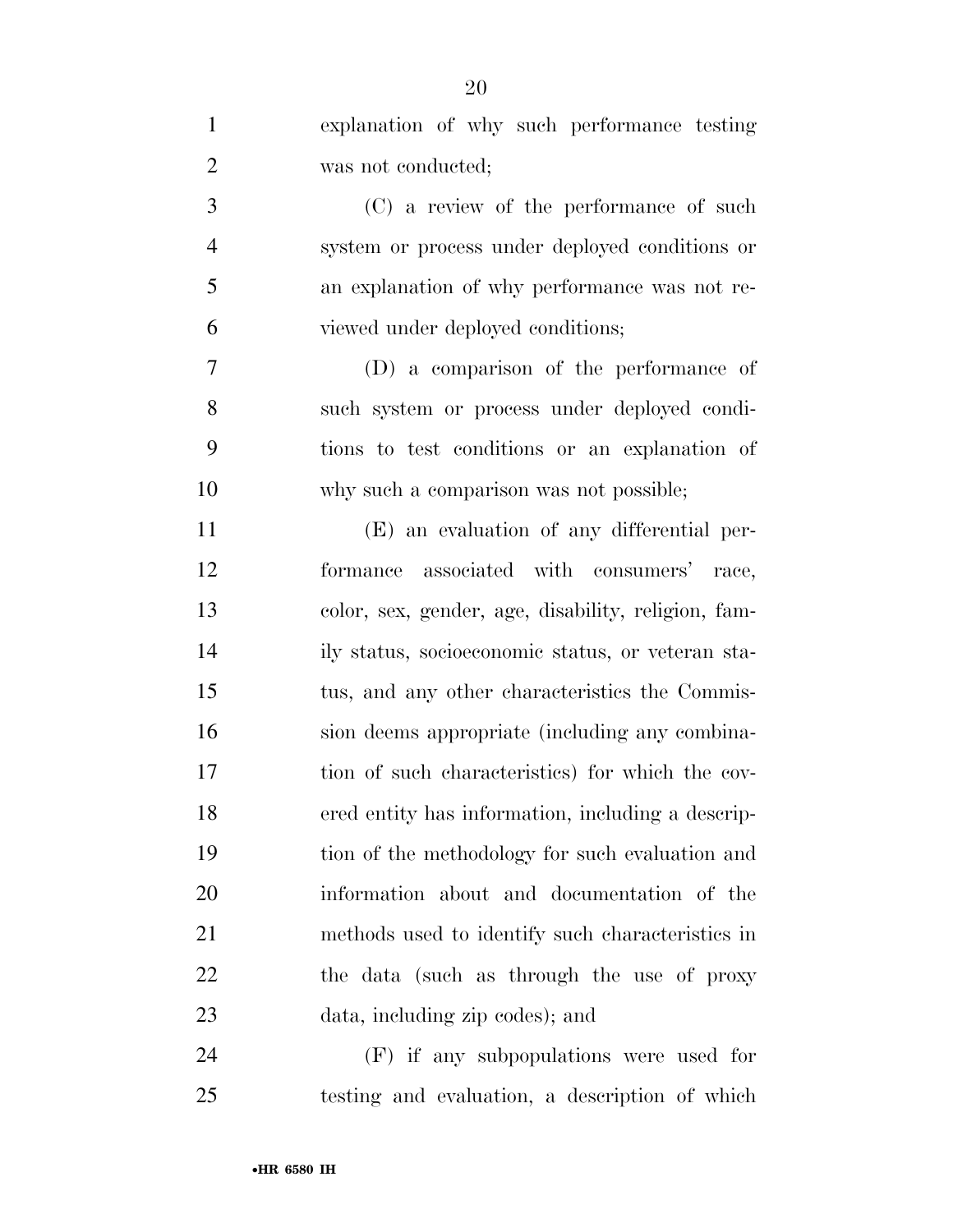subpopulations were used and how and why such subpopulations were determined to be of relevance for the testing and evaluation.

 (5) Support and perform ongoing training and education for all relevant employees, contractors, or other agents regarding any documented material negative impacts on consumers from similar auto- mated decision systems or augmented critical deci- sion processes and any improved methods of devel- oping or performing an impact assessment for such system or process based on industry best practices and relevant proposals and publications from ex-perts, such as advocates, journalists, and academics.

 (6) Assess the need for and possible develop- ment of any guard rail for or limitation on certain uses or applications of the automated decision sys- tem or augmented critical decision process, including whether such uses or applications ought to be pro- hibited or otherwise limited through any terms of use, licensing agreement, or other legal agreement between entities.

 (7) Maintain and keep updated documentation of any data or other input information used to de-velop, test, maintain, or update the automated deci-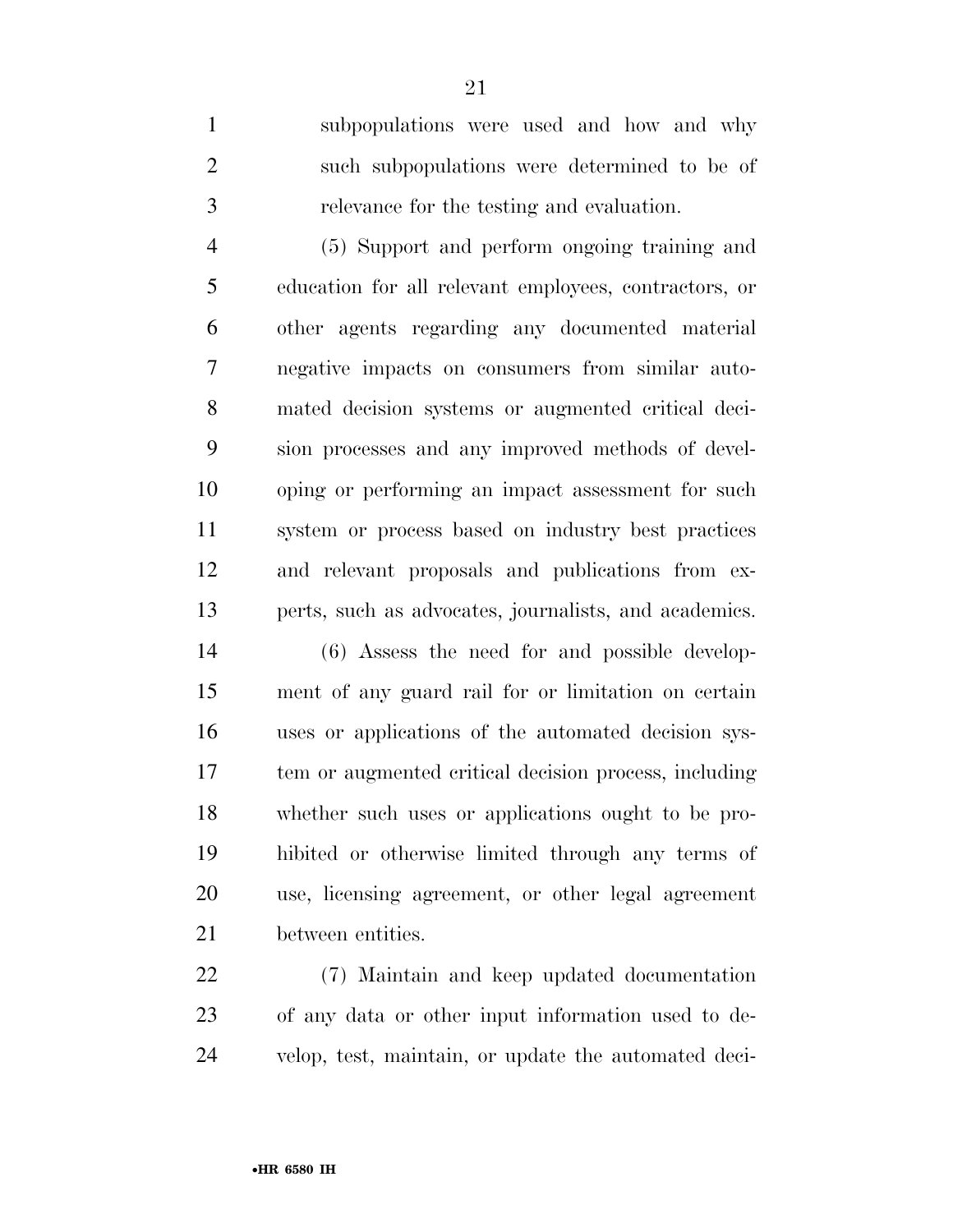- sion system or augmented critical decision process, including— (A) how and when such data or other input information was sourced and, if applica- ble, licensed, including information such as— (i) metadata and information about the structure and type of data or other input information, such as the file type, the date of the file creation or modifica-10 tion, and a description of data fields; 11 (ii) an explanation of the methodology by which the covered entity collected, in- ferred, or obtained the data or other input information and, if applicable, labeled, cat- egorized, sorted, or clustered such data or other input information, including whether such data or other input information was labeled, categorized, sorted, or clustered prior to being collected, inferred, or ob-20 tained by the covered entity; and 21 (iii) whether and how consumers pro-
- vided informed consent for the inclusion and further use of data or other input in-formation about themselves and any limita-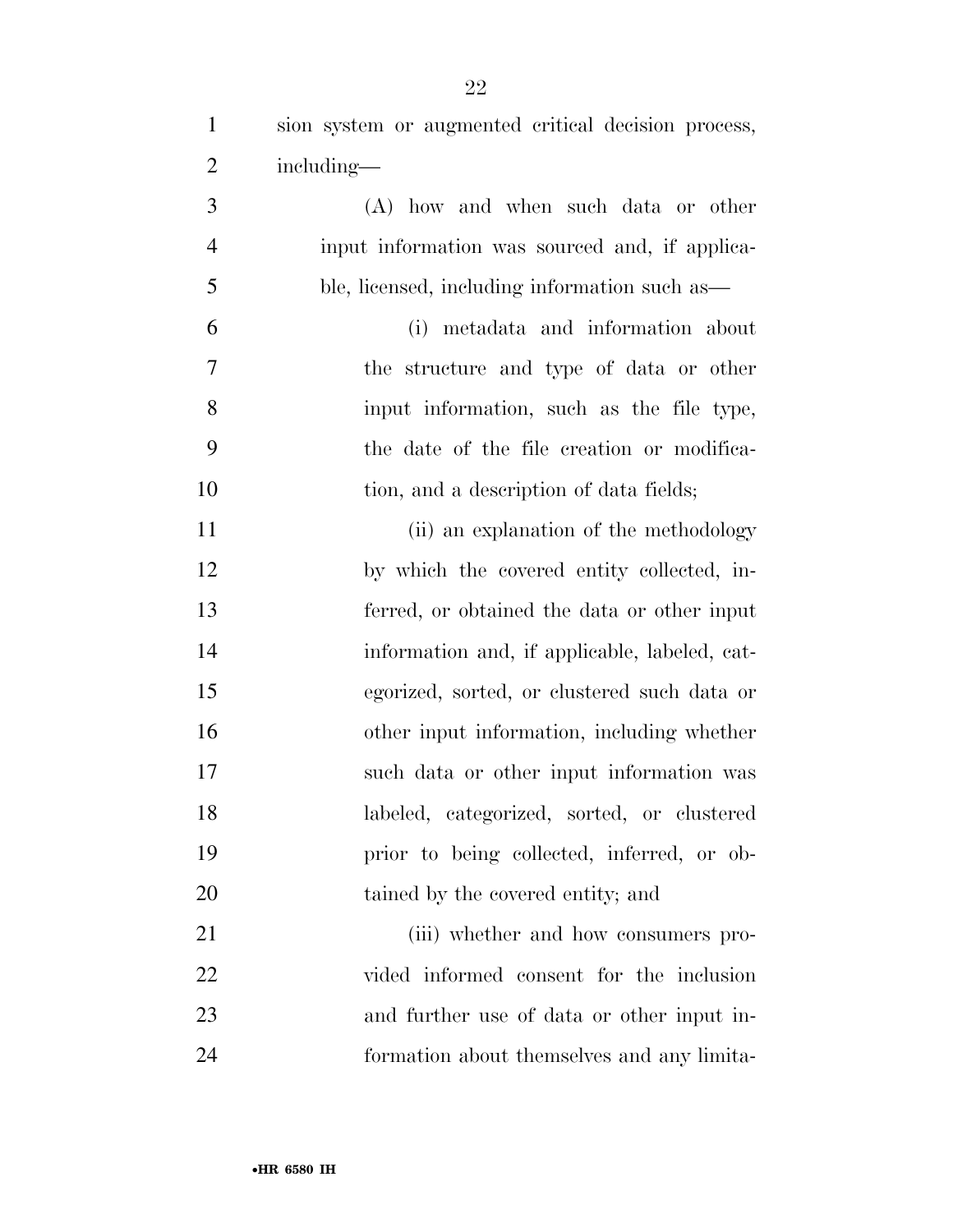| $\mathbf{1}$   | tions stipulated on such inclusion or fur-     |
|----------------|------------------------------------------------|
| $\overline{2}$ | ther use;                                      |
| 3              | (B) why such data or other input informa-      |
| $\overline{4}$ | tion was used and what alternatives were ex-   |
| 5              | plored; and                                    |
| 6              | (C) other information about the data or        |
| $\tau$         | other input information, such as—              |
| 8              | the representativeness of the<br>(i)           |
| 9              | dataset and how this factor was measured,      |
| 10             | including any assumption about the dis-        |
| 11             | tribution of the population on which the       |
| 12             | augmented critical decision process is de-     |
| 13             | ployed; and                                    |
| 14             | (ii) the quality of the data, how the          |
| 15             | quality was evaluated, and any measure         |
| 16             | taken to normalize, correct, or clean the      |
| 17             | data.                                          |
| 18             | (8) Evaluate the rights of consumers, such as— |
| 19             | (A) by assessing the extent to which the       |
| 20             | covered entity provides consumers with—        |
| 21             | (i) clear notice that such system or           |
| 22             | process will be used; and                      |
| 23             | (ii) a mechanism for opting out of             |
| 24             | such use;                                      |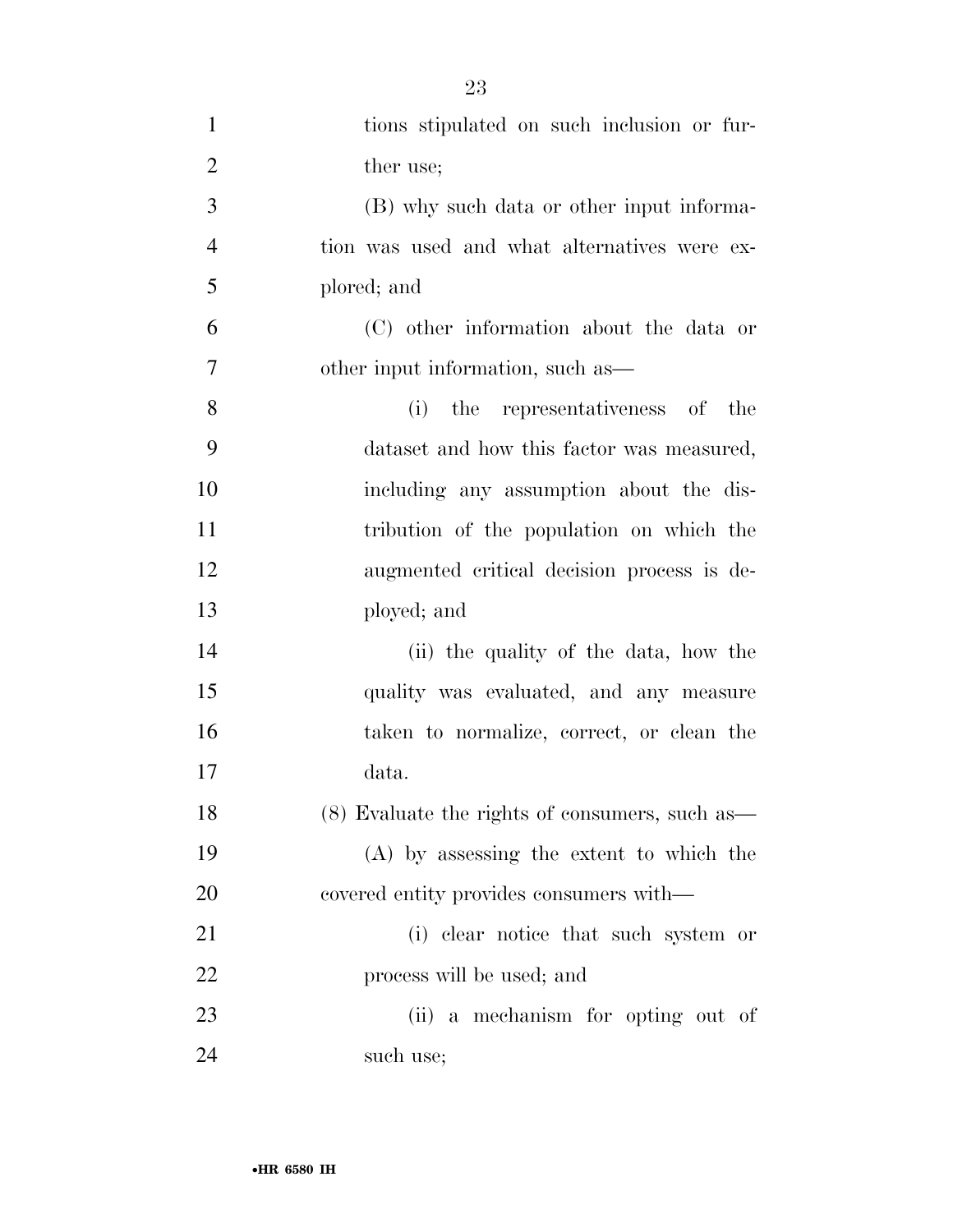(B) by assessing the transparency and explainability of such system or process and the degree to which a consumer may contest, cor- rect, or appeal a decision or opt out of such system or process, including— (i) the information available to con- sumers or representatives or agents of con- sumers about the system or process, such as any relevant factors that contribute to a particular decision, including an expla- nation of which contributing factors, if changed, would cause the system or proc- ess to reach a different decision, and how such consumer, representative, or agent can access such information; (ii) documentation of any complaint, dispute, correction, appeal, or opt-out re- quest submitted to the covered entity by a consumer with respect to such system or process; and 21 (iii) the process and outcome of any remediation measure taken by the covered

to consumers; and

entity to address the concerns of or harms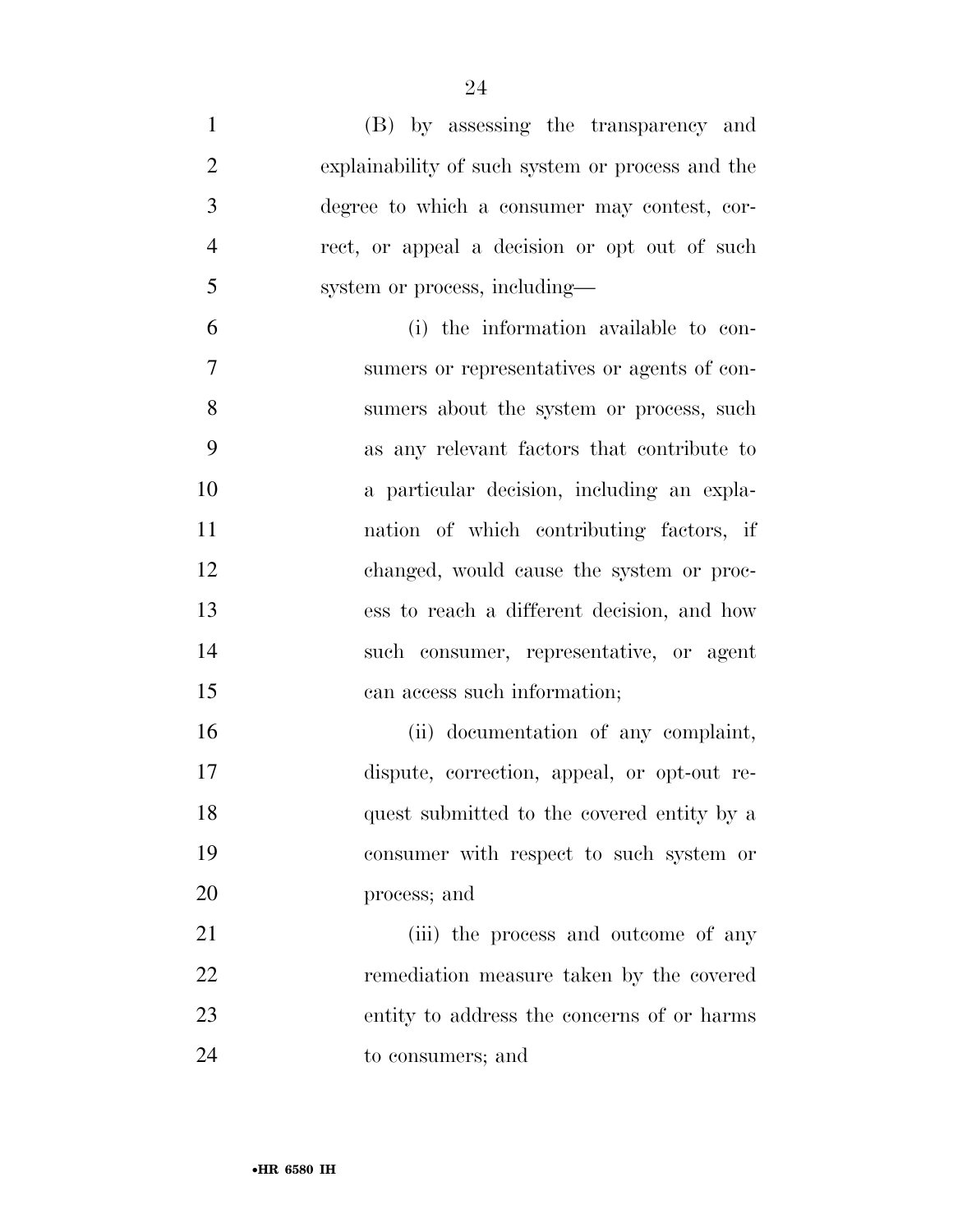| $\mathbf{1}$   | (C) by describing the extent to which any           |
|----------------|-----------------------------------------------------|
| $\overline{2}$ | third-party decision recipient receives a copy of   |
| 3              | or has access to the results of such system or      |
| $\overline{4}$ | process and the category of such third-party de-    |
| 5              | cision recipient, as defined by the Commission      |
| 6              | in section $3(b)(1)(I)(iii)$ .                      |
| 7              | (9) Identify any likely material negative impact    |
| 8              | of the automated decision system or augmented crit- |
| 9              | ical decision process on consumers and assess any   |
| 10             | applicable mitigation strategy, such as by-         |
| 11             | (A) identifying and measuring any likely            |
| 12             | material negative impact of the system or proc-     |
| 13             | ess on consumers, including documentation of        |
| 14             | the steps taken to identify and measure such        |
| 15             | impact;                                             |
| 16             | (B) documenting any steps taken to elimi-           |
| 17             | nate or reasonably mitigate any likely material     |
| 18             | negative impact identified, including steps such    |
| 19             | as removing the system or process from the          |
| 20             | market or terminating its development;              |
| 21             | (C) with respect to the likely material neg-        |
| 22             | ative impacts identified, documenting which         |
| 23             | such impacts were left unmitigated and the ra-      |
| 24             | tionale for the inaction, including details about   |
| 25             | the justifying non-discriminatory, compelling in-   |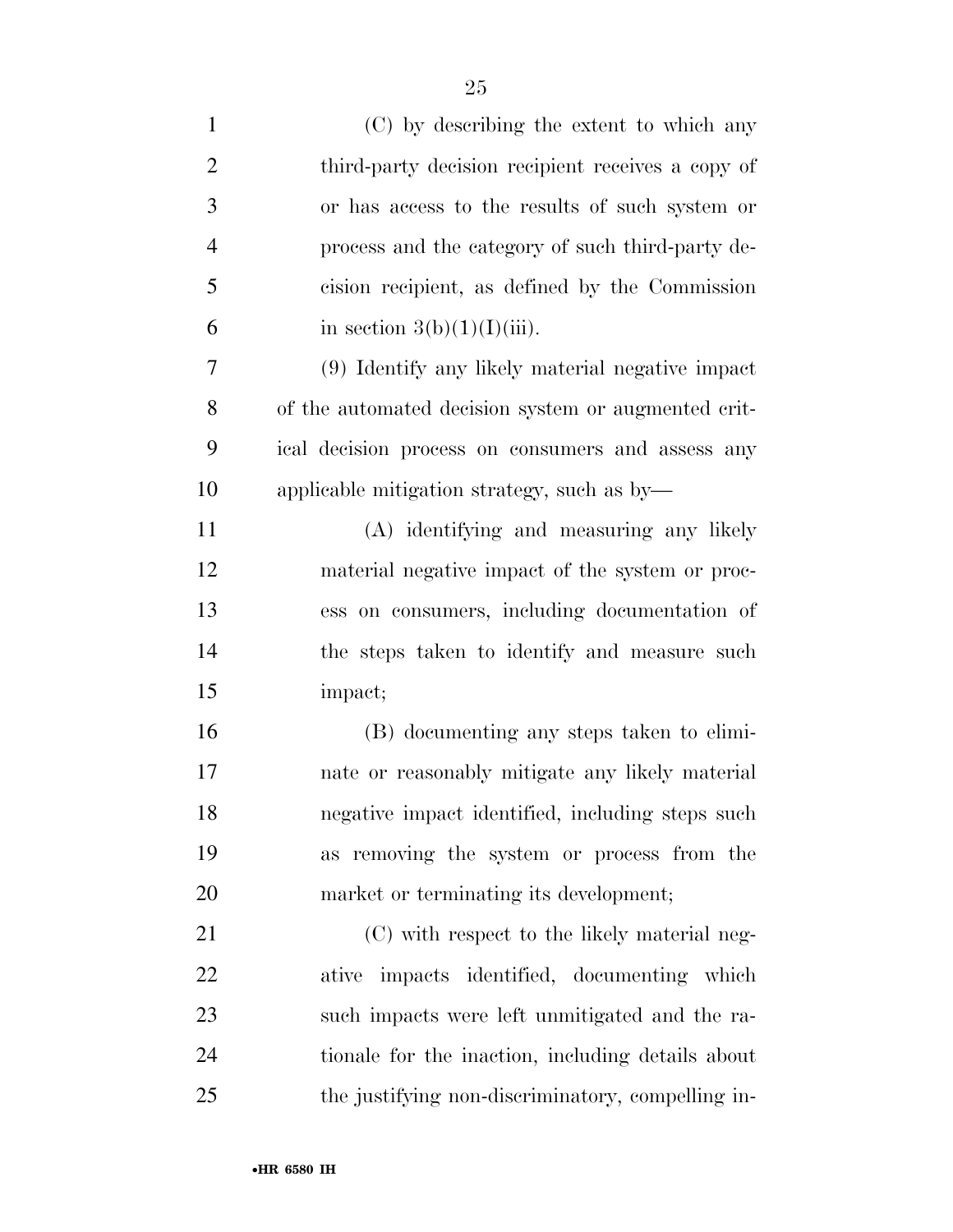| $\mathbf{1}$   | terest and why such interest cannot be satisfied     |
|----------------|------------------------------------------------------|
| $\overline{2}$ | by other means (such as where there is an            |
| 3              | equal, zero-sum trade-off between impacts on 2       |
| $\overline{4}$ | or more consumers or where the required miti-        |
| 5              | gating action would violate civil rights or other    |
| 6              | laws); and                                           |
| 7              | (D) documenting standard protocols or                |
| 8              | practices used to identify, measure, mitigate, or    |
| 9              | eliminate any likely material negative impact on     |
| 10             | consumers and how relevant teams or staff are        |
| 11             | informed of and trained about such protocols or      |
| 12             | practices.                                           |
| 13             | (10) Describe any ongoing documentation of           |
| 14             | the development and deployment process with re-      |
| 15             | spect to the automated decision system or aug-       |
| 16             | mented critical decision process, including informa- |
| 17             | tion such as—                                        |
| 18             | (A) the date of any testing, deployment, li-         |
| 19             | censure, or other significant milestones; and        |
| 20             | (B) points of contact for any team, busi-            |
| 21             | ness unit, or similar internal stakeholder that      |
| 22             | was involved.                                        |
| 23             | (11) Identify any capabilities, tools, standards,    |
| 24             | datasets, security protocols, improvements to stake- |
| 25             | holder engagement, or other resources that may be    |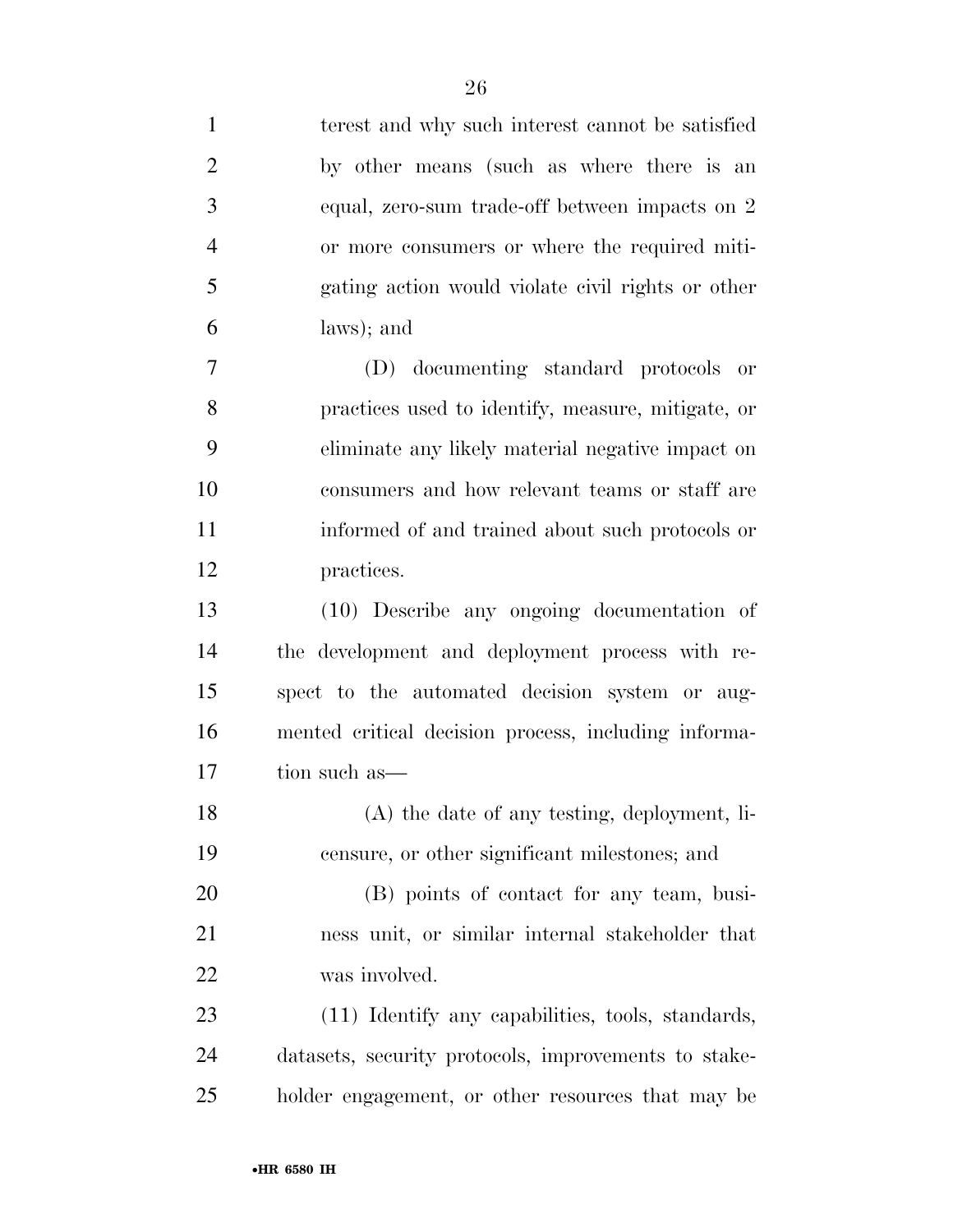| $\mathbf{1}$   | necessary or beneficial to improving the automated    |
|----------------|-------------------------------------------------------|
| $\overline{2}$ | decision system, augmented critical decision process, |
| 3              | or the impact assessment of such system or process,   |
| $\overline{4}$ | in areas such as—                                     |
| 5              | performance, including accuracy,<br>(A)               |
| 6              | robustness, and reliability;                          |
| $\overline{7}$ | (B) fairness, including bias and non-                 |
| 8              | discrimination;                                       |
| 9              | (C)<br>transparency, explainability,                  |
| 10             | contestability, and opportunity for recourse;         |
| 11             | (D) privacy and security;                             |
| 12             | (E) personal and public safety;                       |
| 13             | (F) efficiency and timeliness;                        |
| 14             | $(G)$ cost; or                                        |
| 15             | (H) any other area determined appropriate             |
| 16             | by the Commission.                                    |
| 17             | (12) Document any of the impact assessment            |
| 18             | requirements described in paragraphs (1) through      |
| 19             | (11) that were attempted but were not possible to     |
| 20             | comply with because they were infeasible, as well as  |
| 21             | the corresponding rationale for not being able to     |
| 22             | comply with such requirements, which may in-          |
| 23             | clude—                                                |
| 24             | (A) the absence of certain information                |
| 25             | about an automated decision system developed          |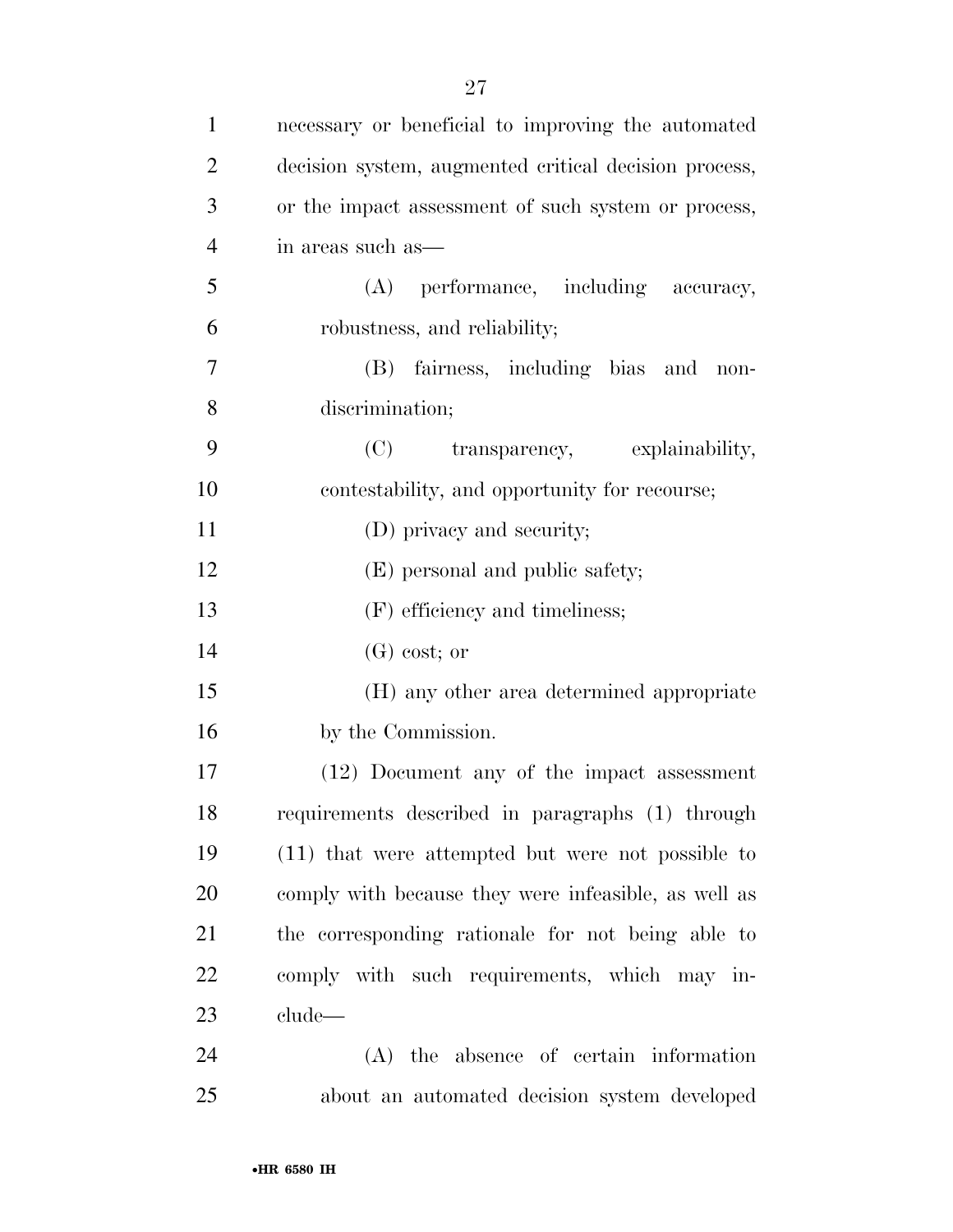| $\mathbf{1}$   | by other persons, partnerships, and corpora-               |
|----------------|------------------------------------------------------------|
| $\overline{2}$ | tions;                                                     |
| 3              | (B) the absence of certain information                     |
| $\overline{4}$ | about how clients, customers, licensees, part-             |
| 5              | ners, and other persons, partnerships, or cor-             |
| 6              | porations are deploying an automated decision              |
| $\overline{7}$ | system in their augmented critical decision                |
| 8              | processes;                                                 |
| 9              | (C) a lack of demographic or other data                    |
| 10             | required to assess differential performance be-            |
| 11             | cause such data is too sensitive to collect, infer,        |
| 12             | or store; or                                               |
| 13             | (D) a lack of certain capabilities, including              |
| 14             | technological innovations, that would be nec-              |
| 15             | essary to conduct such requirements.                       |
| 16             | (13) Perform and document any other ongoing                |
| 17             | study or evaluation determined appropriate by the          |
| 18             | Commission.                                                |
| 19             | (b) RULE OF CONSTRUCTION.—Nothing in this Act              |
| 20             | should be construed to limit any covered entity from add-  |
| 21             | ing other criteria, procedures, or technologies to improve |
| 22             | the performance of an impact assessment of their auto-     |
| 23             | mated decision system or augmented critical decision proc- |
| 24             | ess.                                                       |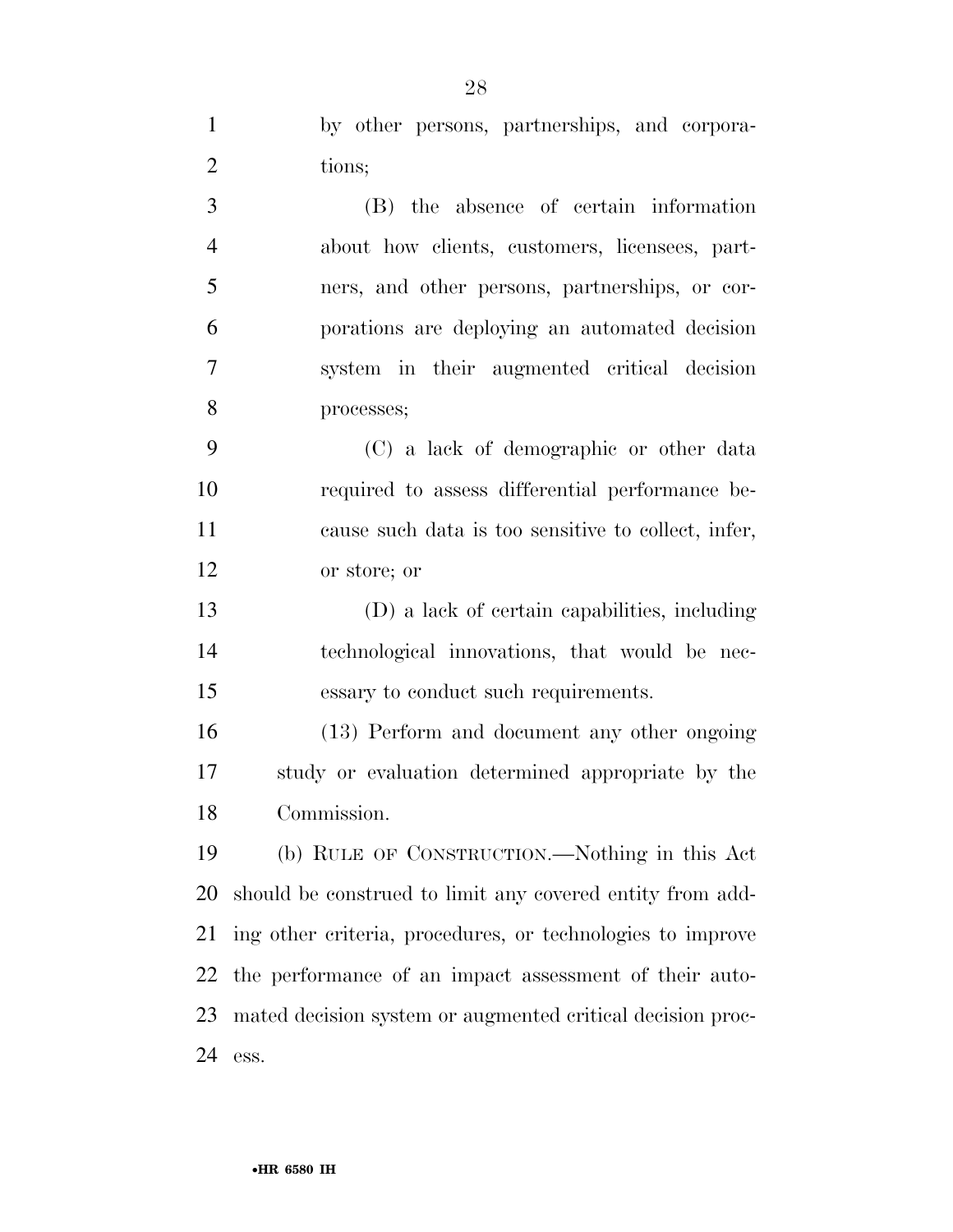(c) NONDISCLOSURE OF IMPACT ASSESSMENT.— Nothing in this Act should be construed to require a cov- ered entity to share with or otherwise disclose to the Com- mission or the public any information contained in an im- pact assessment performed in accordance with this Act, except for any information contained in the summary re- port required under subparagraph (D) or (E) of section  $8 \text{ } 3(b)(1).$ 

## **SEC. 5. REQUIREMENTS FOR SUMMARY REPORTS TO THE COMMISSION.**

 The summary report that a covered entity is required to submit under subparagraph (D) or (E) of section 3(b)(1) for any automated decision system or augmented critical decision process shall, to the extent possible—

 (1) contain information from the impact assess- ment of such system or process, as applicable, in-cluding—

 (A) the name, website, and point of con-tact for the covered entity;

 (B) a detailed description of the specific critical decision that the augmented critical de- cision process is intended to make, including the category of critical decision as described in 24 subparagraphs  $(A)$  through  $(I)$  of section  $2(8)$ ;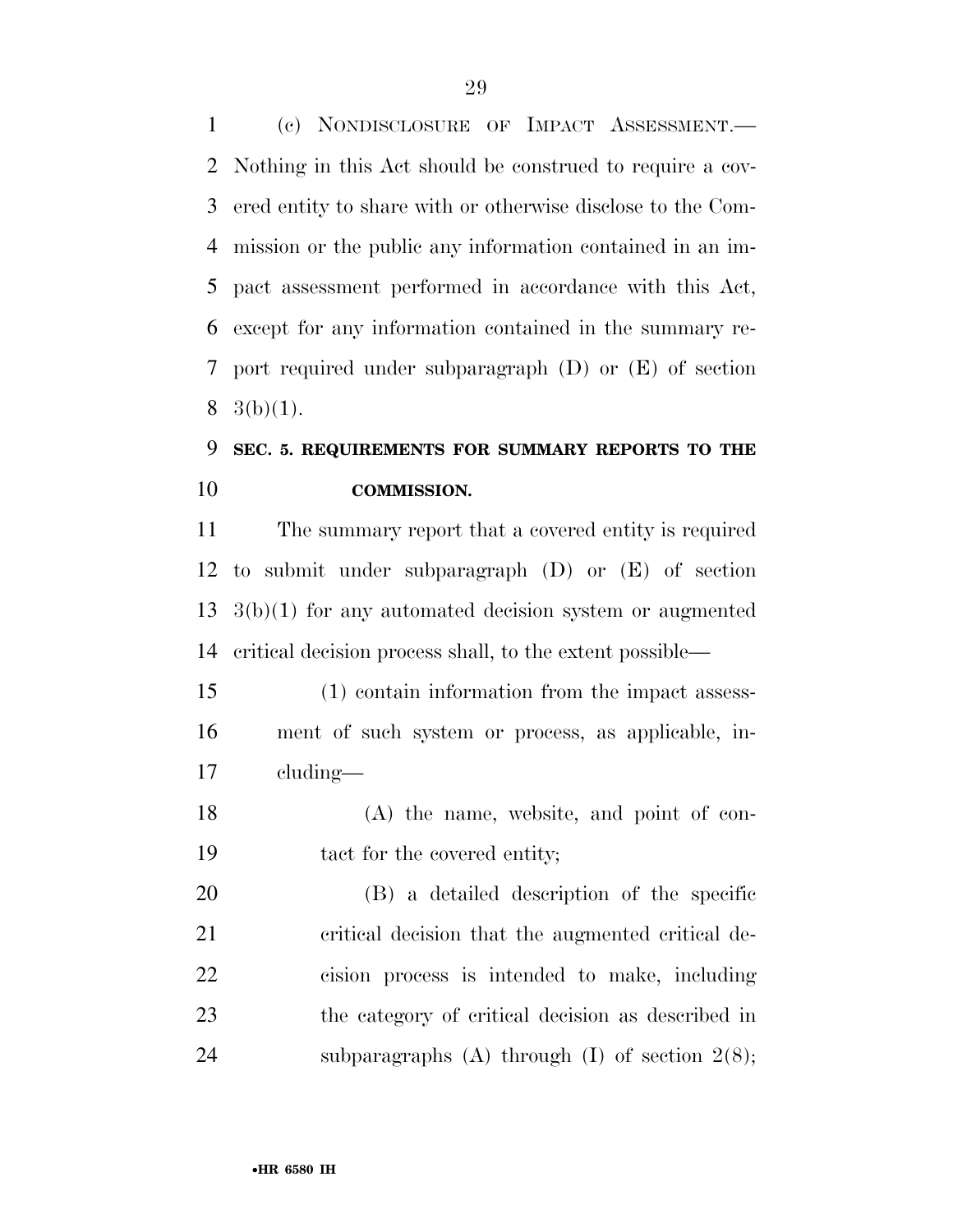| $\mathbf{1}$   | (C) the covered entity's intended purpose         |
|----------------|---------------------------------------------------|
| $\overline{2}$ | for the automated decision system or aug-         |
| 3              | mented critical decision process;                 |
| $\overline{4}$ | (D) an identification of any stakeholders         |
| 5              | consulted by the covered entity as required by    |
| 6              | section $3(b)(1)(G)$ and documentation of the ex- |
| 7              | istence and nature of any legal agreements be-    |
| 8              | tween the stakeholders and the covered entity;    |
| 9              | (E) documentation of the testing and eval-        |
| 10             | uation of the automated decision system or aug-   |
| 11             | mented critical decision process, including—      |
| 12             | the methods and technical and<br>(i)              |
| 13             | business metrics used to assess the per-          |
| 14             | formance of such system or process and a          |
| 15             | description of what metrics are deemed            |
| 16             | successful performance;                           |
| 17             | (ii) the results of any assessment of             |
| 18             | the performance of such system or process         |
| 19             | and a comparison of the results of any as-        |
| 20             | sessment under test and deployed condi-           |
| 21             | tions; and                                        |
| 22             | (iii) an evaluation of any differential           |
| 23             | performance of such system or process as-         |
| 24             | sessed during the impact assessment;              |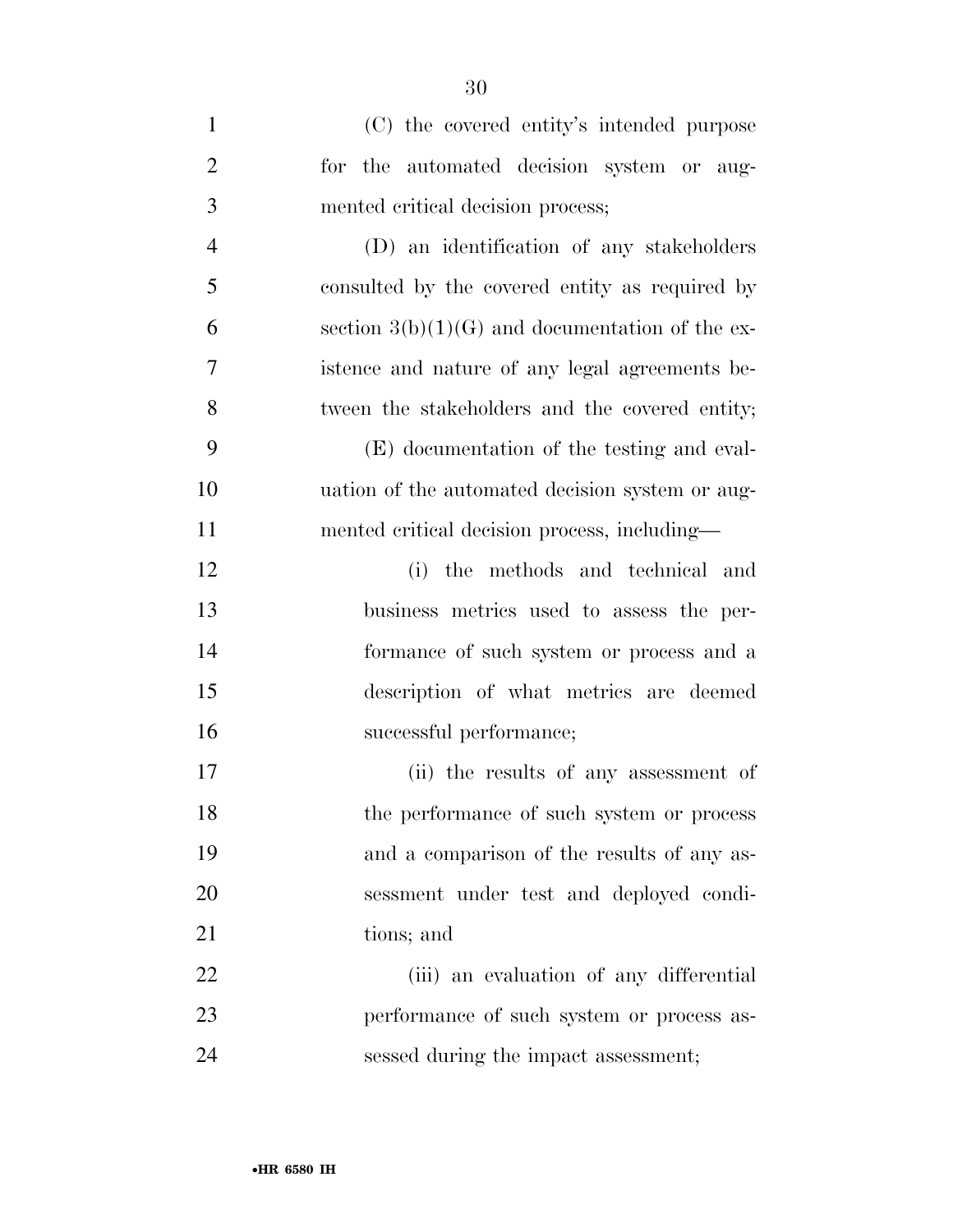- (F) any publicly stated guard rail for or limitation on certain uses or applications of the automated decision system or augmented crit- ical decision process, including whether such uses or applications ought to be prohibited or otherwise limited through any terms of use, li- censing agreement, or other legal agreement be- tween entities; (G) documentation about the data or other input information used to develop, test, main-11 tain, or update the automated decision system or augmented critical decision process includ- ing— 14 (i) how and when the covered entity sourced such data or other input informa- tion; and (ii) why such data or other input in- formation was used and what alternatives were explored; (H) documentation of whether and how the covered entity implements any transparency or explainability measures, including— (i) which categories of third-party de-
- cision recipients receive a copy of or have access to the results of any decision or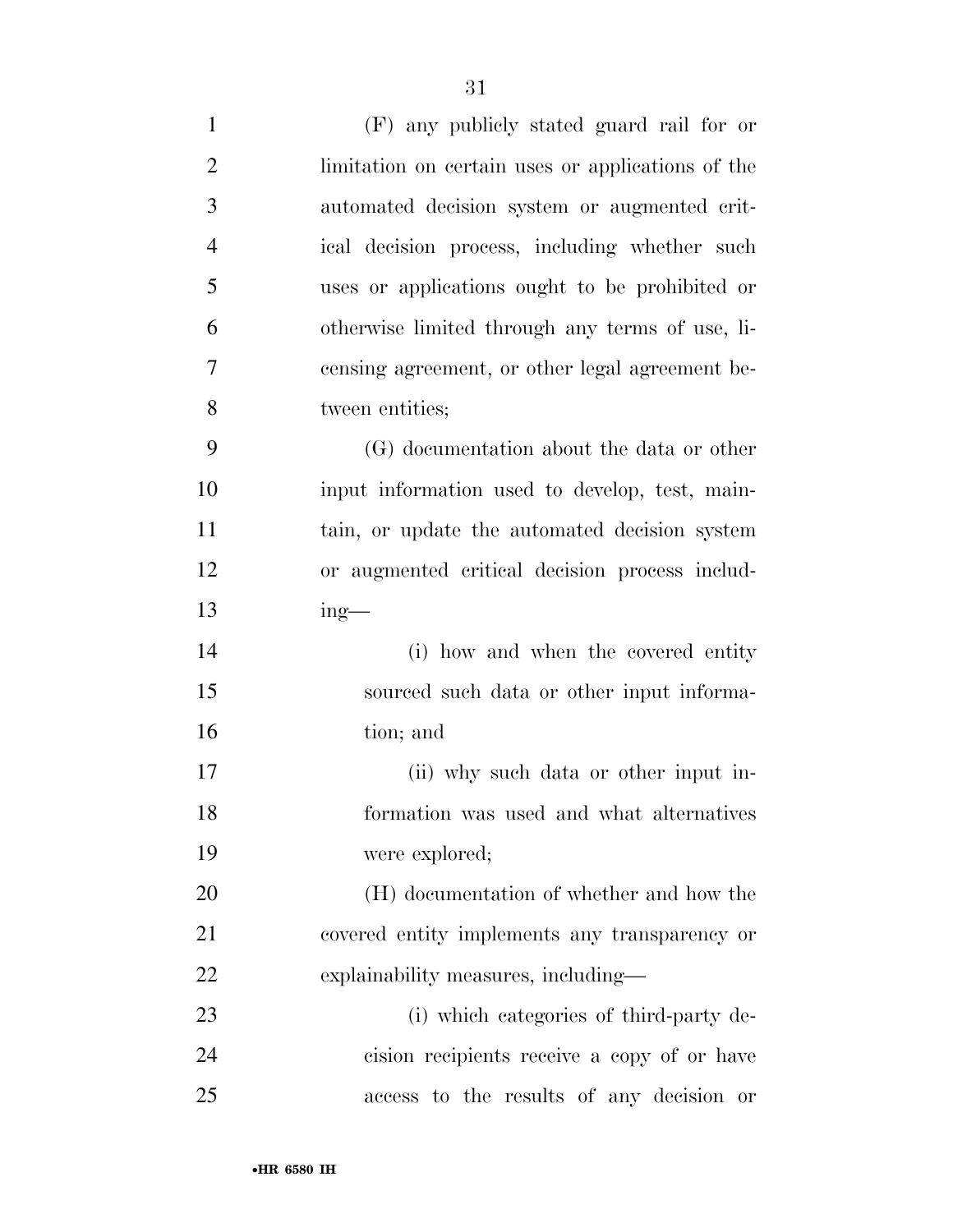| $\mathbf{1}$   | judgment that results from such system or         |
|----------------|---------------------------------------------------|
| $\overline{2}$ | process; and                                      |
| 3              | (ii) any mechanism by which a con-                |
| $\overline{4}$ | sumer may contest, correct, or appeal a de-       |
| 5              | cision or opt out of such system or process,      |
| 6              | including the corresponding website for           |
| 7              | such mechanism, where applicable;                 |
| 8              | (I) any likely material negative impact on        |
| 9              | consumers identified by the covered entity and    |
| 10             | a description of the steps taken to remediate or  |
| 11             | mitigate such impact;                             |
| 12             | $(J)$ a list of any impact assessment re-         |
| 13             | quirements that were attempted but were not       |
| 14             | possible to comply with because they were infea-  |
| 15             | sible, as well as the corresponding rationale for |
| 16             | not being able to comply with such require-       |
| 17             | ments; and                                        |
| 18             | (K)<br>any additional capabilities, tools,        |
| 19             | standards, datasets, security protocols, improve- |
| 20             | ments to stakeholder engagement, or other re-     |
| 21             | sources identified by an impact assessment as     |
| 22             | necessary or beneficial to improve the perform-   |
| 23             | ance of impact assessment or the development      |
| 24             | and deployment of any automated decision sys-     |
| 25             | tem or augmented critical decision process that   |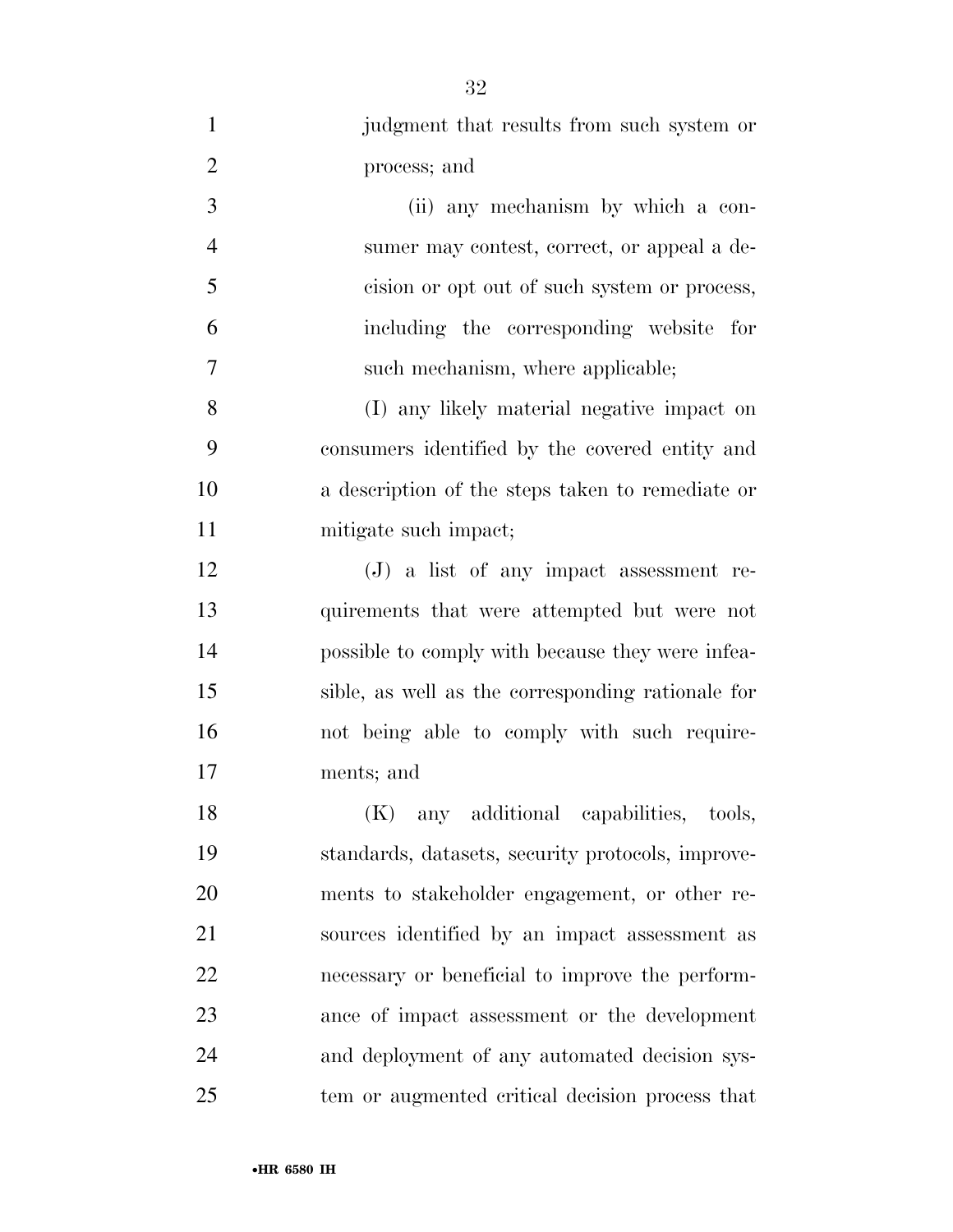| $\mathbf{1}$   | the covered entity determines appropriate to                     |
|----------------|------------------------------------------------------------------|
| $\overline{2}$ | share with the Commission;                                       |
| 3              | $(2)$ include, in addition to the information re-                |
| 4              | quired under paragraph (1), any relevant additional              |
| 5              | information from section $4(a)$ the covered entity               |
| 6              | wishes to share with the Commission;                             |
| 7              | (3) follow any format or structure requirements                  |
| 8              | specified by the Commission; and                                 |
| 9              | (4) include additional criteria that are essential               |
| 10             | for the purpose of consumer protection, as deter-                |
| 11             | mined by the Commission.                                         |
| 12             | SEC. 6. REPORTING; PUBLICLY ACCESSIBLE REPOSITORY.               |
| 13             | (a) ANNUAL REPORT.—Not later than 1 year after                   |
| 14             | the effective date described in section $3(b)(3)$ , and annu-    |
| 15             | ally thereafter, the Commission shall publish publicly on        |
| 16             | the website of the Commission a report describing and            |
| 17             | summarizing the information from the summary reports             |
| 18             | submitted under subparagraph $(D)$ , $(E)$ , or $(F)$ of section |
| 19             | $3(b)(1)$ that—                                                  |
| 20             | $(1)$ is accessible and machine readable in ac-                  |
| 21             | cordance with the 21st Century Integrated Digital                |
| 22             | Experience Act (44 U.S.C. 3501 note); and                        |
| 23             | (2) describes broad trends, aggregated statis-                   |
| 24             | tics, and anonymized lessons learned about per-                  |
| 25             | forming impact assessments of automated decision                 |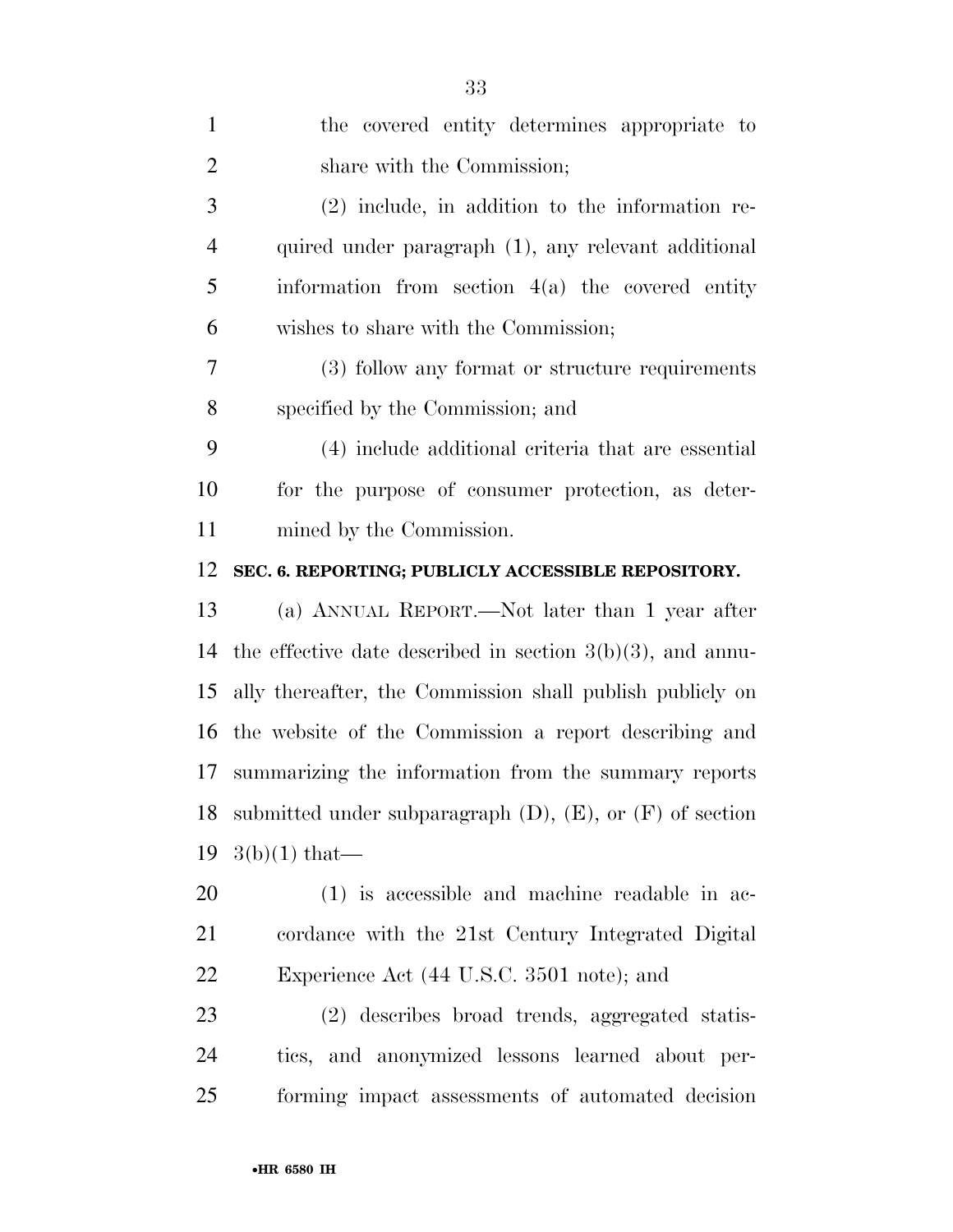| $\mathbf{1}$   | systems or augmented critical decision processes, for |
|----------------|-------------------------------------------------------|
| $\overline{2}$ | the purposes of updating guidance related to impact   |
| 3              | assessments and summary reporting, oversight, and     |
| $\overline{4}$ | making recommendations to other regulatory agen-      |
| 5              | cies.                                                 |
| 6              | (b) PUBLICLY ACCESSIBLE REPOSITORY.—                  |
| 7              | $(1)$ In GENERAL.—                                    |
| 8              | (A) ESTABLISHMENT.—                                   |
| 9              | (i) DEVELOPMENT.—Not later than                       |
| 10             | 180 days after the Commission promul-                 |
| 11             | gates the regulations required under sec-             |
| 12             | tion $3(b)(1)$ , the Commission shall develop         |
| 13             | a publicly accessible repository designed to          |
| 14             | publish a limited subset of the information           |
| 15             | about each automated decision system and              |
| 16             | augmented critical decision process for               |
| 17             | which the Commission received a summary               |
| 18             | report under subparagraph $(D)$ , $(E)$ , or          |
| 19             | $(F)$ of section $3(b)(1)$ in order to facilitate     |
| 20             | consumer protection.                                  |
| 21             | (ii)<br>PUBLICATION.—Not later than                   |
| 22             | 180 days after the effective date described           |
| 23             | in section $3(b)(3)$ , the Commission shall           |
| 24             | make the repository publicly accessible.              |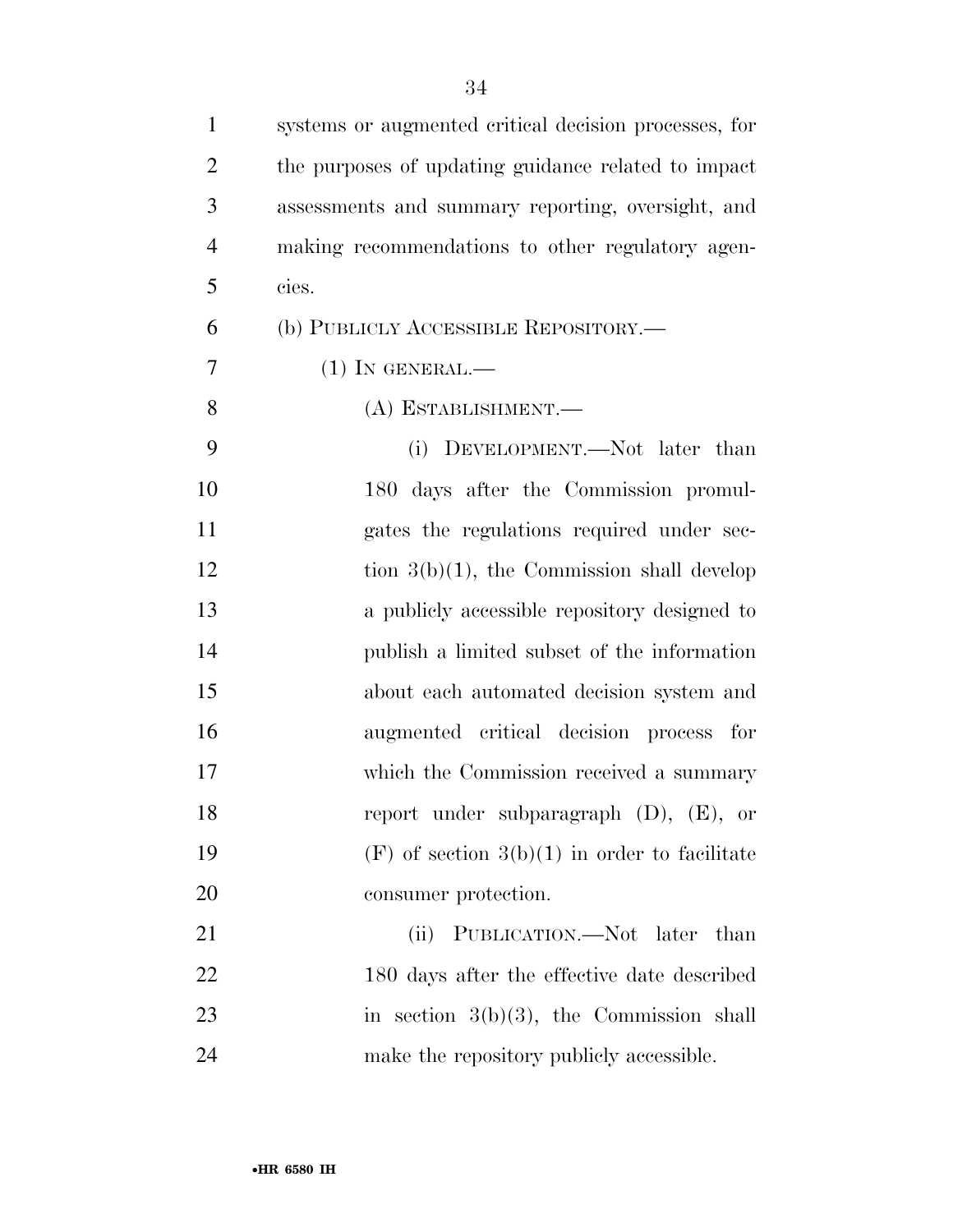| $\mathbf{1}$   | UPDATES.—The Commission<br>(iii)              |
|----------------|-----------------------------------------------|
| $\overline{2}$ | shall update the repository on a quarterly    |
| 3              | basis.                                        |
| $\overline{4}$ | (B) PURPOSE.—The purposes of the repos-       |
| 5              | itory established under subparagraph (A) are— |
| 6              | (i) to inform consumers about the use         |
| 7              | of automated decision systems and aug-        |
| 8              | mented critical decision processes;           |
| 9              | (ii) to allow researchers and advocates       |
| 10             | to study the use of automated decision sys-   |
| 11             | tems and augmented critical decision proc-    |
| 12             | esses; and                                    |
| 13             | (iii) to ensure compliance with the re-       |
| 14             | quirements of this Act.                       |
| 15             | (C) CONSIDERATIONS.—In establishing the       |
| 16             | repository under subparagraph (A), the Com-   |
| 17             | mission shall consider—                       |
| 18             | (i) how to provide consumers with             |
| 19             | pertinent information regarding augmented     |
| 20             | critical decision processes while minimizing  |
| 21             | any potential commercial risk to any cov-     |
| 22             | ered entity of providing such information;    |
| 23             | (ii) what information, if any, to in-         |
| 24             | clude regarding the specific automated de-    |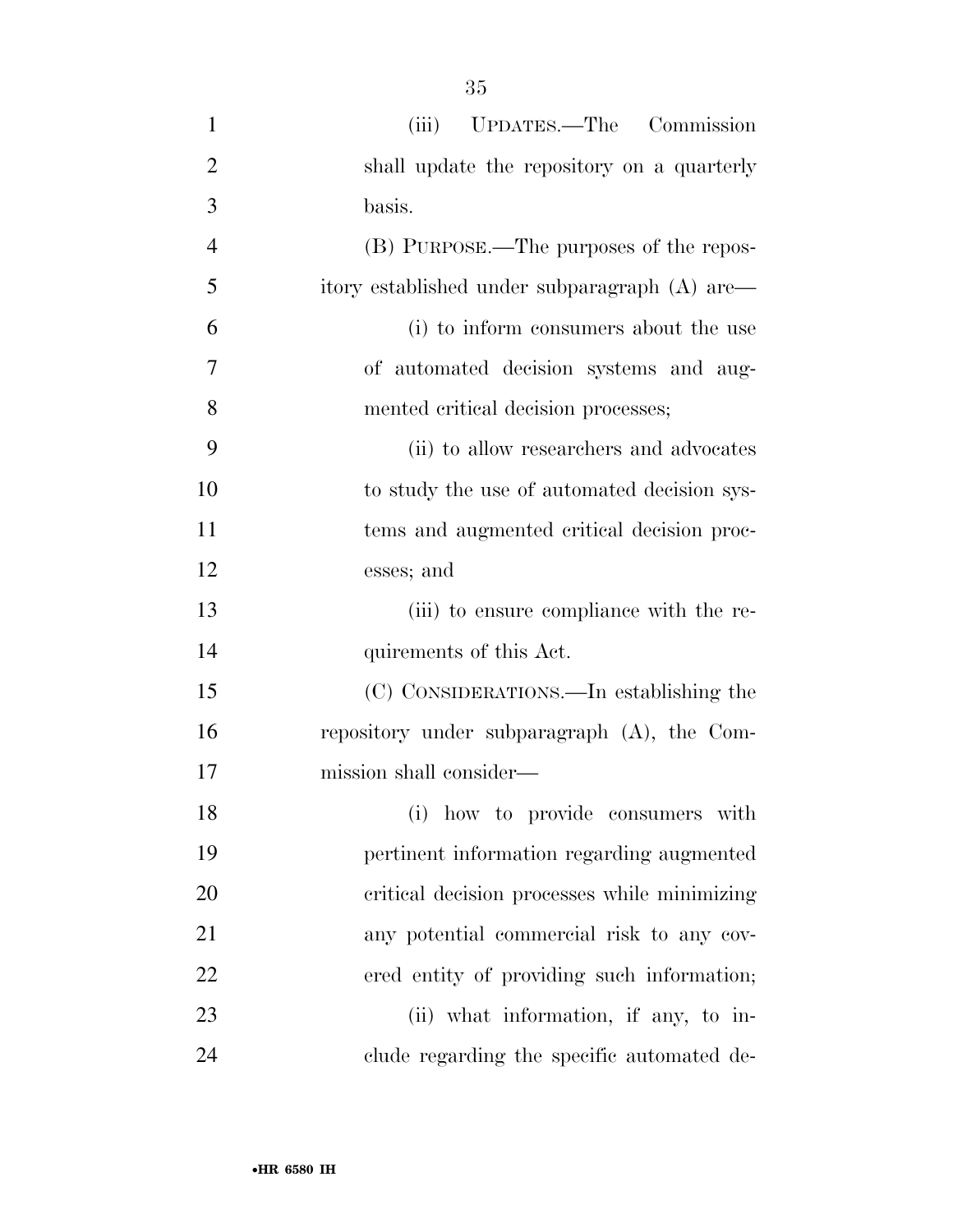| $\mathbf{1}$   | cision systems deployed in the augmented               |
|----------------|--------------------------------------------------------|
| $\overline{2}$ | critical decision processes;                           |
| 3              | (iii) how to document information,                     |
| $\overline{4}$ | when applicable, about how to contest or               |
| 5              | seek recourse for a critical decision in a             |
| 6              | manner that is readily accessible by the               |
| $\overline{7}$ | consumer; and                                          |
| 8              | (iv) how to streamline the submission                  |
| 9              | of summary reports under subparagraph                  |
| 10             | $(D)$ , $(E)$ , or $(F)$ of section $3(b)(1)$ to allow |
| 11             | the Commission to efficiently populate in-             |
| 12             | formation into the repository to minimize              |
| 13             | or eliminate any burden on the Commis-                 |
| 14             | sion.                                                  |
| 15             | (D) REQUIREMENTS.—The Commission                       |
| 16             | shall design the repository established under          |
| 17             | subparagraph $(A)$ to —                                |
| 18             | (i) be publicly available and easily dis-              |
| 19             | coverable on the website of the Commis-                |
| <b>20</b>      | sion;                                                  |
| 21             | (ii) allow users to sort and search the                |
| 22             | repository by multiple characteristics (such           |
| 23             | as by covered entity, date reported, or cat-           |
| 24             | egory of critical decision) simultaneously;            |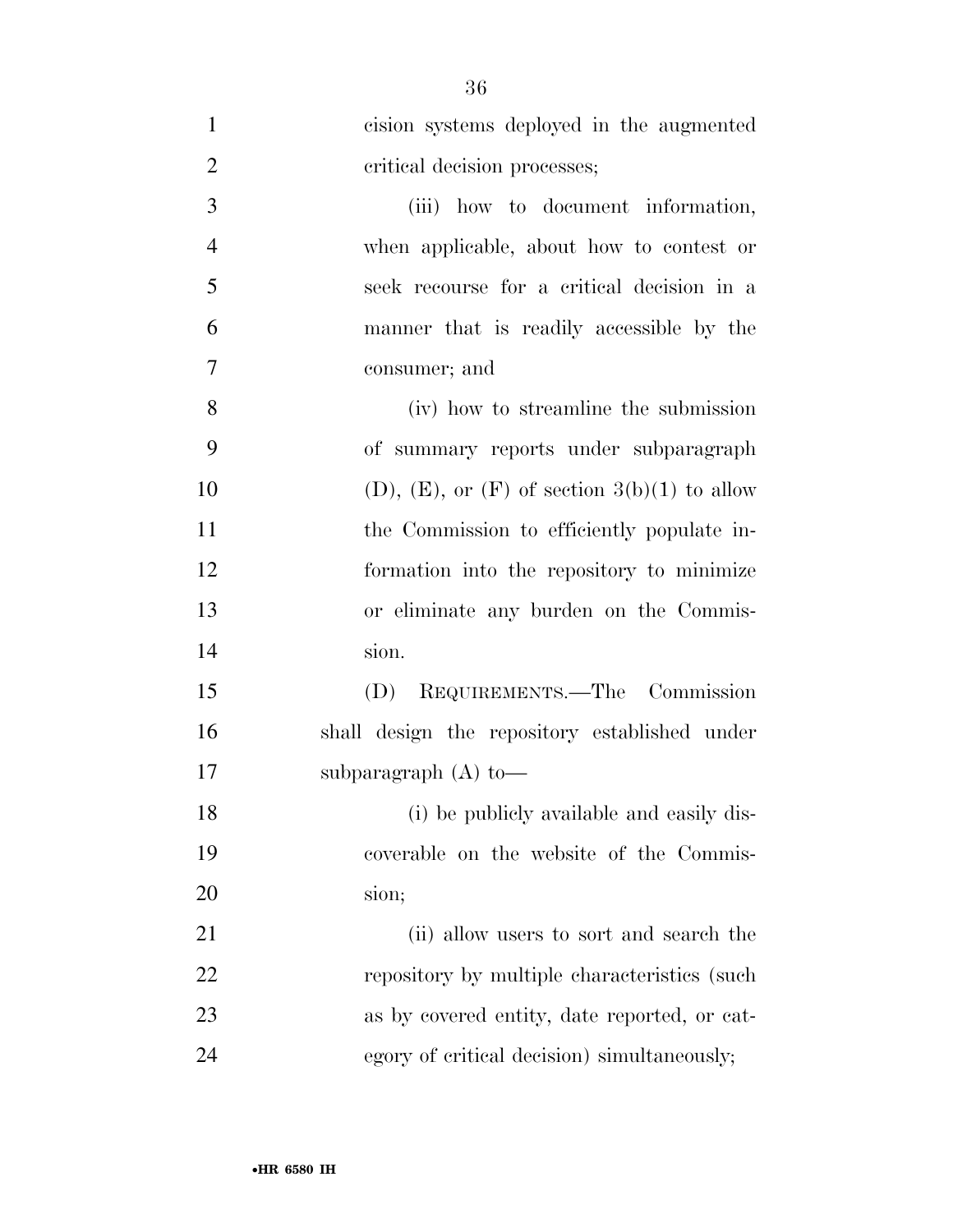| $\mathbf{1}$   | (iii) allow users to make a copy of or          |
|----------------|-------------------------------------------------|
| $\overline{2}$ | download the information obtained from          |
| 3              | the repository, including any subsets of in-    |
| $\overline{4}$ | formation obtained by sorting or searching      |
| 5              | as described in clause (ii), in accordance      |
| 6              | with current guidance from the Office of        |
| $\overline{7}$ | Management and Budget, such as the              |
| 8              | Open, Public, Electronic, and Necessary         |
| 9              | Government Data Act (44 U.S.C. 101              |
| 10             | note);                                          |
| 11             | (iv) be in accordance with user experi-         |
| 12             | ence and accessibility best practices such      |
| 13             | as those described in the 21st Century In-      |
| 14             | tegrated Digital Experience Act (44 U.S.C.      |
| 15             | $3501$ note);                                   |
| 16             | (v) include a limited subset of infor-          |
| 17             | mation from the summary reports, as ap-         |
| 18             | plicable, under subparagraph $(D)$ , $(E)$ , or |
| 19             | $(F)$ of section 3(b)(1) that includes—         |
| 20             | (I) the identity of the covered en-             |
| 21             | tity that submitted such summary re-            |
| 22             | port, including any link to the website         |
| 23             | of the covered entity;                          |
| 24             | (II) the specific critical decision             |
| 25             | that the augmented critical decision            |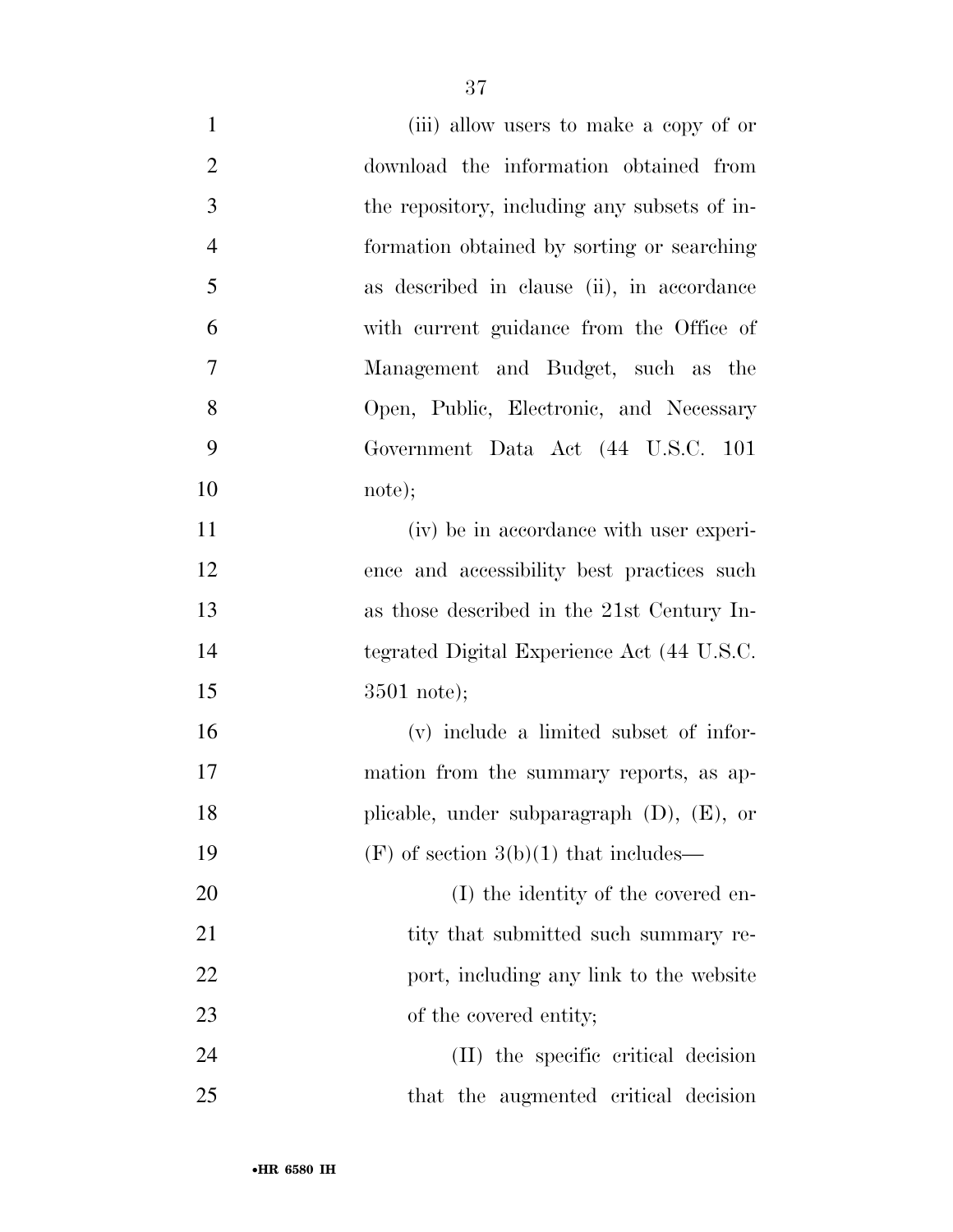| $\mathbf{1}$   | process makes, along with the cat-      |
|----------------|-----------------------------------------|
| $\overline{2}$ | egory of the critical decision;         |
| 3              | (III) any publicly stated prohib-       |
| $\overline{4}$ | ited applications of the automated de-  |
| 5              | cision system or augmented critical     |
| 6              | decision process, including whether     |
| 7              | such prohibition is enforced through    |
| 8              | any terms of use, licensing agreement,  |
| 9              | or other legal agreement between enti-  |
| 10             | ties;                                   |
| 11             | (IV) to the extent possible, the        |
| 12             | sources of any data used to develop,    |
| 13             | test, maintain, or update the auto-     |
| 14             | mated decision system or augmented      |
| 15             | critical decision process;              |
| 16             | (V) to the extent possible, the         |
| 17             | type of technical and business metrics  |
| 18             | used to assess the performance of the   |
| 19             | augmented critical decision process     |
| 20             | when deployed; and                      |
| 21             | (VI) the link to any web page           |
| 22             | with instructions or other information  |
| 23             | related to a mechanism by which a       |
| 24             | consumer may contest, correct, or ap-   |
| 25             | peal a decision or opt out of the auto- |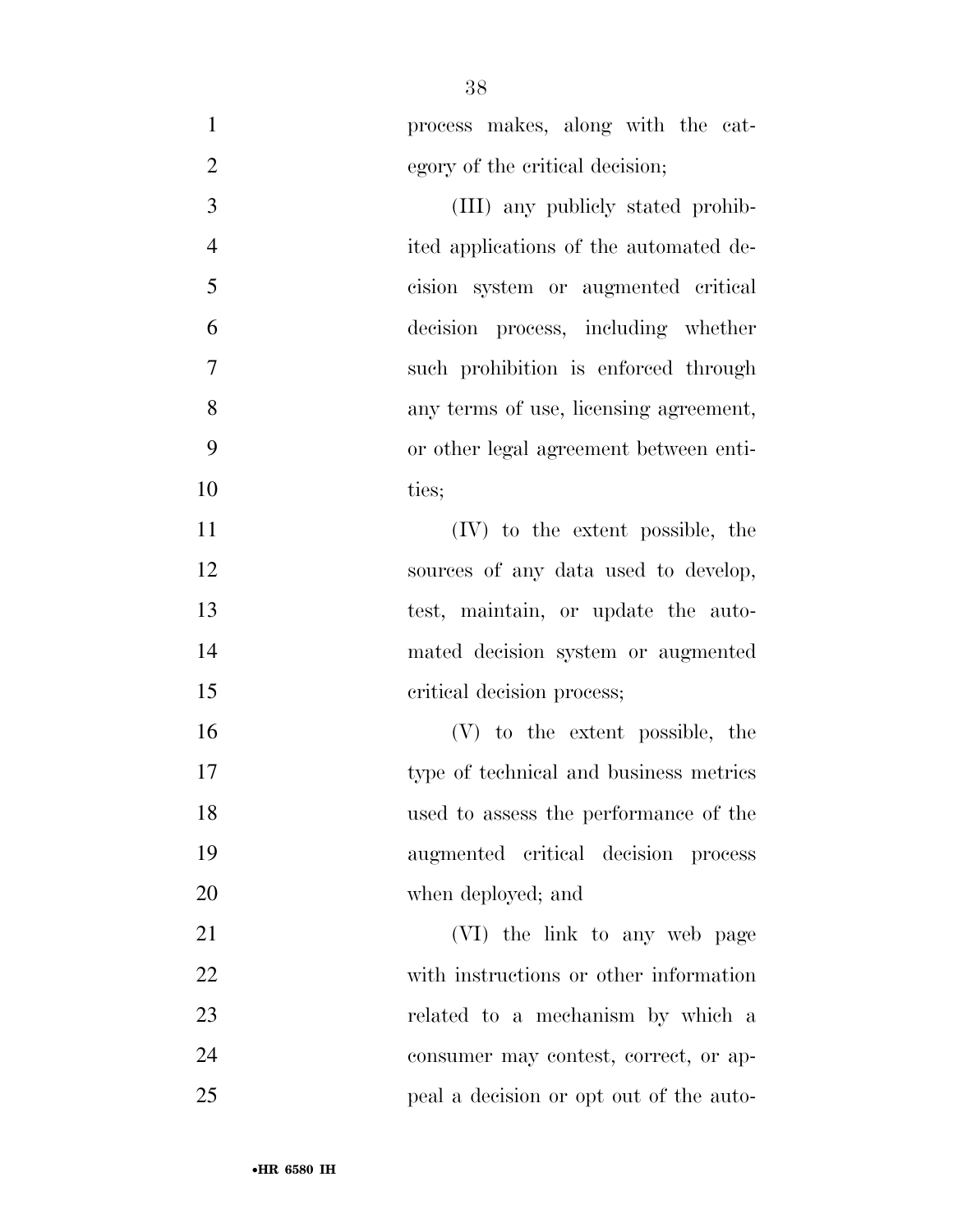| $\mathbf{1}$   | mated decision system or augmented                   |
|----------------|------------------------------------------------------|
| $\overline{2}$ | critical decision process; and                       |
| 3              | (vi) include information about design,               |
| $\overline{4}$ | use, and maintenance of the repository, in-          |
| 5              | cluding—                                             |
| 6              | (I) how frequently the repository                    |
| 7              | is updated;                                          |
| 8              | (II) the date of the most recent                     |
| 9              | such update;                                         |
| 10             | (III) the types of information                       |
| 11             | from the summary reports submitted                   |
| 12             | under subparagraph $(D)$ , $(E)$ , or $(F)$          |
| 13             | of section $3(b)(1)$ that are and are not            |
| 14             | included in the repository; and                      |
| 15             | (IV) any other information about                     |
| 16             | the design, use, and maintenance the                 |
| 17             | Commission determines is—                            |
| 18             | (aa) relevant to consumers                           |
| 19             | and researchers; or                                  |
| 20             | (bb) essential for consumer                          |
| 21             | education and recourse.                              |
| 22             | AUTHORIZATION OF APPROPRIATIONS.<br>(2)              |
| 23             | There are authorized to be appropriated to the Com-  |
| 24             | mission such sums as are necessary to carry out this |
| 25             | subsection.                                          |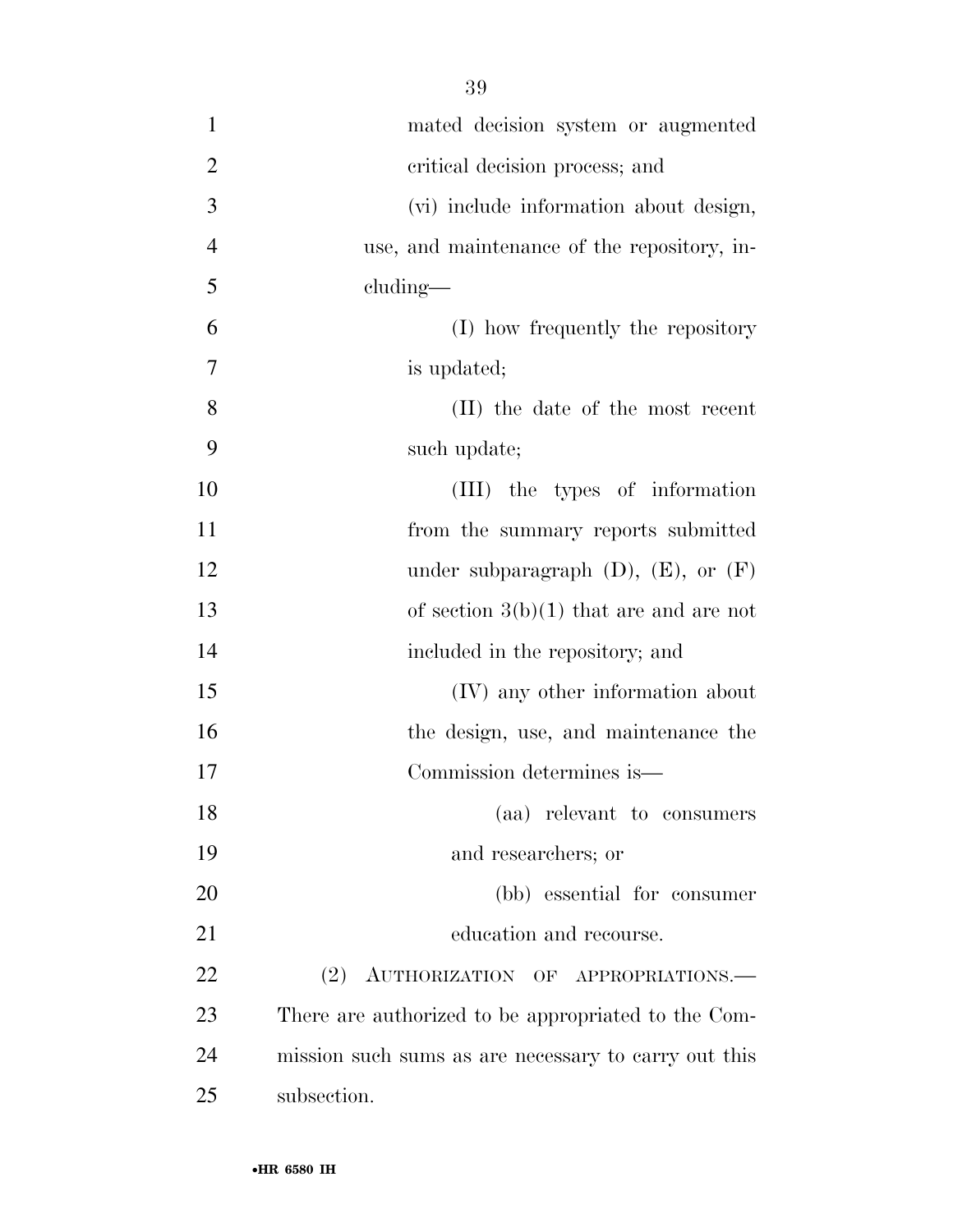(a) GUIDANCE AND TECHNICAL ASSISTANCE FROM THE COMMISSION.—

 (1) IN GENERAL.—The Commission shall pub- lish guidance on how to meet the requirements of sections 4 and 5, including resources such as docu- mentation templates and guides for meaningful con- sultation, that is developed by the Commission after consultation with the Director of the National Insti- tute of Standards and Technology, the Director of the National Artificial Intelligence Initiative, the Di- rector of the Office of Science and Technology Pol- icy, and other relevant stakeholders, including stand- ards bodies, private industry, academia, technology experts, and advocates for civil rights, consumers, and impacted communities.

 (2) ASSISTANCE IN DETERMINING COVERED ENTITY STATUS.—In addition to the guidance re-20 quired under paragraph (1), the Commission shall—

 (A) issue guidance and training materials to assist persons, partnerships, and corpora- tions in evaluating whether they are a covered entity; and

 (B) regularly update such guidance and training materials in accordance with any feed-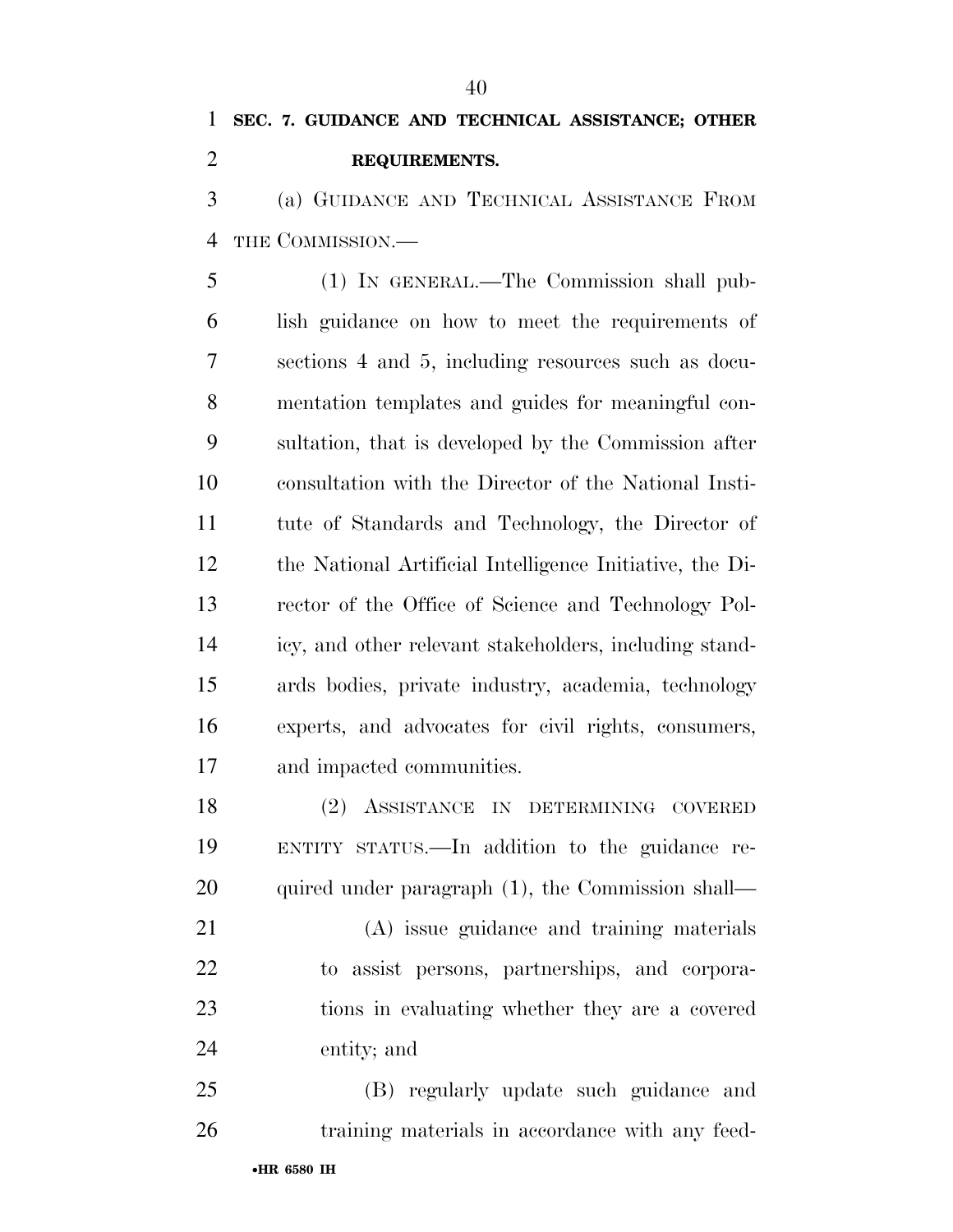| $\mathbf{1}$   | back or questions from covered entities, experts,           |
|----------------|-------------------------------------------------------------|
| $\overline{2}$ | or other relevant stakeholders.                             |
| 3              | (b) OTHER REQUIREMENTS.—                                    |
| $\overline{4}$ | (1) PUBLICATION.—Nothing in this Act shall                  |
| 5              | be construed to limit a covered entity from publi-          |
| 6              | cizing any documentation of the impact assessment           |
| 7              | maintained under section $3(b)(1)(B)$ , including in-       |
| 8              | formation beyond what is required to be submitted           |
| 9              | in a summary report under subparagraph $(D)$ or $(E)$       |
| 10             | of section $3(b)(1)$ , unless such publication would vio-   |
| 11             | late the privacy of any consumer.                           |
| 12             | (2) PERIODIC REVIEW OF REGULATIONS.—The                     |
| 13             | Commission shall review the regulations promul-             |
| 14             | gated under section $3(b)$ not less than once every 5       |
| 15             | years and update such regulations as appropriate.           |
| 16             | (3) REVIEW BY NIST AND OSTP.—The Commis-                    |
| 17             | sion shall make available, in a private and secure          |
| 18             | manner, to the Director of the National Institute of        |
| 19             | Standards and Technology, the Director of the Of-           |
| 20             | fice of Science and Technology Policy, and the head         |
| 21             | of any Federal agency with relevant regulatory juris-       |
| 22             | diction over an augmented critical decision process         |
| 23             | any summary report submitted under subparagraph             |
| 24             | $(D)$ , $(E)$ , or $(F)$ of section $3(b)(1)$ for review in |
| 25             | order to develop future standards or regulations.           |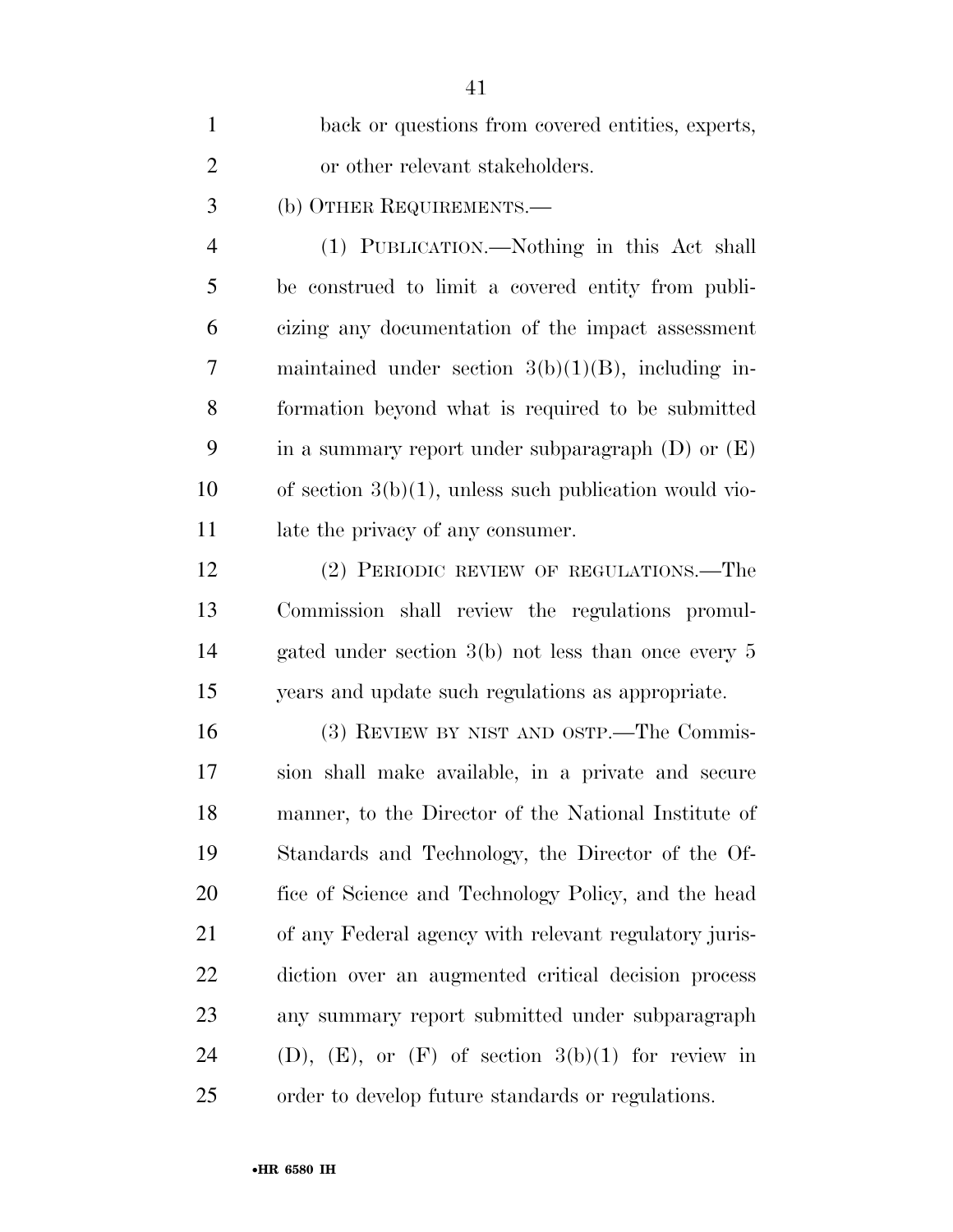| 1              | SEC. 8. RESOURCES AND AUTHORITIES.            |
|----------------|-----------------------------------------------|
| 2              | (a) BUREAU OF TECHNOLOGY.—                    |
| 3              | $(1)$ ESTABLISHMENT.—                         |
| $\overline{4}$ | (A) IN GENERAL.—There is established          |
| 5              | within the Commission the Bureau of Tech-     |
| 6              | nology (in this subsection referred to as the |
| 7              | "Bureau").                                    |
| 8              | (B) DUTIES.—The Bureau shall engage in        |
| 9              | activities that include:                      |
| 10             | (i) Aiding or advising the Commission         |
| 11             | with respect to the technological aspects of  |
| 12             | the functions of the Commission, includ-      |
| 13             | $ing$ —                                       |
| 14             | (I) preparing, conducting, facili-            |
| 15             | tating, managing, or otherwise ena-           |
| 16             | bling studies, workshops, audits, com-        |
| 17             | munity participation opportunities, or        |
| 18             | other similar activities; and                 |
| 19             | (II) any other assistance deemed              |
| 20             | appropriate by the Commission or              |
| 21             | Chair.                                        |
| 22             | (ii) Aiding or advising the Commis-           |
| 23             | sion with respect to the enforcement of this  |
| 24             | Act.                                          |
| 25             | (iii) Providing technical assistance to       |
| 26             | any enforcement bureau within the Com-        |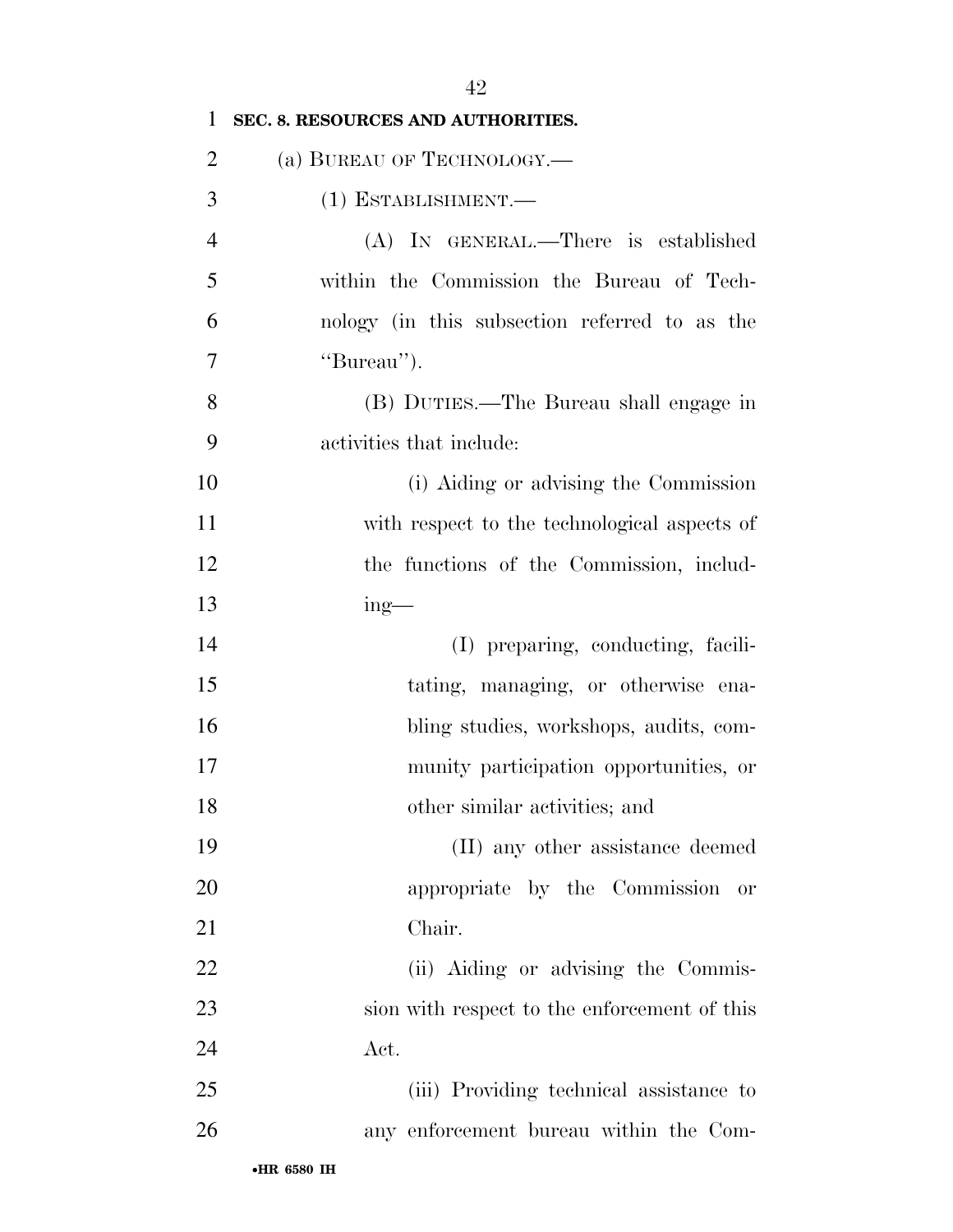| $\mathbf{1}$   | mission with respect to the investigation       |
|----------------|-------------------------------------------------|
| $\overline{2}$ | and trial of cases.                             |
| 3              | (2) CHIEF TECHNOLOGIST.—The Bureau shall        |
| $\overline{4}$ | be headed by a Chief Technologist.              |
| 5              | $(3)$ STAFF.—                                   |
| 6              | (A) APPOINTMENTS.—                              |
| $\overline{7}$ | (i) IN GENERAL.—Subject to subpara-             |
| 8              | graph (B), the Chair may, without regard        |
| 9              | to the civil service laws (including regula-    |
| 10             | tions), appoint personnel with experience       |
| 11             | in fields such as management, technology,       |
| 12             | digital and product design, user experience,    |
| 13             | information security, civil rights, tech-       |
| 14             | nology policy, privacy policy, humanities       |
| 15             | and social sciences, product management,        |
| 16             | software engineering, machine learning,         |
| 17             | statistics, or other related fields to enable   |
| 18             | the Bureau to perform its duties.               |
| 19             | MINIMUM APPOINTMENTS.-Not<br>(ii)               |
| 20             | later than 2 years after the date of enact-     |
| 21             | ment of this Act, the Chair shall appoint       |
| 22             | not less than 50 personnel.                     |
| 23             | (B) EXCEPTED SERVICE.—The personnel             |
| 24             | appointed in accordance with subparagraph $(A)$ |
| 25             | may be appointed to positions described in sec- |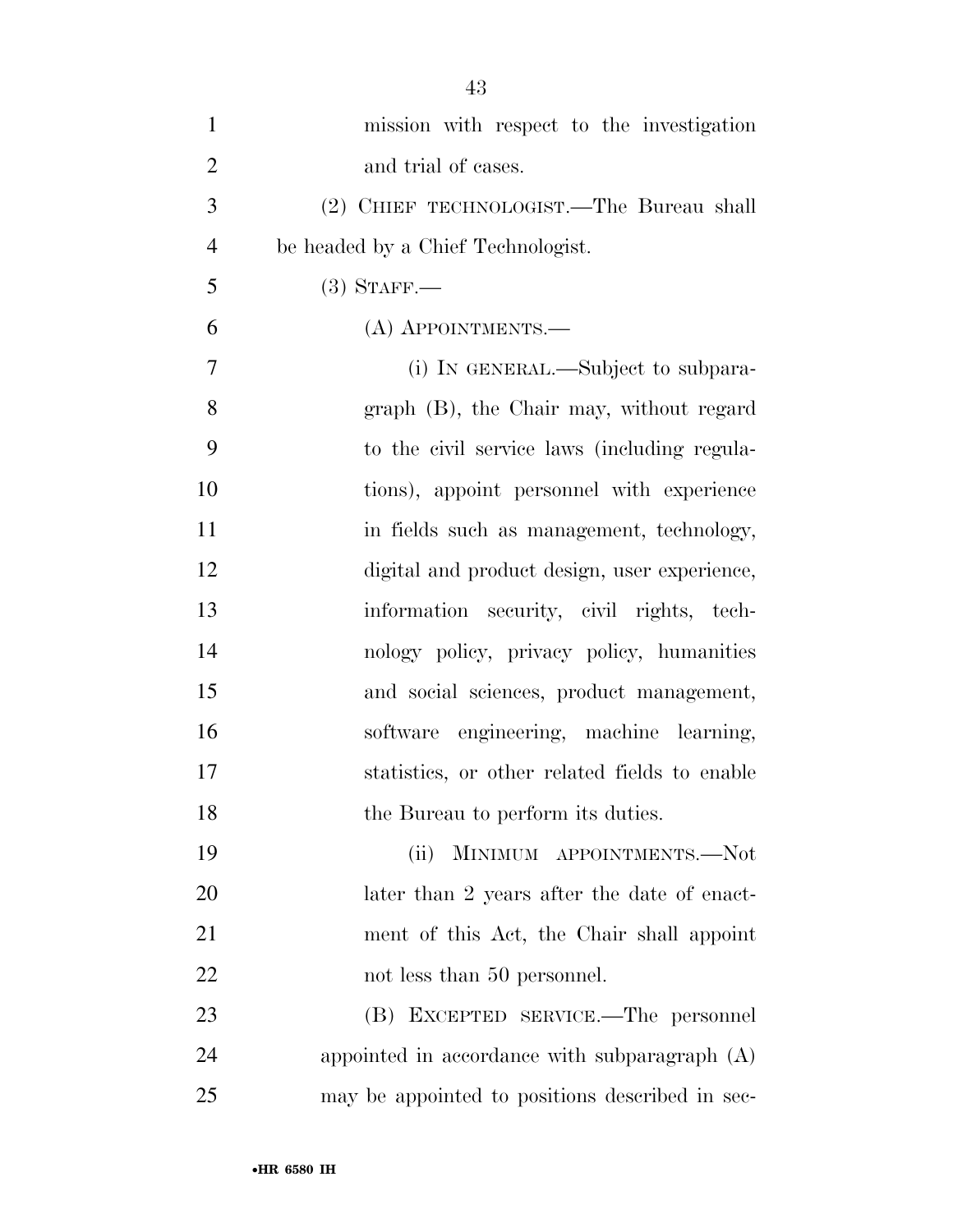1 tion  $213.3102(r)$  of title 5, Code of Federal Regulations.

 (4) AUTHORIZATION OF APPROPRIATIONS.— There are authorized to be appropriated to the Com- mission such sums as are necessary to carry out this subsection.

 (b) ADDITIONAL PERSONNEL IN THE BUREAU OF CONSUMER PROTECTION.—

 (1) ADDITIONAL PERSONNEL.—Notwith- standing any other provision of law, the Chair may, without regard to the civil service laws (including regulations), appoint 25 additional personnel to the Division of Enforcement of the Bureau of Consumer Protection.

 (2) AUTHORIZATION OF APPROPRIATIONS.— There are authorized to be appropriated to the Com- mission such sums as are necessary to carry out this subsection.

 (c) ESTABLISHMENT OF AGREEMENTS OF COOPERA- TION.—The Commission shall negotiate agreements of co- operation, as needed, with any relevant Federal agency with respect to information sharing and enforcement ac- tions taken regarding the development or deployment of an automated decision system to make a critical decision or of an augmented critical decision process. Such agree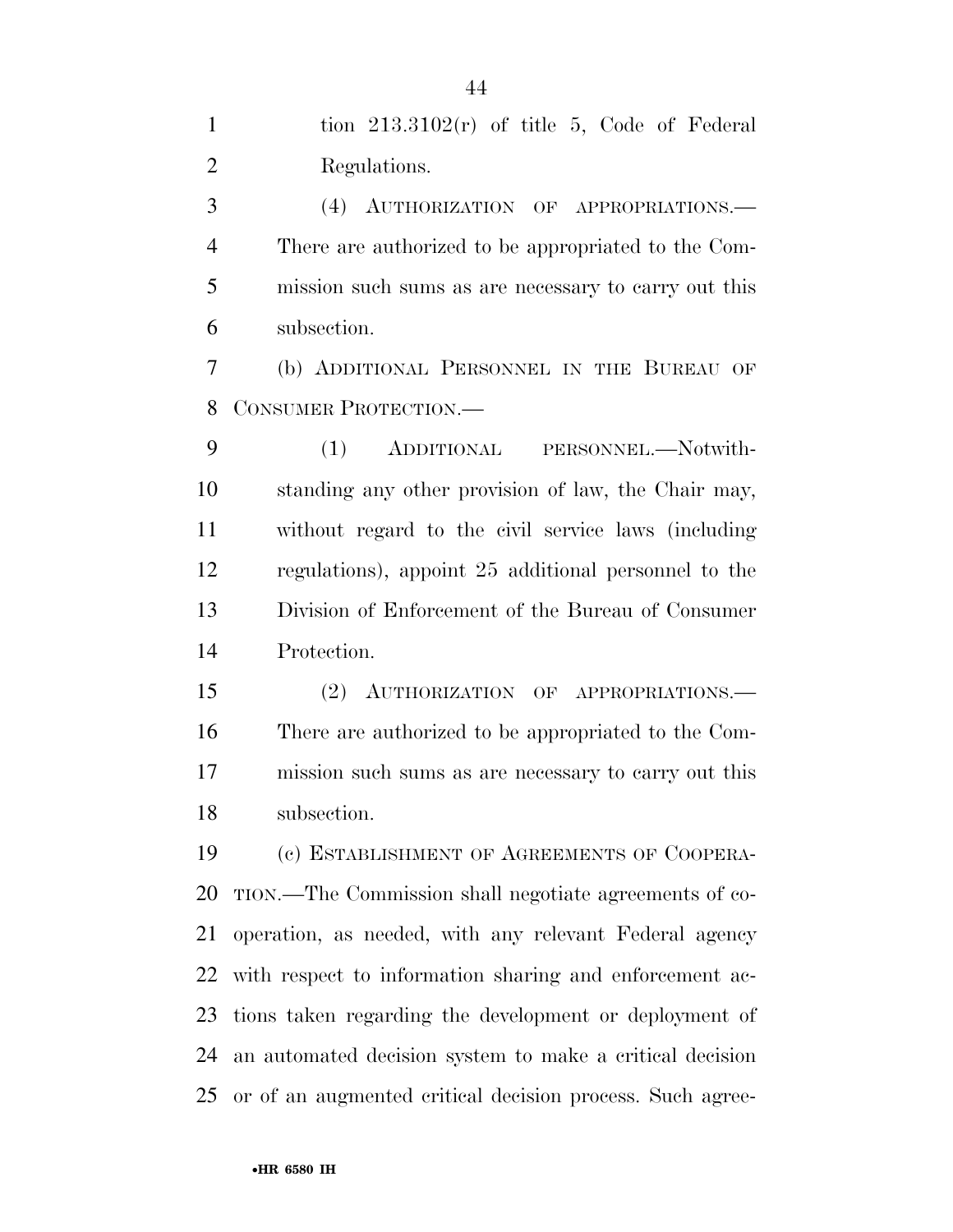ments shall include procedures for determining which agency shall file an action and providing notice to the non- filing agency, where feasible, prior to initiating a civil ac- tion to enforce any Federal law within such agencies' ju- risdictions regarding the development or deployment of an automated decision system to make a critical decision or of an augmented critical decision process by a covered en-tity.

#### **SEC. 9. ENFORCEMENT.**

10 (a) ENFORCEMENT BY THE COMMISSION.—

 (1) UNFAIR OR DECEPTIVE ACTS OR PRAC- TICES.—A violation of this Act or a regulation pro- mulgated thereunder shall be treated as a violation of a rule defining an unfair or deceptive act or prac-15 tice under section  $18(a)(1)(B)$  of the Federal Trade 16 Commission Act (15 U.S.C.  $57a(a)(1)(B)$ ).

17 (2) POWERS OF THE COMMISSION.—

 (A) IN GENERAL.—The Commission shall enforce this Act and the regulations promul- gated under this Act in the same manner, by the same means, and with the same jurisdic-22 tion, powers, and duties as though all applicable terms and provisions of the Federal Trade Commission Act (15 U.S.C. 41 et seq.) were in-corporated into and made a part of this Act.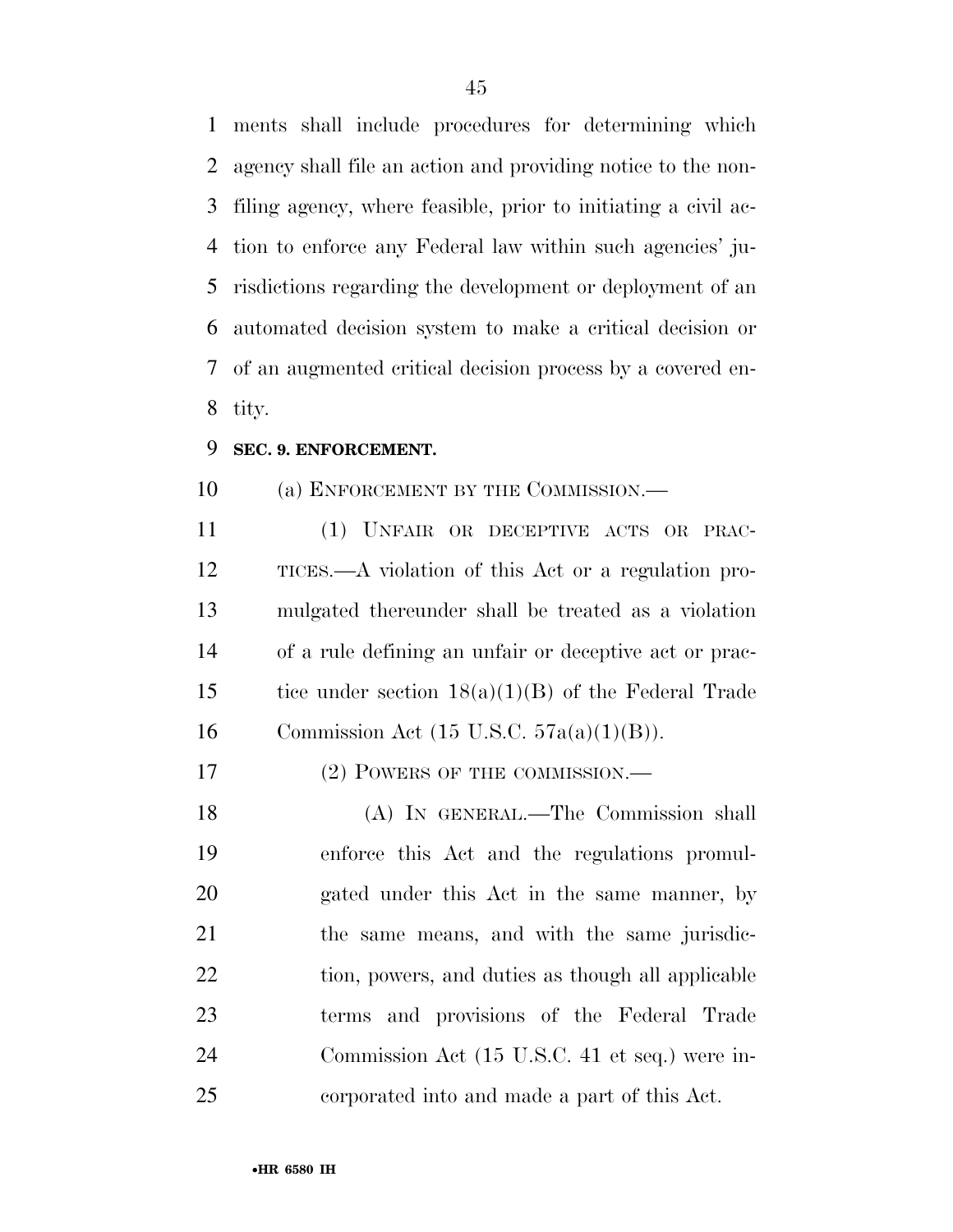| $\mathbf{1}$   | (B) PRIVILEGES AND IMMUNITIES.—Any                     |
|----------------|--------------------------------------------------------|
| $\overline{2}$ | person who violates this Act or a regulation           |
| 3              | promulgated thereunder shall be subject to the         |
| 4              | penalties and entitled to the privileges and im-       |
| 5              | munities provided in the Federal Trade Com-            |
| 6              | mission Act $(15 \text{ U.S.C. } 41 \text{ et seq.}).$ |
| 7              | (C) AUTHORITY PRESERVED.—Nothing in                    |
| 8              | this Act shall be construed to limit the author-       |
| 9              | ity of the Commission under any other provi-           |
| 10             | sion of law.                                           |
| 11             | (D) RULEMAKING.—The Commission shall                   |
| 12             | promulgate in accordance with section 553 of           |
| 13             | title 5, United States Code, such additional           |
| 14             | rules as may be necessary to carry out this Act.       |
| 15             | (b) ENFORCEMENT BY STATES.—                            |
| 16             | (1) IN GENERAL.—If the attorney general of a           |
| 17             | State has reason to believe that an interest of the    |
| 18             | residents of the State has been or is being threat-    |
| 19             | ened or adversely affected by a practice that violates |
| 20             | this Act or a regulation promulgated thereunder, the   |
| 21             | attorney general of the State may, as parens patriae,  |
| 22             | bring a civil action on behalf of the residents of the |
| 23             | State in an appropriate district court of the United   |
| 24             | States to obtain appropriate relief.                   |
| 25             | $(2)$ RIGHTS OF COMMISSION.—                           |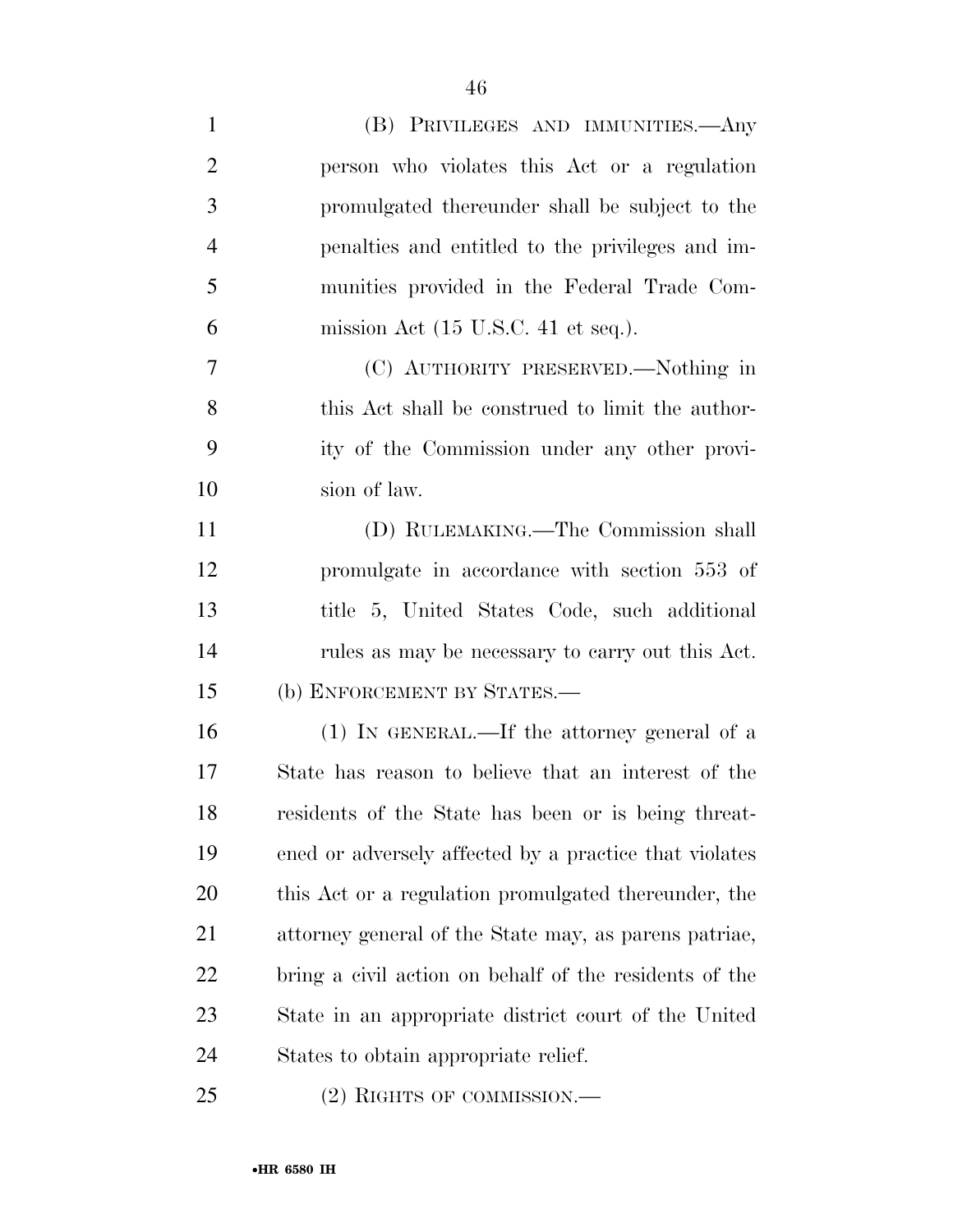(A) NOTICE TO COMMISSION.—

| $\overline{2}$ | (i) IN GENERAL.—Except as provided              |
|----------------|-------------------------------------------------|
| 3              | in clause (iii), the attorney general of a      |
| $\overline{4}$ | State, before initiating a civil action under   |
| 5              | paragraph $(1)$ , shall provide written notifi- |
| 6              | cation to the Commission that the attorney      |
| 7              | general intends to bring such civil action.     |
| 8              | (ii) CONTENTS.—The notification re-             |
| 9              | quired under clause (i) shall include a copy    |
| 10             | of the complaint to be filed to initiate the    |
| 11             | civil action.                                   |
| 12             | (iii) EXCEPTION.—If it is not feasible          |
| 13             | for the attorney general of a State to pro-     |
| 14             | vide the notification required under clause     |
| 15             | (i) before initiating a civil action under      |
| 16             | paragraph (1), the attorney general shall       |
| 17             | notify the Commission immediately upon          |
| 18             | instituting the civil action.                   |
| 19             | (B) INTERVENTION BY COMMISSION.—The             |
| 20             | Commission may-                                 |
| 21             | (i)<br>intervene in any civil action            |
| 22             | brought by the attorney general of a State      |
| 23             | under paragraph $(1)$ ; and                     |
| 24             | (ii) upon intervening—                          |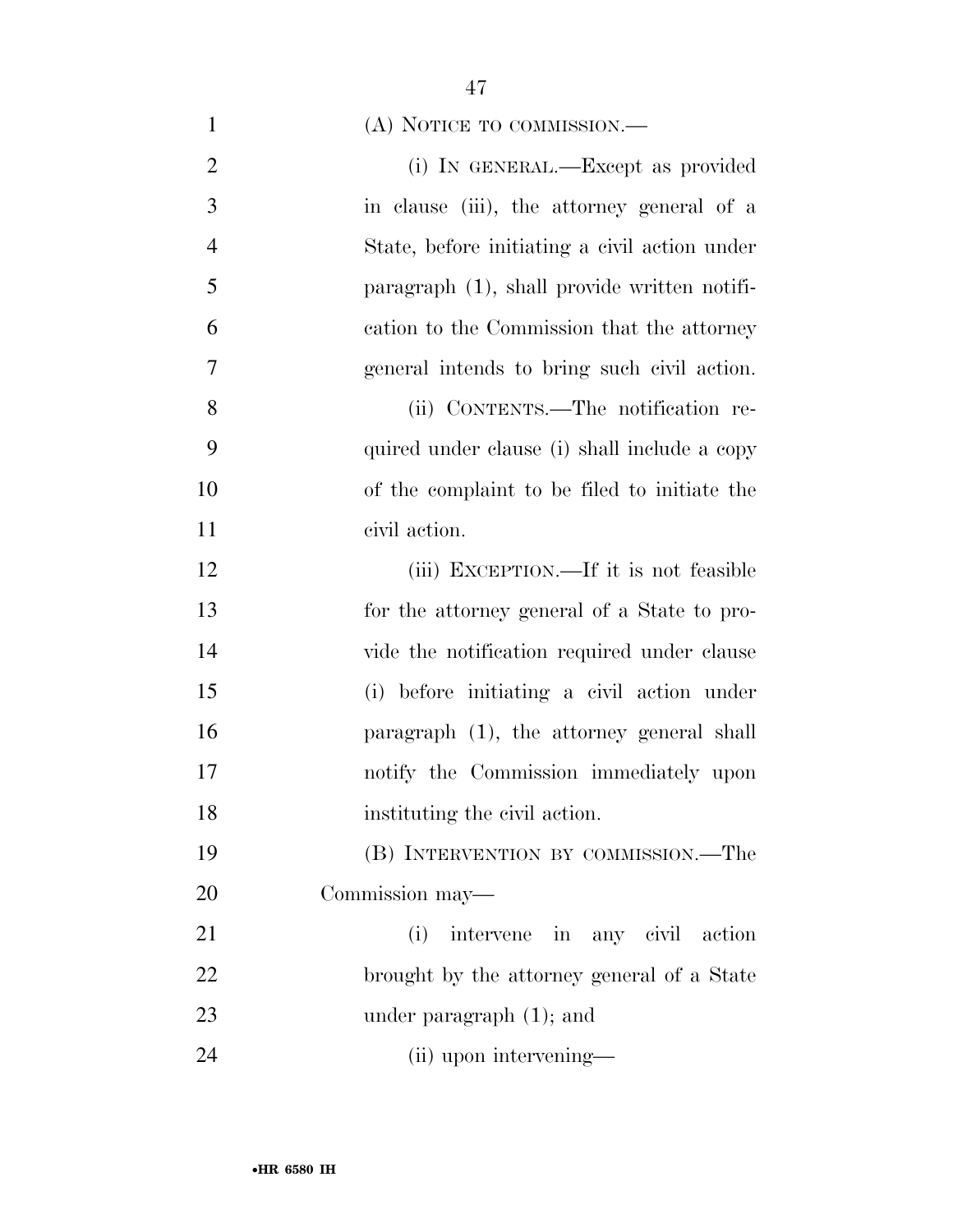| $\mathbf{1}$   | (I) be heard on all matters aris-                    |
|----------------|------------------------------------------------------|
| $\overline{2}$ | ing in the civil action; and                         |
| 3              | (II) file petitions for appeal of a                  |
| $\overline{4}$ | decision in the civil action.                        |
| 5              | (3) INVESTIGATORY POWERS.—Nothing in this            |
| 6              | subsection may be construed to prevent the attorney  |
| 7              | general of a State from exercising the powers con-   |
| 8              | ferred on the attorney general by the laws of the    |
| 9              | State to conduct investigations, to administer oaths |
| 10             | or affirmations, or to compel the attendance of wit- |
| 11             | nesses or the production of documentary or other     |
| 12             | evidence.                                            |
| 13             | (4) VENUE; SERVICE OF PROCESS.—                      |
| 14             | (A) VENUE.—Any action brought under                  |
| 15             | paragraph $(1)$ may be brought in—                   |
| 16             | (i) the district court of the United                 |
| 17             | States that meets applicable requirements            |
| 18             | relating to venue under section 1391 of              |
| 19             | title 28, United States Code; or                     |
| 20             | (ii) another court of competent juris-               |
| 21             | diction.                                             |
| 22             | (B) SERVICE OF PROCESS.—In an action                 |
| 23             | brought under paragraph (1), process may be          |
| 24             | served in any district in which—                     |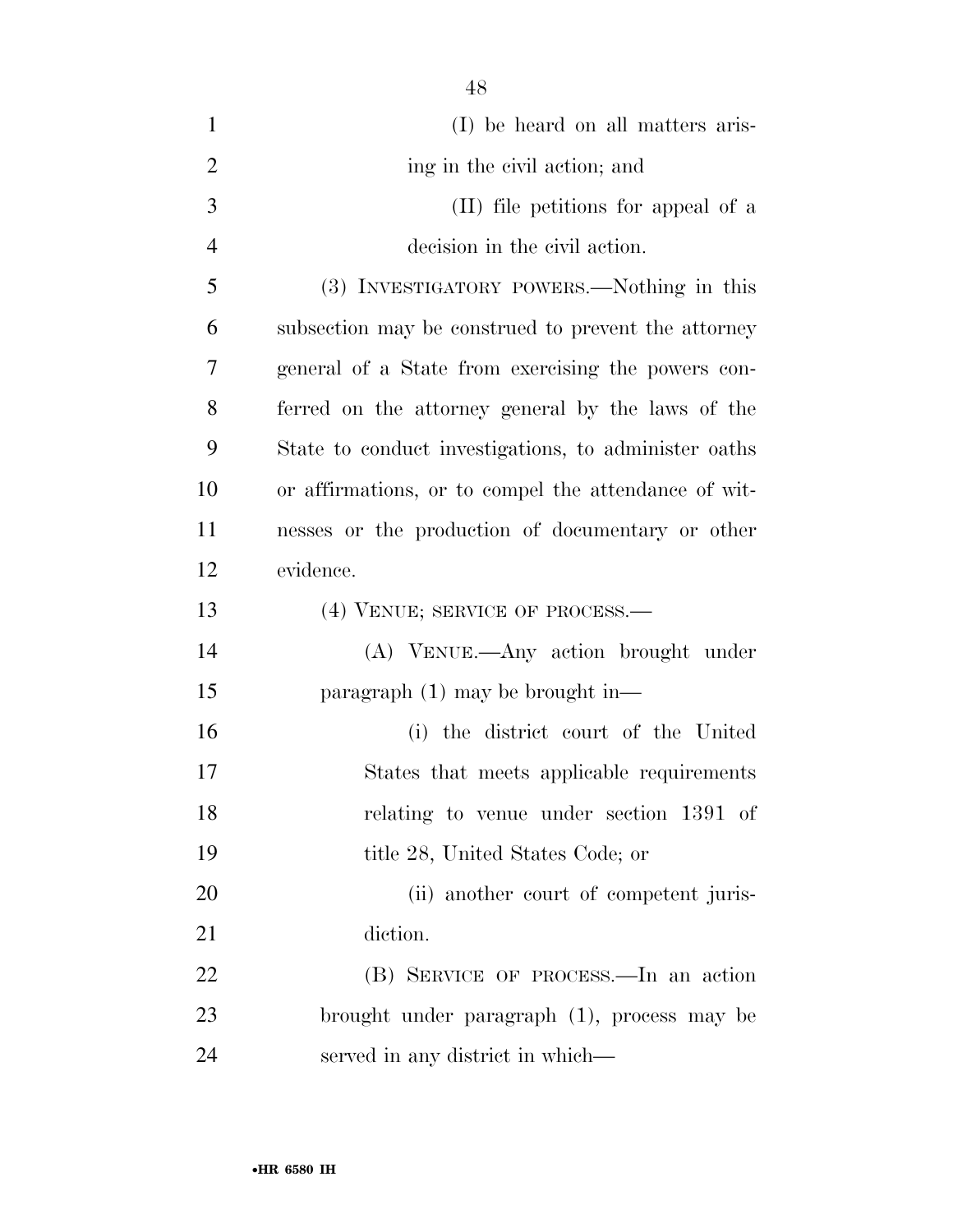(i) the defendant is an inhabitant, may be found, or transacts business; or (ii) venue is proper under section 1391 of title 28, United States Code. (5) ACTIONS BY OTHER STATE OFFICIALS.— (A) IN GENERAL.—In addition to a civil action brought by an attorney general under paragraph (1), any other officer of a State who is authorized by the State to do so may bring a civil action under paragraph (1), subject to the same requirements and limitations that apply under this subsection to civil actions brought by attorneys general.

 (B) SAVINGS PROVISION.—Nothing in this subsection may be construed to prohibit an au- thorized official of a State from initiating or continuing any proceeding in a court of the State for a violation of any civil or criminal law of the State.

#### **SEC. 10. COORDINATION.**

 In carrying out this Act, the Commission shall coordi- nate with any appropriate Federal agency or State regu- lator to promote consistent regulatory treatment of auto- mated decision systems and augmented critical decision processes.